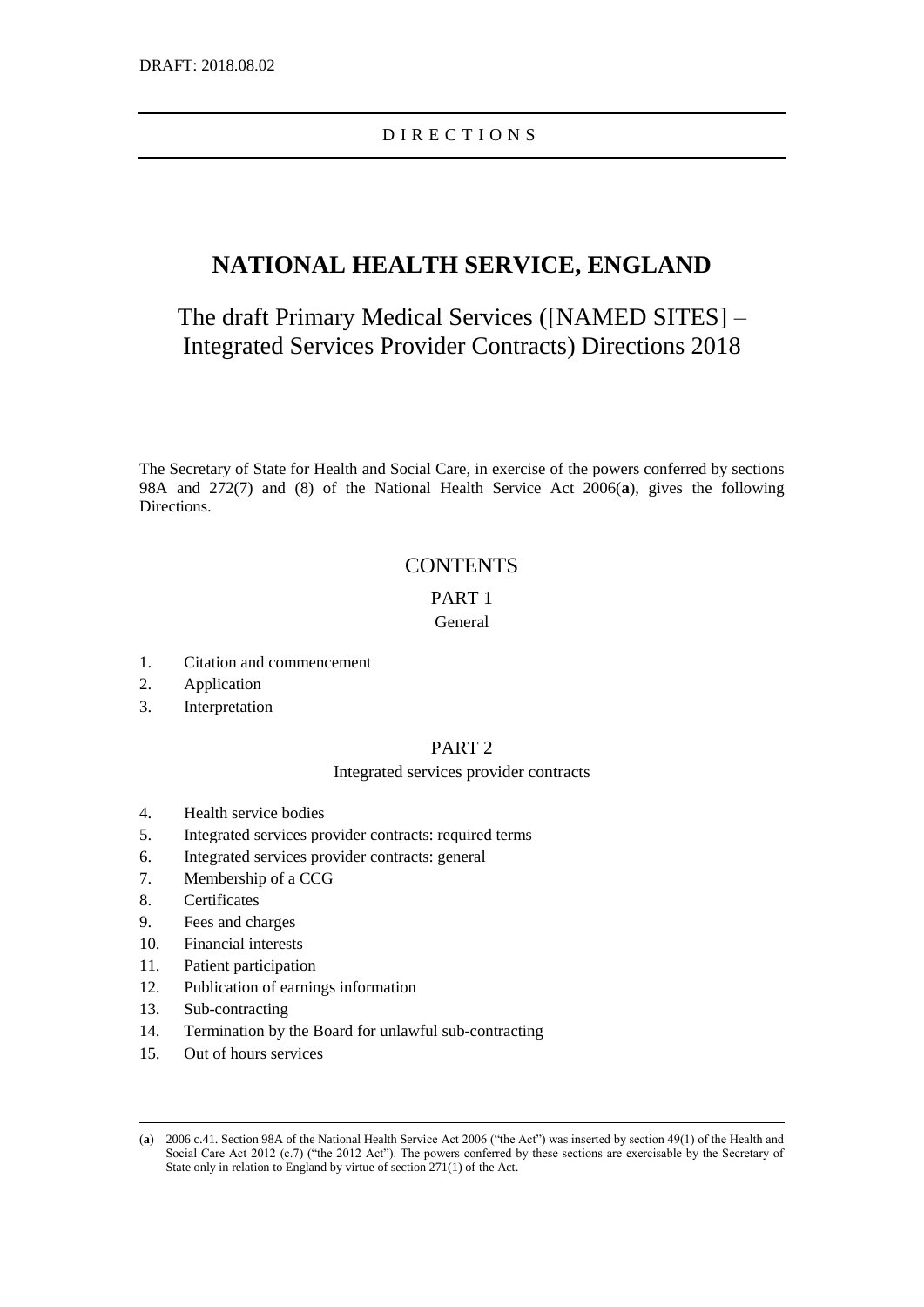## PART 3

## Persons who perform services

- 16. Qualifications of performers: medical practitioners
- 17. Qualifications of performers: health care professionals
- 18. Conditional registration or inclusion in a primary care list
- 19. Clinical experience
- 20. Terms and conditions for employment and engagement: medical practitioners
- 21. Conditions for employment or engagement: health care professionals
- 22. Arrangements for GP Specialty Registrars
- 23. Doctors with provisional registration

# PART 4

## Prescribing and dispensing

- 24. Prescribing: general
- 25. Orders for drugs, medicines or appliances
- 26. Electronic prescriptions
- 27. Nomination of dispensers for the purpose of electronic prescriptions
- 28. Repeatable prescribing services
- 29. Repeatable prescriptions
- 30. Restrictions on prescribing by medical practitioners
- 31. Restrictions on prescribing by supplementary prescribers
- 32. Bulk prescribing
- 33. Excessive prescribing
- 34. Provision of drugs, medicines and appliances for immediate treatment or personal administration

# PART 5

## Prescribing and dispensing: out of hours services

35. Supply of medicines etc. by contractors providing out of hours services

# PART 6

## Records and information

- 36. Patient records
- 37. Summary Care Record
- 38. Electronic transfer of patient records
- 39. Clinical correspondence: requirement for NHS number
- 40. Patient online services
- 41. Provision of information
- 42. Provision of information to a medical officer etc.
- 43. Provision of information: GP access data
- 44. National Diabetes Audit
- 45. Information relating to Indicators no longer included in the Quality and Outcomes Framework
- 46. Information relating to Alcohol Risk Reduction and dementia diagnosis and treatment
- 47. NHS Digital Workforce Census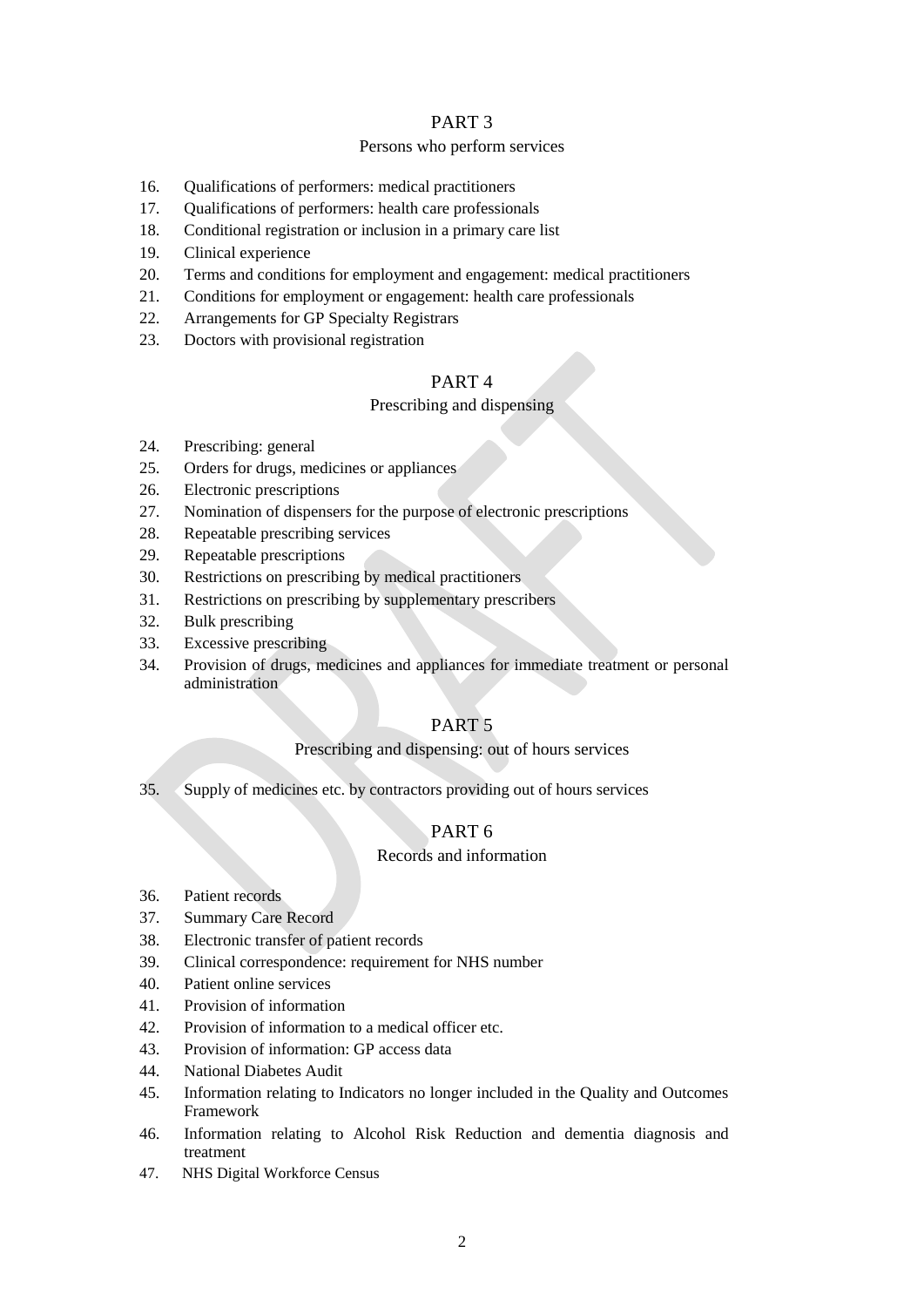- 48. Information relating to Overseas Visitors
- 49. Inquiries about prescriptions and referrals

# PART 7

## Complaints

50. Complaints procedure

51. Co-operation with investigations

## PART 8

## Miscellaneous

- 52. Clinical governance
- 53. Friends and Family Test
- 54. Co-operation with the Board
- 55. Co-operation with the Secretary of State and Health Education England
- 56. Insurance
- 57. Public liability insurance
- 58. Gifts

SCHEDULE 1— List of prescribed medical certificates

SCHEDULE 2— Fees and charges

SCHEDULE 3— Other required terms

# PART<sub>1</sub>

General

## **Citation and commencement**

**1.**—(1) These Directions may be cited as the Primary Medical Services ([NAMED SITES] - Integrated Services Provider Contracts) Directions 2018.

(2) They come into force on [TBC].

(3) These Directions are given to the Board.

## **Application**

**2.**—(1) These Directions have effect in respect of the provision of primary medical services under an integrated services provider contract entered into on or after [TBC] which satisfies the following paragraphs but only in circumstances where [NAMED SITES] is a person specified in paragraph (3)(b) for the purposes of the contract.

(2) An integrated services provider contract must be between—

- (a) one or more of the persons specified in paragraph (3) on the one part; and
- (b) a provider of services specified in paragraph (5) on the other part.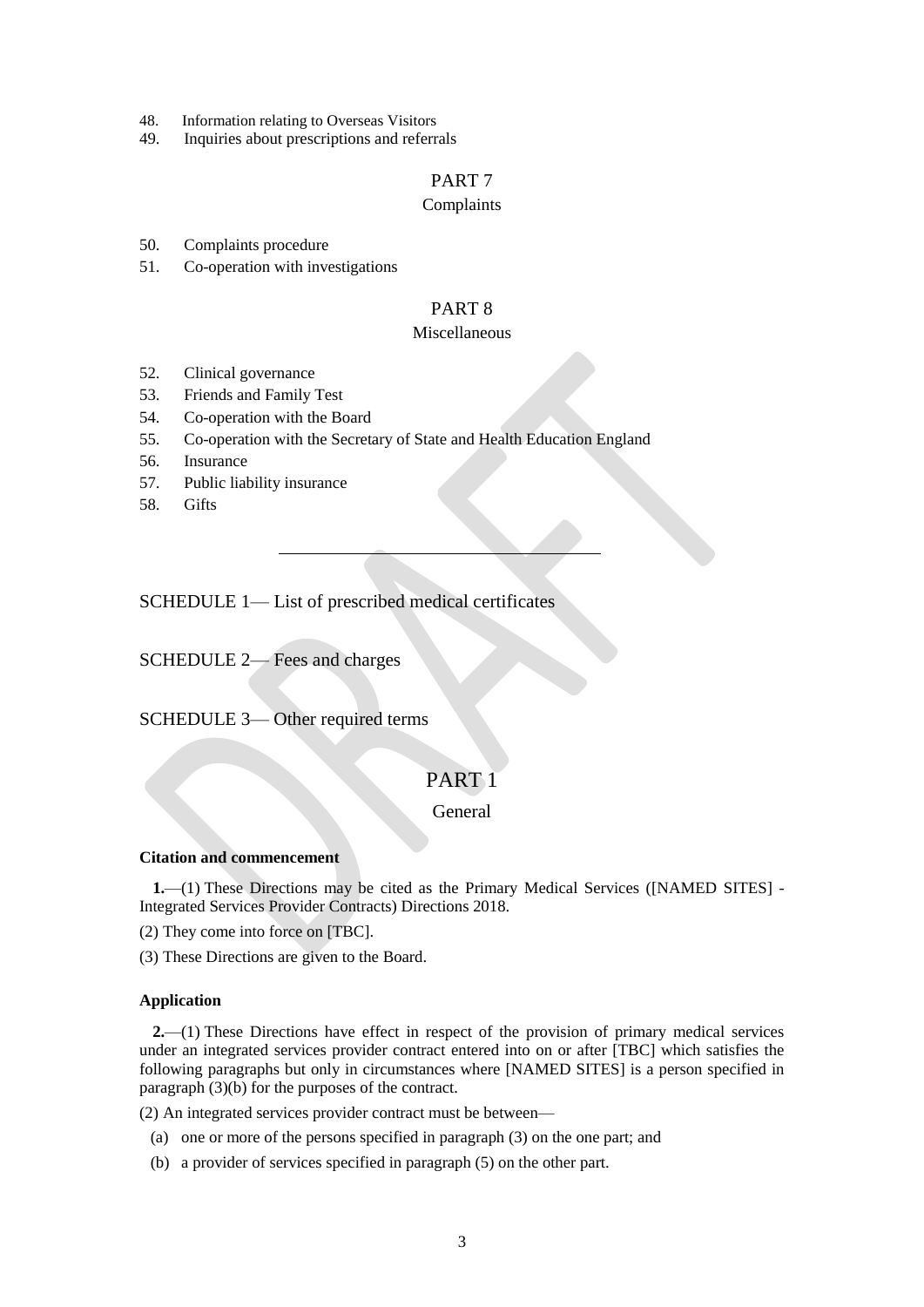- (3) The persons specified in this paragraph are—
	- (a) the Board;
	- (b) one or more CCGs; or
	- (c) one or more English local authorities.

(4) An integrated services provider contract—

- (a) must relate to the provision of primary medical services together with one or more of the services specified in paragraph (5); and
- (b) must not be a contract to which paragraph (6) applies.

(5) The services specified in this paragraph are—

- (a) primary medical services;
- (b) secondary care services;
- (c) public health services; and
- (d) adult social care services,

and include such services where they are provided under arrangements entered into by an English local authority by virtue of section 75 of the Act(**a**).

(6) This paragraph applies to a contract for the provision of primary medical services to which directions given by the Secretary of State under section 98A of the Act (exercise of functions) relating to the provision of alternative provider medical services under section 83(2) of the Act(**b**) apply.

## **Interpretation**

**3.** In these Directions—

"the Act" means the National Health Service Act 2006;

"adult social care services" means services provided pursuant to the exercise of adult social services functions of a local authority in England;

"adult social services functions" means social services functions within the meaning of the Local Authority Social Services Act 1970(**c**) so far as relating to persons aged 18 or over, excluding any function to which Chapter 4 of Part 8 of the Education and Inspections Act 2006(**d**) applies;

"advanced electronic signature" means an electronic signature which is—

- (a) uniquely linked to the signatory;
- (b) capable of identifying the signatory;
- (c) created using means that the signatory can maintain under the signatory's sole control; and
- (d) linked to the data to which it relates in such a manner that any subsequent change of data is detectable;

"appliance" means an appliance which is included in a list for the time being approved by the Secretary of State for the purposes of section 126 of the Act(**e**) (arrangements for pharmaceutical services);

<sup>(</sup>**a**) *See* regulation 4 of S.I. 2000/627. Regulation 4 was amended by S.I. 2003/629 and S.I. 2012/3094. *See also* section 275 of the Act for the meaning of "NHS body".

<sup>(</sup>**b**) The relevant directions under section 98A are the Alternative Provider Medical Services Directions 2016 which were signed on 3rd October 2016. They relate to the provision of primary medical services under section 83(2) of the Act under an Alternative Provider Medical Services (APMS) Contract. These Directions are available at: Alternative Provider Medical Services (APMS) Contract. These Directions are available [https://www.gov.uk/government/publications/nhs-primary-medical-services-directions-2013.](https://www.gov.uk/government/publications/nhs-primary-medical-services-directions-2013) Hard copies may be requested by post from the General Practice Team, Quarry House, Quarry Hill, Leeds LS2 7UE. (**c**) 1970 c.42.

<sup>(</sup>**d**) 2006 c.40.

<sup>(</sup>**e**) Section 126 was amended by sections 213(7)(k) and 220(7) of, and paragraph 63 of Schedule 4 to, the 2012 Act.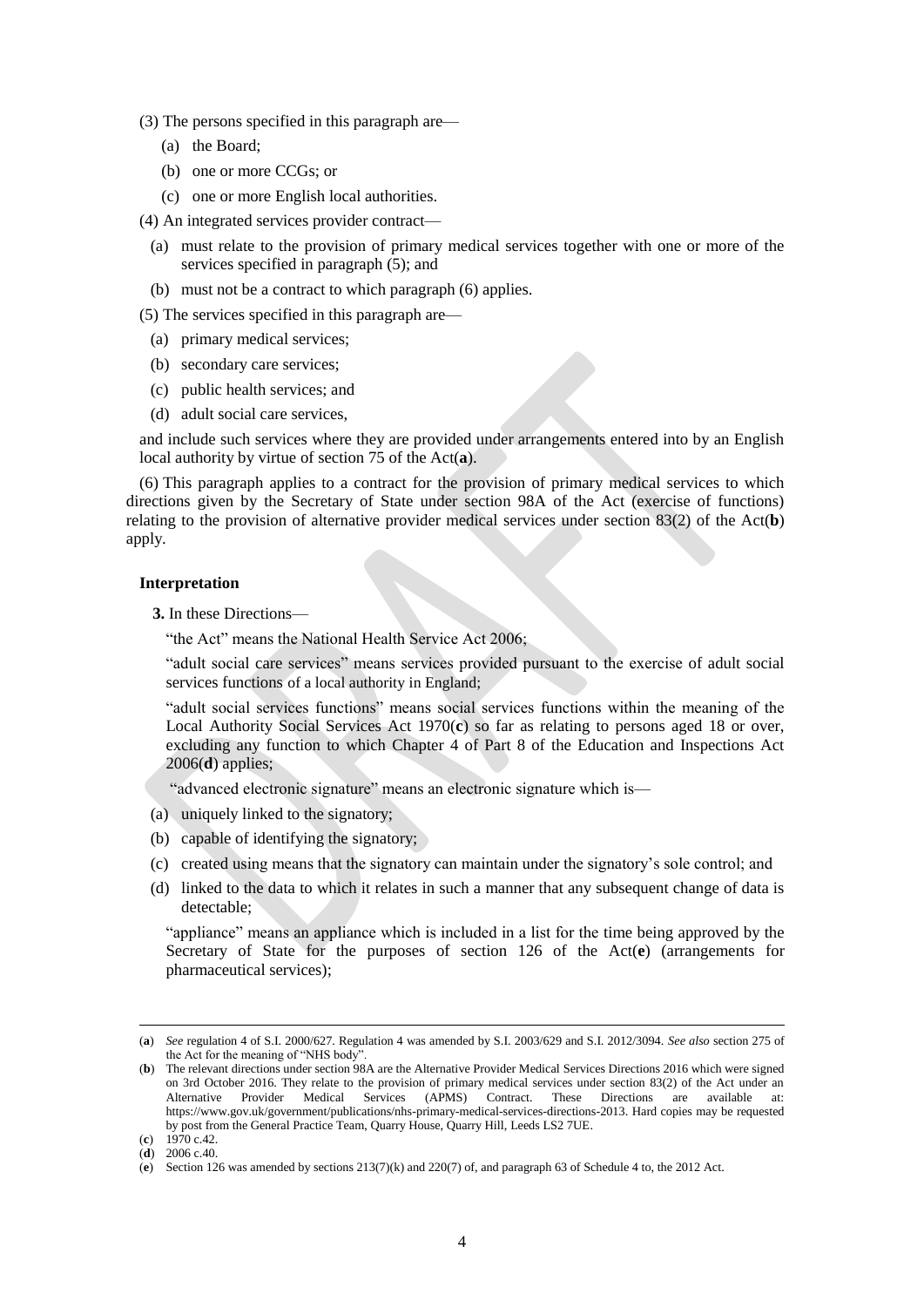"bank holiday" means any day that is specified or proclaimed as a bank holiday in England and Wales under section 1 of the Banking and Financial Dealings Act 1971(**a**) (bank holidays);

"batch issue" means a form, in the format required by the Board and approved by the Secretary of State, which—

- (a) is issued by a repeatable prescriber at the same time as a non-electronic repeatable prescription to enable a chemist or person who provides dispensing services to receive payment for the provision of repeat dispensing services;
- (b) relates to a particular non-electronic repeatable prescription and contains the same date as that prescription;
- (c) is generated by a computer and not signed by a repeatable prescriber;
- (d) is issued as one of a sequence of forms, the number of which is equal to the number of occasions on which the drugs, medicines or appliances ordered on the non-electronic repeatable prescription may be provided; and
- (e) has included on it a number denoting its place in the sequence referred to in paragraph (d);

"Board" means the National Health Service Commissioning Board(**b**);

"CCG" means [NAMED SITES](**c**);

"CCT" means a certificate of completion of training awarded under section 34L(1) of the Medical Act 1983 (award and withdrawal of a Certificate of Completion of Training)(**d**) including any such certificate awarded in pursuance of the competent authority functions of the General Medical Council specified in section 49B of, and Schedule 4A to, that Act(**e**);

"chemist" means—

- (a) a person lawfully conducting a retail pharmacy business in accordance with section 69 of the Medicines Act 1968(**f**) (general provisions); or
- (b) a supplier of appliances,

who is included in the list held by the Board under section 129 of the Act(**g**) (regulations as to pharmaceutical services), or a local pharmaceutical services scheme made under Schedule 12 to the Act (LPS Schemes);

"child" means a person who has not attained the age of 16 years;

"chiropodist or podiatrist independent prescriber" means a person who—

- (a) is engaged or employed by the contractor; and
- (b) is registered in Part 2 of the register maintained under article 5 of the Health and Social Work Professions Order 2001(**h**) (establishment and maintenance of register), and against whose name in that register is recorded an annotation signifying that the chiropodist or podiatrist is qualified to order drugs, medicines and appliances as a chiropodist or podiatrist independent prescriber;

<sup>(</sup>**a**) 1971 c.80.

<sup>(</sup>**b**) The National Health Service Commissioning Board (known as "NHS England") was established by section 1H of the Act. Section 1H was inserted by section 9 of the 2012 Act.

<sup>(</sup>**c**) Clinical commissioning groups were established by virtue of provision in sections 1I and 14A to 14D of the Act as inserted by sections 10 and  $25(1)$  of the 2012 Act.

<sup>(</sup>**d**) 1983 c.54. Section 34L was inserted by S.I. 2010/234.

<sup>(</sup>**e**) Section 49B was inserted by S.I. 2007/3101 and was amended by S.I 2008/1774 and S.I. 2010/234.

<sup>(</sup>**f**) 1968 c.67. Section 69 was amended by Schedule 1 to the Statute Law (Repeals) Act 1993 (c.60) and by S.I. 2007/289 and 3101 and S.I. 2010/231.

<sup>(</sup>**g**) Section 129 was amended by sections 26 and 27 of, and paragraph 38 of and Schedule 6 to, the Health Act 2009 (c.21); section 207(1) to (9) of, and paragraph 66 of Schedule 4 to, the 2012 Act; paragraph 121 of Schedule 9 to, the Protection of Freedoms Act 2012 (c.9) and by S.I. 2010/231.

<sup>(</sup>**h**) S.I. 2002/254; as amended by section 81(5) of the Policing and Crime Act 2009 (c.26), sections 213, 214(2) to (4), 215, 216, 218 and 219 of the 2012 Act, paragraph 6 of the Schedule to the Health and Social Care (Safety and Quality) Act 2015 (c.28), and by S.I. 2003/3148, S.I. 2004/1947 and 2033, S.I. 2007/3101, S.I. 2009/1182, S.I. 2010/233, S.I. 2011/1043, S.I. 2012/1479 and 2672 and S.I. 2014/1887.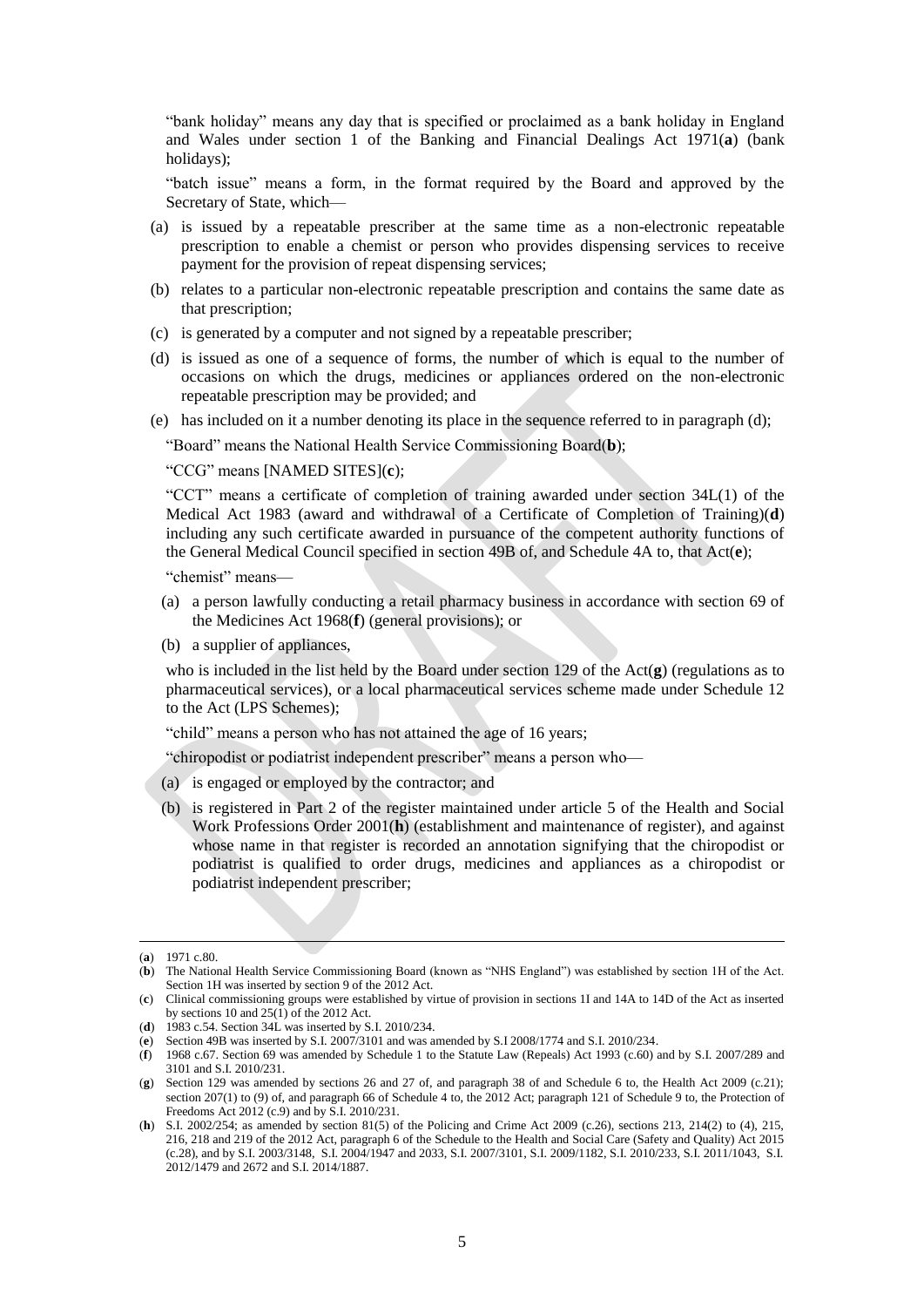"clinical services" means primary medical services under an integrated services provider contract which relate to the actual observation and treatment of patients;

"contractor" means a provider of primary medical services under an integrated services provider contract;

"contractor's list of patients" means, in relation to the essential services which the contractor is required to provide under an integrated services provider contract, the persons to whom the contractor is required to provide those services;

"core hours" means—

- (a) the period beginning at 8.00am and ending at 6.30pm on any day from Monday to Friday except Good Friday, Christmas Day or bank holidays; or
- (b) such other more extensive period as is agreed between the contractor and the Board in the case of any particular integrated services provider contract;

"dispenser" means a chemist, medical practitioner or contractor whom a patient would like to dispense the patient's electronic prescriptions;

"dispensing services" means the provision of drugs, medicines or appliances that may be provided as pharmaceutical services by a medical practitioner in accordance with arrangements under section 126 (arrangements for pharmaceutical services) and section 132 (persons authorised to provide pharmaceutical services) of the Act(**a**);

"Drug Tariff" means the publication known as the Drug Tariff which is published by the Secretary of State and which is referred to in section 127(4) of the Act(**b**) (arrangements for additional pharmaceutical services);

"electronic communication" has the meaning given in section 15 of the Electronic Communications Act 2000(**c**) (general interpretation);

"electronic prescription" means an electronic prescription form or an electronic repeatable prescription;

"electronic prescription form" means a prescription form which falls within paragraph (b) of the definition of "prescription form";

"Electronic Prescription Service" means the service of that name which is managed by the Health and Social Care Information Centre(**d**);

"electronic repeatable prescription" means a prescription which falls within paragraph (b) of the definition "repeatable prescription";

"essential services" means the primary medical services of the type required to be provided in accordance with regulation 17 of the General Medical Services Contracts Regulations;

"financial year" has the meaning given in section 275(1) of the Act (interpretation);

"general medical practitioner" means a medical practitioner whose name is included in the General Practitioner Register kept by the General Medical Council under section 2 of the Medical Act 1983(**e**) (registration of medical practitioners);

"General Medical Services Contracts Regulations" means the National Health Service (General Medical Services Contracts) Regulations 2015(**f**);

"GP Specialty Registrar" means a general medical practitioner who is being trained in general practice by a general medical practitioner who is approved under section  $34I(1)(c)$  of the

<sup>(</sup>**a**) 2006 c.41. Section 126 was amended by section 213(7)(k) and 220(7) of, and paragraph 63 of Schedule 4 to, the 2012 Act. Section 132 was amended by paragraph 69 of Schedule 4 to the 2012 Act, paragraphs 120 and 122 of Schedule 9 to the Protection of Freedoms Act 2012 (c.9), and by S.I. 2008/289 and S.I. 2010/22 and 231.

<sup>(</sup>**b**) Section 127 was amended by paragraph 64 of Schedule 4 to the 2012 Act. *See* also regulation 89(1) of the National Health Service (Pharmaceutical and Local Pharmaceutical Services) Regulations 2013 (S.I. 2013/349) in relation to the publication known as the Drug Tariff.

<sup>(</sup>**c**) 2000 c.7. Section 15(1) was amended by paragraph 158 of Schedule 17 to, the Communications Act 2003 (c.21).

<sup>(</sup>**d**) The Health and Social Care Information Centre is a body corporate established by section 252 of the 2012 Act.

<sup>(</sup>**e**) 1983 c.54. Section 2 was amended by S.I. 2002/3135, S.I. 2006/1914, S.I. 2007/3101, S.I. 2008/1774 and S.I. 2014/1101.

<sup>(</sup>**f**) S.I.2015/1862 as amended by S.I. 2016/211, 481, 696, 875 and 1077.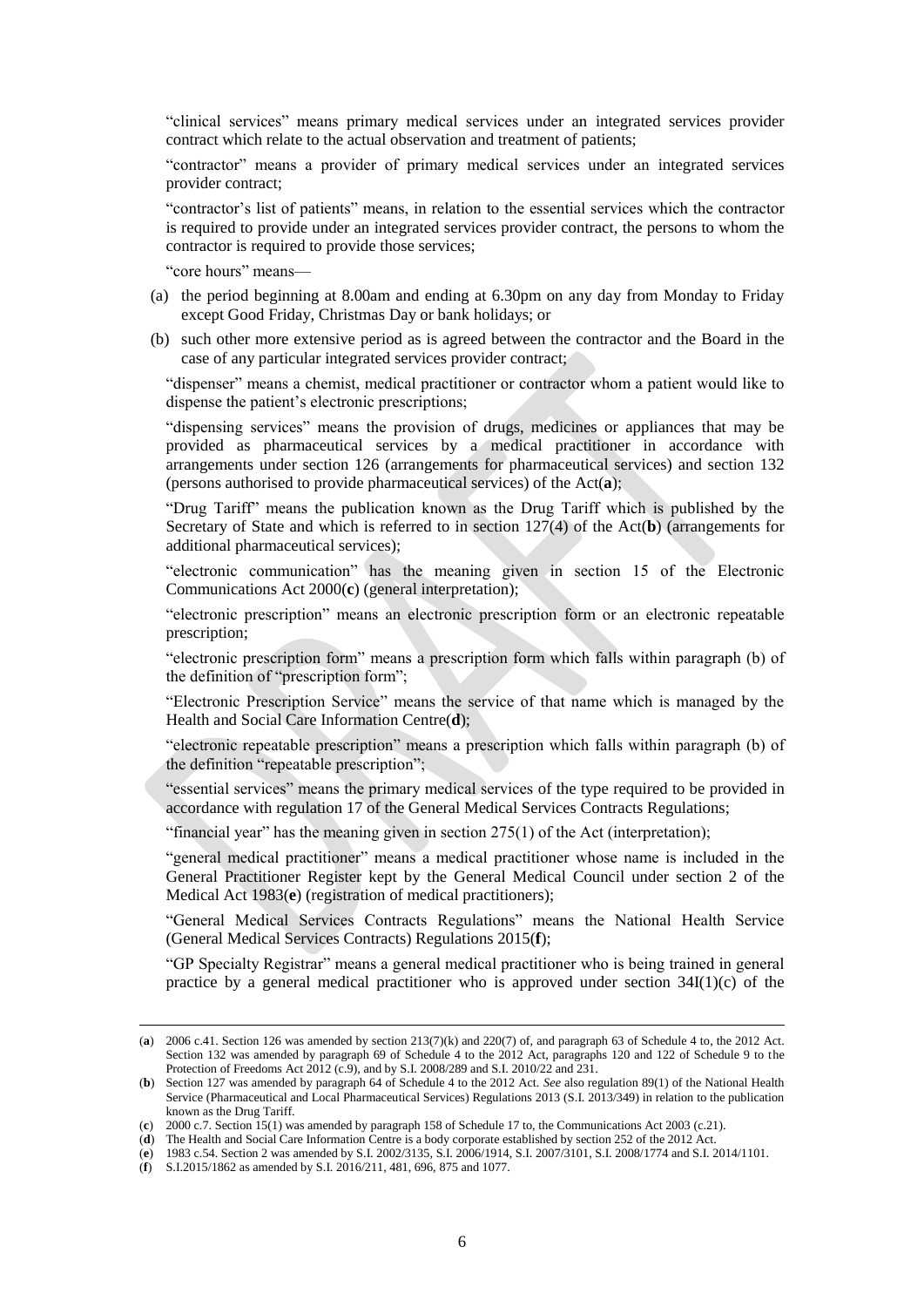Medical Act 1983(**a**) (postgraduate education and training: approvals) for the purpose of providing training in accordance with that section, whether as part of training leading to a CCT or otherwise;

"Health and Social Services Board" means a Health and Social Services Board established under article 16 the Health and Social Services (Northern Ireland) Order 1972(**b**) (establishment of Health and Social Services Boards);

"Health and Social Services Trust" means a Health and Social Services Trust established under article 10 of the Health and Personal Services (Northern Ireland) Order 1991(**c**) (ancillary services);

"Health Board" means a Health Board established under section 2 of the National Health Service (Scotland) Act 1978(**d**) (Health Boards);

"health care professional" has the meaning given in section 108 of the Act(**e**) (participants in section 107 arrangements) and "health care profession" is to be construed accordingly;

"health service body" has the meaning given in section 9(4) of the Act(**f**) (NHS contracts);

"home oxygen order form" means a form provided by the Board and issued by a health care professional to authorise a person to supply home oxygen services to a patient requiring oxygen therapy at home;

"home oxygen services" means any of the following forms of oxygen therapy or supply—

- (a) ambulatory oxygen supply;
- (b) urgent supply;
- (c) hospital discharge supply;
- (d) long term oxygen therapy;
- (e) short burst oxygen therapy;

"independent nurse prescriber" means a person—

- (a) who is either engaged or employed by the contractor;
- (b) who is registered in the Nursing and Midwifery Register; and
- (c) against whose name in that register is recorded an annotation signifying that that person is qualified to order drugs, medicines or appliances as a community practitioner nurse prescriber, a nurse independent prescriber or as a nurse independent/supplementary prescriber;

"integrated services" are primary medical servi ces together with one or more of the other services specified in paragraph (5) of direction 2;

"integrated services provider contract" has the meaning given in direction 2;

"listed medicines" means a medicine mentioned in regulation  $7C(1)$  of the National Health Service (Charges for Drugs and Appliances) Regulations 2015(**g**) (exemption from charges in respect of listed or emergency medicines);

<sup>(</sup>**a**) 1983 c.54. Section 34I was inserted by S.I. 2010/234.

<sup>(</sup>**b**) S.I. 1972/1265 (N.I.14). Article 16 was repealed by Schedule 7 to the Health and Social Care (Reform) Act 2009 (c.1) (N. I.).

<sup>(</sup>**c**) S.I. 1991/194 (N.I.1); as amended by section 11 of, and paragraph 13 of Schedule 6 to, the Health and Social Care Reform Act (Northern Ireland) 2009 and by S.I. 1997/1177.

<sup>(</sup>**d**) 1978 c.29. Section 2 was amended by paragraph 1 of Schedule 7 to the Health and Social Services and Social Security Adjudications Act 1983 (c.41); and paragraph 19(1) of Schedule 9 and paragraph 1 of Schedule 10 to, the National Health Service and Community Care Act 1990 (c.19); paragraph 1(2)9a) and (b) of Schedule 1to the National Health Service Reform (Scotland) act 2004 (asp7), sections 6 and 11(1) of the Health Boards (Membership and Elections) (Scotland) Act 2005 (asp 5) paragraph 2(2) of Schedule 2 to the Smoking, Health and Social Care (Scotland) Act 2005 (asp 13).

<sup>(</sup>**e**) 2006 c.41. Section 108 was amended by section 204 of, and paragraph 49 of Schedule 4 to, the 2012 Act.

<sup>(</sup>**f**) Section 9 of the Act was amended by paragraph 82 of Schedule 5 to, the Health and Social Care Act 2008 (c.14); paragraph 6 of Schedule 4 to the 2012 Act; paragraphs 17 and 18 of Schedule 7, paragraphs 1 and 4 of Schedule 14, paragraph 10 of Schedule 17; paragraph 9 of Schedule 19 and paragraphs 5 and 6 of Schedule 21 to the 2012 Act; and paragraph 16 of Schedule 5 to the Care Act 2014 (c. 23).

<sup>(</sup>**g**) S.I. 2000/620. Regulation 7C was inserted by S.I. 2009/2230 and was amended by S.I. 2012/1909.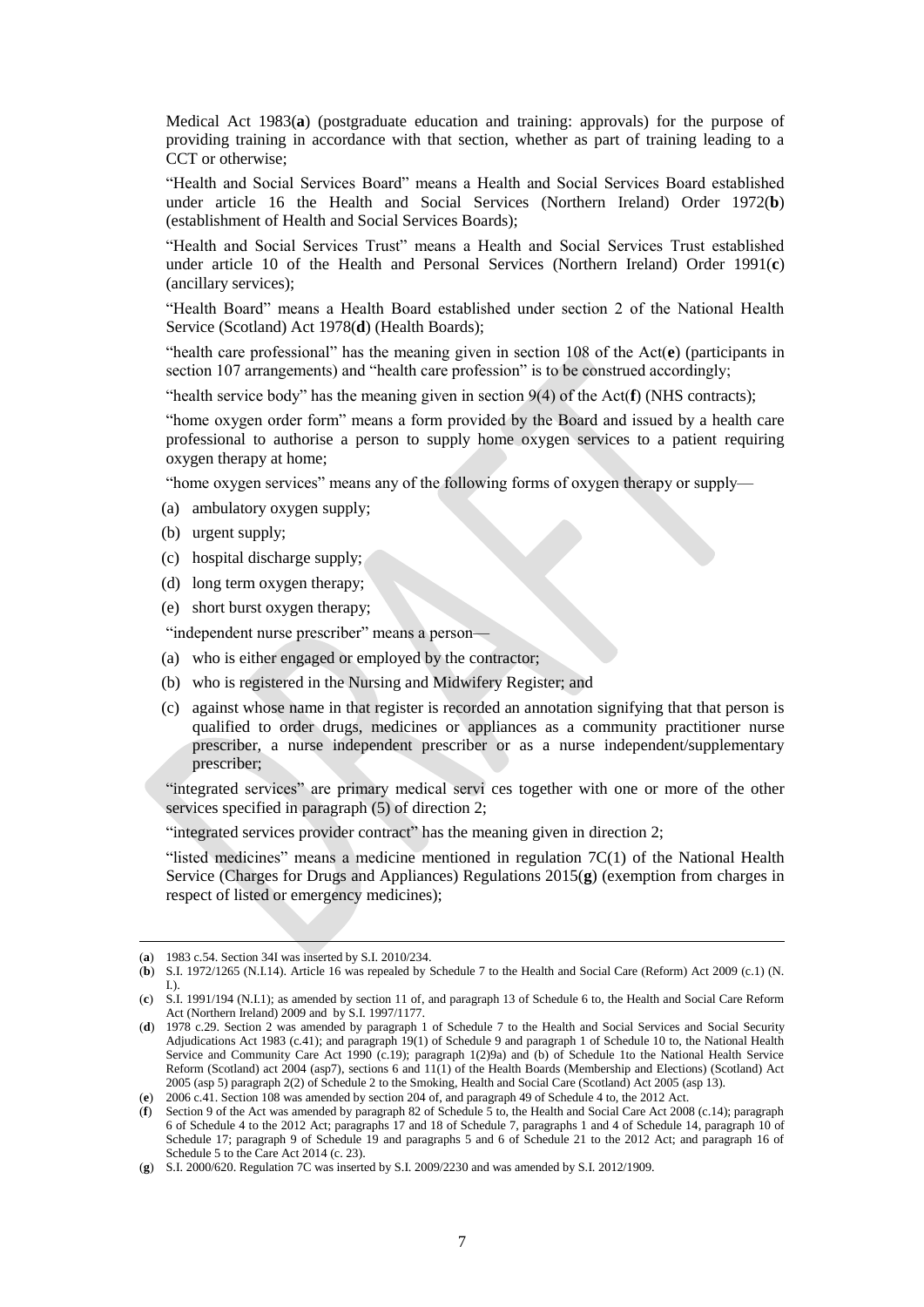"listed medicines voucher" means a form provided by the Board for use for the purpose of ordering a listed medicine;

"local authority", except in direction 51, has the meaning given in section 1 of the Local Authority Social Services Act 1970(**a**);

"Local Health Board" means a body established under section 11 of the National Health Service (Wales) Act 2006(**b**) (Local Health Boards);

"Local Medical Committee" means a committee recognised by the Board under section 97 of the Act(**c**) (local medical committees);

"medical performers list" means the list of medical practitioners maintained and published by the Board in accordance with section 91 of the Act(**d**) (persons performing medical services);

"national disqualification" means—

- (a) a decision made by the First-tier Tribunal under section 159 of the Act(**e**) (national disqualification) or under regulations corresponding to that section made under —
	- (i) section 91(3) of the Act (persons performing primary medical services),
	- (ii) section 106(3) of the Act (persons performing primary dental services),
	- (iii) section 123(3) of the Act (persons performing primary ophthalmic services), and
	- (iv) section 145, 146 or 147A (performers of pharmaceutical services and assistants), of the Act(**f**); or
- (b) a decision made under provisions in force in Wales, Scotland or Northern Ireland corresponding to section 159 of the Act (national disqualification);

"NHS contract" has the meaning given in section 9 of the Act(**g**) (NHS contracts);

"NHS foundation trust" has the meaning given in section 30 of the Act(**h**) (NHS foundation trusts);

"NHS trust" means a body established under section 25 of the Act(**i**) (NHS trusts);

"nominated dispenser" means a chemist, medical practitioner or contractor who has been nominated in respect of a patient where the details of that nomination are held in respect of that patient in the Patient Demographics Service which is operated by the Health and Social Care Information Centre(**j**);

"non-electronic prescription form" means a prescription form which falls within paragraph (a) of the definition of "prescription form";

"non-electronic repeatable prescription" means a prescription form for the purpose of ordering a drug, medicine or appliance which—

- (a) is provided by the Board, a local authority or the Secretary of State;
- (b) is issued, or is to be issued, by the prescriber;
- (c) indicates that the drug, medicine or appliance ordered may be provided more than once; and

<sup>(</sup>**a**) 1970 c.42.

<sup>(</sup>**b**) 2006 c.42.

<sup>(</sup>**c**) 2006 c.41. Section 97 was amended by paragraph 41 of Schedule 4 to the 2012 Act.

<sup>(</sup>**d**) Section 91 was amended by paragraph 35 of Schedule 4 to the 2012 Act.

<sup>(</sup>**e**) Section 159 was amended by paragraph 85(1)(d) of Schedule 4 to, the 2012 Act and by S.I. 2010/22.

<sup>(</sup>**f**) Sections 91(3), 106(3) and 123(3) were respectively amended by paragraph  $35(2)$ (b) and (4),  $7(2)$ (b) and (4) and 60(2)(b) and (4) of Schedule 4 to, the 2012 Act. Sections 146 and 149 of the Act are repealed by section 208(1) of the 2012 Act. Section 147A was inserted by section 208(2) of the 2012 Act and was amended by paragraphs 120 and 123 of Schedule 9 to the Protection of Freedoms Act 2012 (c.9). Section 208 of the 2012 Act is to be commenced on a day to be appointed. No regulations have been made under section 147A of the Act.

<sup>(</sup>**g**) Section 9 of the Act was amended by paragraph 82 of Schedule 5 to, the Health and Social Care Act 2008 (c.14); paragraph 6 of Schedule 4 to the 2012 Act; paragraphs 17 and 18 of Schedule 7, paragraphs 1 and 4 of Schedule 14, paragraph 10 of Schedule 17, paragraph 9 of Schedule 19 to the 2012 Act; paragraphs 5 and 6 of Schedule 21 to the 2012 Act; and paragraph 16 of Schedule 5 to the Care Act 2014 (c. 23).

<sup>(</sup>**h**) Section 30 was amended by section 159(1) of the 2012 Act.

<sup>(</sup>**i**) Section 25 of the Act is repealed by section 179(2) of the 2012 Act from a date to be appointed.

<sup>(</sup>**j**) The Health and Social Care Information Centre (known as "NHS Digital") is a body corporate established by section 252(1) of the 2012 Act.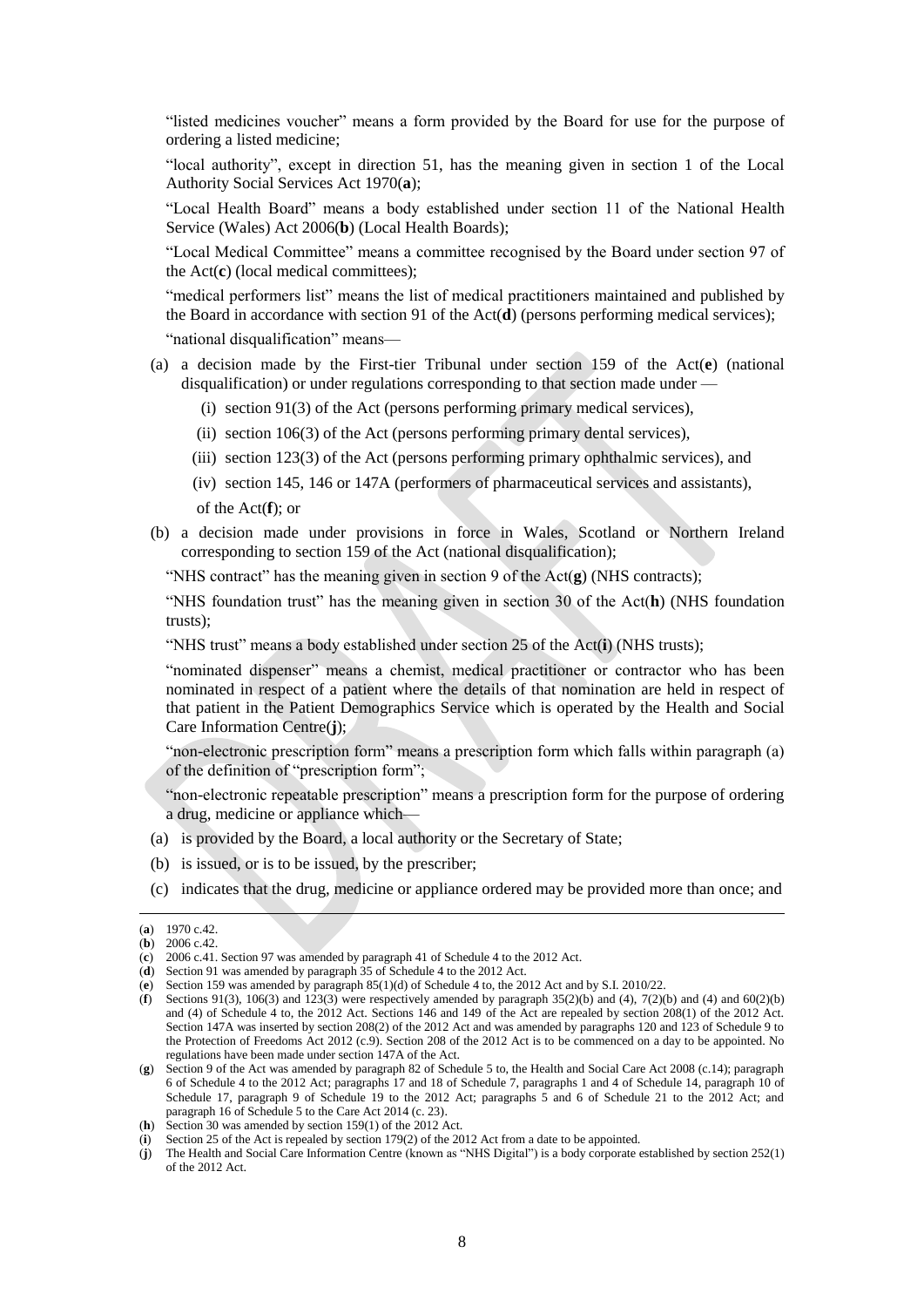(d) specifies, or is to specify, the number of occasions on which the drug, medicine or appliance may be provided;

"Nursing and Midwifery Register" means the register maintained by the Nursing and Midwifery Council under article 5 of the Nursing and Midwifery Order 2001(**a**) (establishment and maintenance of register);

"optometrist independent prescriber" means a person—

- (a) who is registered in the register of optometrists maintained under section 7(a) of the Opticians Act 1989(**b**) (register of opticians); and
- (b) against whose name is recorded an annotation signifying that that person is qualified to order drugs, medicines and appliances as an optometrist independent prescriber;

"out of hours period"—

- (a) where the core hours for the purposes of the integrated services provider contract are the period referred to in paragraph (a) of the definition of "core hours", means—
	- (i) the period beginning at 6.30pm on any day from Monday to Thursday and ending at 8.00am on the following day,
	- (ii) the period beginning at 6.30pm on Friday and ending at 8.00am on the following Monday, and
	- (iii) Good Friday, Christmas Day and bank holidays,

and "part" of an out of hours period means any part of any of the periods described in paragraphs (i) to (iii); or

(b) where the period defined as core hours for the purposes of the integrated services provider contract is more extensive than the period referred to in paragraph (a) of the definition of "core hours", means the period which falls outside the period which is defined as "core hours" for the purposes of the contract;

"out of hours services" means the services required to be provided in all or part of the out of hours period which would be essential services if provided by a contractor to its registered patients in core hours;

"parent" includes, in relation to any child, an adult who, in the opinion of the contractor, is for the time being discharging in respect of that child the obligations normally attaching to a parent in respect of their child;

"patient" means—

- (a) a person in respect of whom the contractor is responsible for providing primary medical services under an integrated services provider contract;
- (b) a temporary resident;
- (c) persons to whom the contractor is required to provide immediately necessary treatment as part of its obligation to provide essential services;
- (d) any other person to whom the contractor has agreed to provide primary medical services under an integrated services provider contract; and
- (e) any person in respect of whom the contractor is responsible for the provision of out of hours services;

"performer" means a performer of primary medical services under an integrated services provider contract to whom the provisions of Part 3 of these Directions apply;

"pharmacist independent prescriber" means a person who—

- (a) is either engaged or employed by the contractor;
- (b) is registered in Part 1 of the register maintained under article 19 of the Pharmacy Order 2010(**a**) (establishment, maintenance and access to the Register), or the register maintained

<sup>(</sup>**a**) S.I. 2002/253; article 5 was amended by S.I. 2009/1182.

<sup>(</sup>**b**) 1989 c.44. Section 7 was amended by S.I. 2005/848.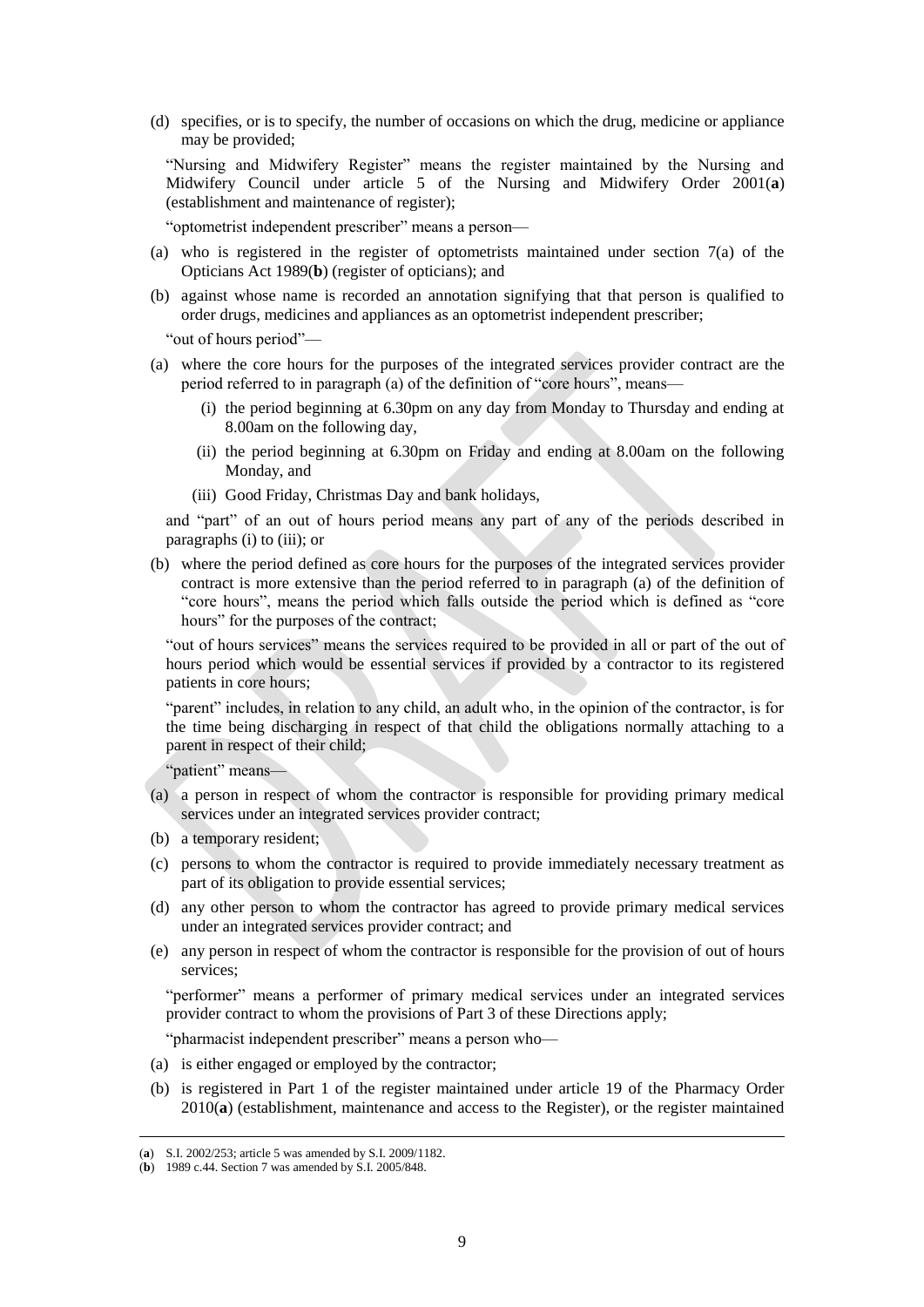under article 6 (the registers) and 9 (the Registrar) of the Pharmacy (Northern Ireland) Order 1976(**b**); and

(c) against whose name in that register is recorded an annotation signifying that that person is qualified to order drugs, medicines or appliances as a pharmacist independent prescriber;

"physiotherapist independent prescriber" means a person who is—

- (a) engaged or employed by the contractor; and
- (b) registered in Part 9 of the register maintained under article 5 of the Health and Social Work Professions Order 2001(**c**) (establishment and maintenance of register), and against whose name in that register is recorded an annotation signifying that that person is qualified to order drugs, medicines or appliances as a physiotherapist independent prescriber;

"post-registration programme" means a programme that is for the time being recognised by the General Medical Council under regulation 10A of the Medical Act 1983(**d**) (programmes for provisionally registered doctors) as providing registered doctors with an acceptable foundation for future practise as a fully registered medical practitioner;

"premises" means an address specified in an integrated services provider contract as one at which primary medical services are to be provided under that contract;

"prescriber" means—

- (a) a chiropodist or podiatrist independent prescriber;
- (b) an independent nurse prescriber;
- (c) a medical practitioner;
- (d) an optometrist independent prescriber;
- (e) a pharmacist independent prescriber;
- (f) a physiotherapist independent prescriber;
- (g) a supplementary prescriber;
- (h) a therapeutic radiographer independent prescriber;

"prescription form" means—

- (a) a form for the purpose of ordering a drug, medicine or appliance which—
	- (i) is provided by the Board, a local authority or the Secretary of State which is in the form required by the NHS Business Services Authority(**e**),
	- (ii) is issued, or is to be issued, by the prescriber, and
	- (iii) does not indicate that the drug, medicine or appliance ordered may be provided more than once; or
- (b) in the case of an electronic prescription to which direction 24 applies, data created in an electronic form for the purpose of ordering a drug, medicine or appliance, which—
	- (i) is signed, or is to be signed, with a prescriber's electronic signature,
	- (ii) is transmitted, or is to be transmitted, as an electronic communication to a nominated dispensing contractor by the Electronic Prescription Service, and

<sup>(</sup>**a**) S.I. 2010/231; as amended by paragraph 7 of the Schedule to the Health and Social Care (Safety and Quality) Act 2015 (c.28) and by S.I. 2011/1043, S.I. 2012/2672, S.I. 2013/ 235, S.I. 2014/1887, S.I. 2015/806, 968, 1862, 1879 and 2059 and S.I. 2016/372 and 1030.

<sup>(</sup>**b**) S.I. 1976/1231 (N.I.22). Article 6(1) was substituted by regulation 5 of S.R 2008/192 and article 9(2) was amended by regulation 9 of that instrument.

<sup>(</sup>**c**) S.I. 2002/254; as amended by section 81(5) of the Policing and Crime Act 2009 (c.26), sections 213, 214(2) to (4), 215, 216, 218 and 219 of the 2012 Act, paragraph 6 of the Schedule to, the Health and Social Care (Safety and Quality) Act 2015 (c.28) and by S.I. 2003/3148, S.I. 2004/1947 and 2033, S.I. 2007/3101, S.I. 2009/1182, S.I. 2010/233, S.I. 2011/1043, S.I. 2012/1479 and 2672 and S.I. 2014/1887.

<sup>(</sup>**d**) 1983 c.54. Section 10A was inserted by S.I. 2006/1914, and was amended by S.I. 2008/3131.

<sup>(</sup>**e**) The NHS Business Services Authority was established by the NHS Business Services Authority (Awdurdod Gwasanaethau Busnes y GIG) (Establishment and Constitution) Order 2005 (S.I. 2005/2414). S.I. 2005/2414 was amended by S.I. 2006/632, S.I. 2007/1201 and S.I. 2013/235.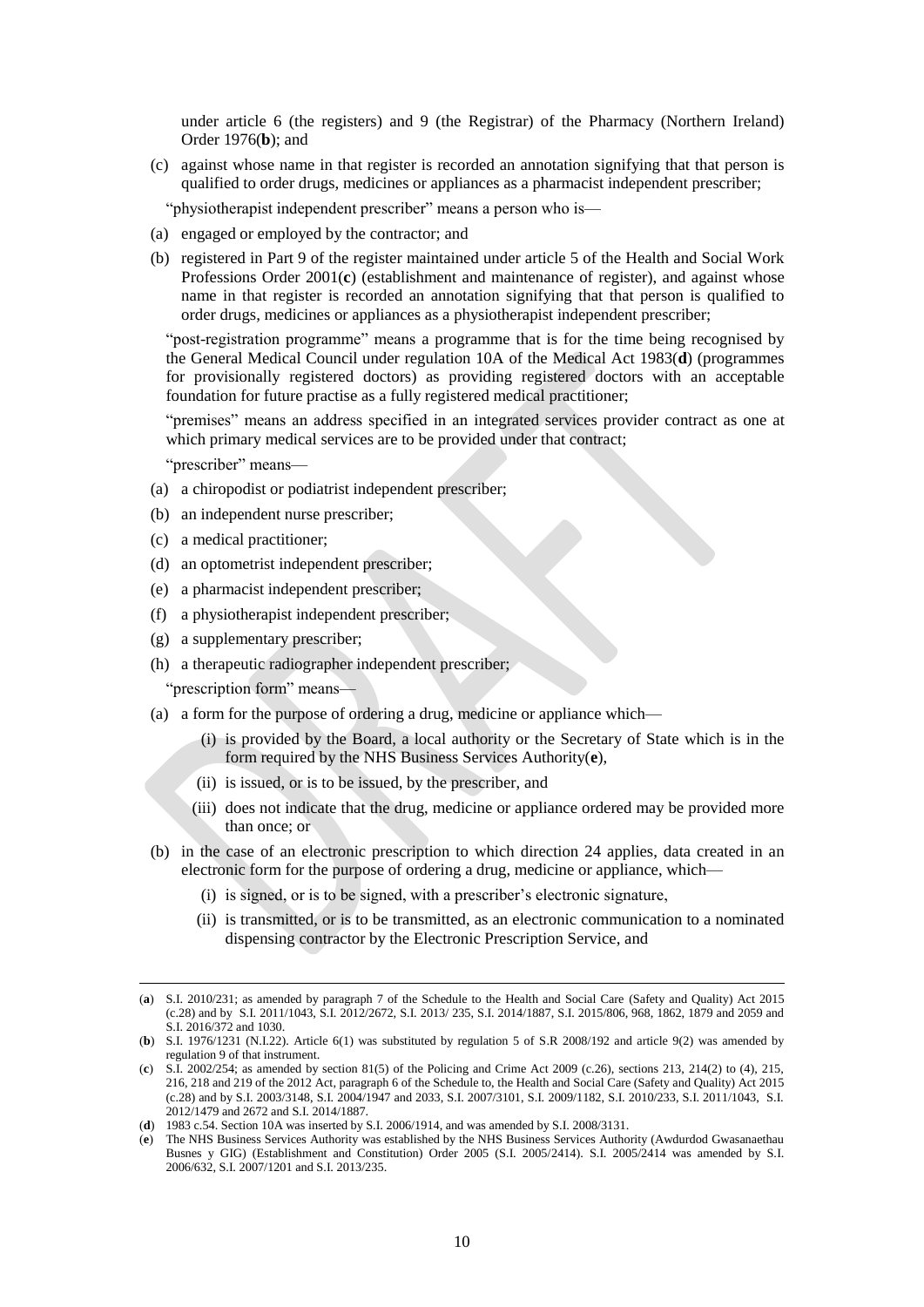(iii) does not indicate that the drug, medicine or appliance ordered may be provided more than once;

"prescription only medicine" means a medicine referred to in regulation 5(3) of the Human Medicines Regulations 2012(**a**) (classification of medicinal products);

"primary carer" means, in relation to an adult, the adult or organisation primarily caring for that adult;

"primary medical services" means medical services which the Board considers it appropriate to secure the provision of under section 83(2) of the Act;

"public health functions" means—

- (a) the public health functions of the Secretary of State(**b**) under the following provisions of the Act—
- (i) section 2A(**c**) (Secretary of State's duty as to protection of public health);
- (ii) section 2B(**d**) (functions of local authorities and Secretary of State as to improvement of public health); or
- (iii) paragraphs 8 or 12 of Schedule 1(**e**) (further provision about the Secretary of State and services under the Act);
- (b) the public health functions of an English local authority(**f**) under the following provisions of the Act—

(i) section 2B(**g**) (functions of local authorities and Secretary of State as to improvement of public health);

(ii) section 111 (dental public health); or

(iii) paragraphs 1 to 7B or 13 of Schedule 1(**h**) (further provision about the Secretary of State and services under this Act);

- (c) the public health functions of the Secretary of State that a local authority in England is required to exercise by virtue of regulations made under section 6C(1) of the Act(**i**) (regulations as to the exercise by local authorities of certain public health functions); or
- (d) the public health functions of the Secretary of State where they are exercised by the Board, a CCG or a local authority in England where those bodies are acting pursuant to arrangements made under section 7A of the Act(**j**) (exercise of the Secretary of State's public health functions);

"public health services" means services which are provided pursuant to the exercise of the public health functions;

"registered patient" means a person—

(a) who is recorded in a list held by the Board as being a person to whom the contractor is required to provide primary medical services under an integrated services provider contract during core hours; or

<sup>(</sup>**a**) S.I. 2012/1916; as amended by S.I. 2013/235, 1855 and 2593 and S.I. 2014/490 and 1887, S.I 2015/323, 570, 903 and 1503, 1862 and 1879, S.I. 2016/186 and 696 and S.I. 2017/715.

<sup>(</sup>**b**) *See* section 1H(5)(a) in relation to the public health functions of the Secretary of State under the Act.

<sup>(</sup>**c**) Section 2A was inserted by section 11 of the 2012 Act.

<sup>(</sup>**d**) Section 2B was inserted by section 12 of the 2012 Act.

<sup>(</sup>**e**) Paragraph 12 of Schedule 1 was amended by section 17(2) and (12)(a) and (b) of the 2012 Act.

<sup>(</sup>**f**) *See* section 1H(5)(b) in relation to the public health functions of local authorities under the Act.

<sup>(</sup>**g**) Section 2B was inserted by section 12 of the 2012 Act.

<sup>(</sup>**h**) Paragraph 1 of Schedule 1 was amended by section 17(2) and (3)(a) and (b) of the 2012 Act. Paragraph 2 of Schedule 1 was amended by section 17(2) and (4)(a) to (c) of that Act. Paragraph 3 of Schedule 1 was amended by section 160 of, and paragraph 6 of Schedule 14 to, that Act. Paragraph 4 of Schedule 1 was amended by section 17(2) and (6)(a) and (b) of that Act. Paragraphs 7A and 7B were inserted by section 143(1) of the Health and Social Care Act 2008 (c.14). Paragraph 7A was amended by section 17(2), (7)(a) to (c) and (8)(a) to (c) of the 2012 Act. Paragraph 7B of Schedule 1 was amended by section 17(2) and (13) of that Act.

<sup>(</sup>**i**) Section 6C was inserted by section 18(1) of the 2012 Act.

<sup>(</sup>**j**) Section 7A was inserted by section 22 of the 2012 Act.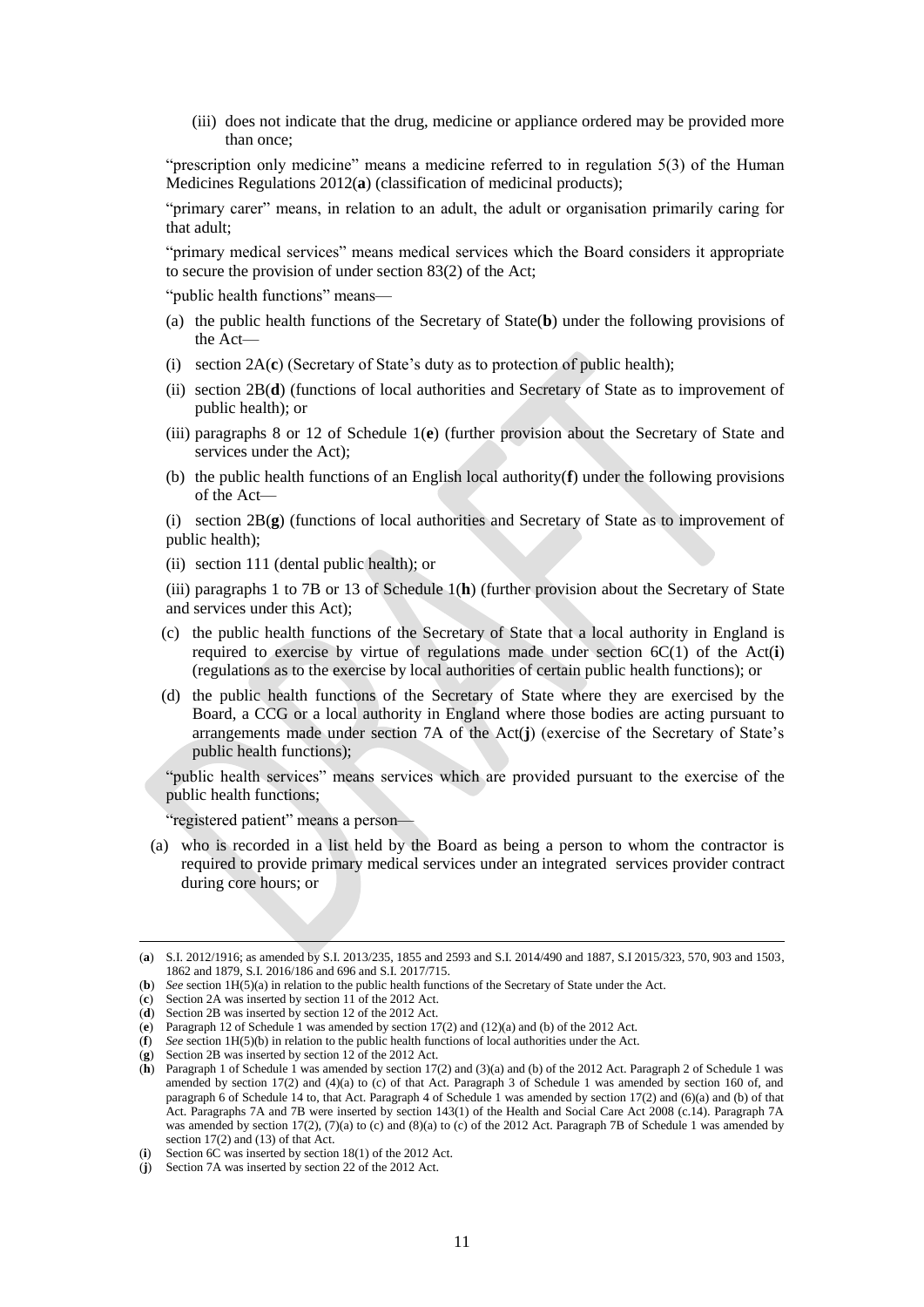(b) whom the contractor has accepted for inclusion in that list as such a person, whether or not notification of that acceptance has been received by the Board.

"relevant register" means—

- (a) in relation to a nurse, the Nursing and Midwifery Register;
- (b) in relation to a pharmacist, Part 1 of the register maintained under article 19 of the Pharmacy Order 2010(**a**) (establishment, maintenance and access to the Register), or the register maintained under article 6 (the register) and article 9 (the Registrar) of the Pharmacy (Northern Ireland) Order 1976(**b**);
- (c) in relation to an optometrist, the register maintained by the General Optical Council under section 7(a) of the Opticians Act 1989(**c**) (register of opticians); and
- (d) the part of the register maintained by the Health and Care Professions Council under article 5 of the Health and Social Work Professions Order 2001(**d**) (establishment and maintenance of register) relating to—
	- (i) chiropodists and podiatrists;
	- (ii) physiotherapists; or
	- (iii) radiographers;

"repeat dispensing services" means pharmaceutical services or local pharmaceutical services which involve the provision of drugs, medicines or appliances by a chemist in accordance with a repeatable prescription;

"repeatable prescriber" means a prescriber who is engaged or employed by a contractor which provides repeatable prescribing services under the terms of an integrated services provider contract which give effect to direction 26;

"repeatable prescribing services" means services which involve the prescribing of drugs, medicines or appliances on a repeatable prescription;

"repeatable prescription" means—

- (a) a form provided by the Board, a local authority or the Secretary of State for the purpose of ordering a drug, medicine or appliance, which is in the format required by the NHS Business Services Authority(**e**), and which—
	- (i) is issued, or is to be issued, by a repeatable prescriber to enable a chemist or person providing dispensing services to receive payment for the provision of repeat dispensing services,
	- (ii) indicates, or is to indicate, that the drug, medicine or appliance ordered may be provided more than once, and
	- (iii) specifies, or is to specify, the number of occasions on which the drug, medicine or appliance may be provided; or
- (b) in the case of an electronic prescription to which direction 24 applies, data created in an electronic form for the purpose of ordering a drug, medicine or appliance, which—
	- (i) is signed, or is to be signed, with a prescriber's advanced electronic signature,

<sup>(</sup>**a**) S.I. 2010/231; as amended by paragraph 7 of the Schedule to the Health and Social Care (Safety and Quality) Act 2015 (c.28) and by S.I. 2011/1043 and 2159, S.I. 2012/1909, 2672 and 3006, S.I. 2013/50, 235, 349 and 1478 and S.I. 2014/1887 and S.I. 2015/806, 968, 1862, 1879 and 2059 and S.I. 2016/1030.

<sup>(</sup>**b**) S.I. 1976/1231 (N.I.22). Article 6(1) was substituted by regulation 5 of S.R. 2008/192, and article 9(2) was amended by regulation 9 of S.I. 2008/192.

<sup>(</sup>**c**) 1989 c.44. Section 7 was amended by S.I. 2005/848.

<sup>(</sup>**d**) S.I. 2002/254; as amended by section 81(5) of the Policing and Crime Act 2009 (c.26), sections 213, 214(2) to (4), 215, 216, 218 and 219 of the 2012 Act, paragraph 6 of the Schedule to, the Health and Social Care (Safety and Quality) Act 2015 (c.28), and by S.I. 2003/3148, S.I. 2004/1947 and 2033, S.I. 2007/3101, S.I. 2009/1182, S.I. 2010/233, S.I. 2011/1043, S.I. 2012/1479 and 2672 and S.I. 2014/1887.

<sup>(</sup>**e**) The NHS Business Services Authority was established by the NHS Business Services Authority (Awdurdod Gwasanaethau Busnes y GIG) (Establishment and Constitution) Order 2005 (S.I.2005/2414). S.I.2005/2414 was amended by S.I. 2006/632, S.I. 2007/1201 and S.I. 2013/235.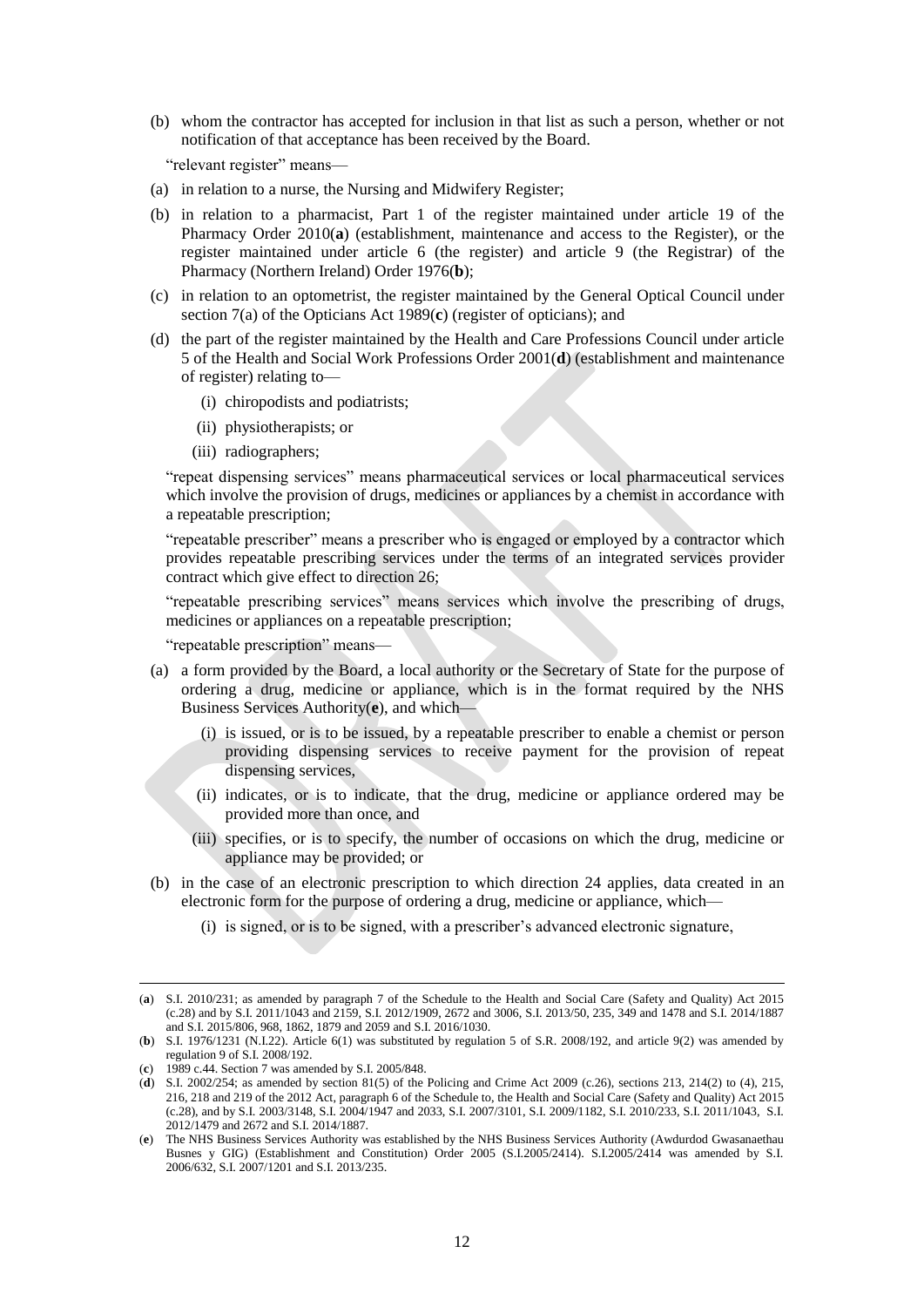- (ii) is transmitted, or is to be transmitted, as an electronic communication to a nominated dispensing contractor by the Electronic Prescription Service, and
- (iii) indicates, or is to indicate, that the drug, medicine or appliance ordered may be provided more than once and specifies, or is to specify, the number of occasions on which the drug, medicine or appliance may be provided;

"restricted availability appliance" means an appliance which is approved for particular categories of persons or particular purposes only;

"secondary care services" means—

- (a) such services, accommodation or facilities as a CCG considers it appropriate to make arrangements for the provision of for the purposes of the health service under or by virtue of section 3 (duties of clinical commissioning groups as to commissioning of health services) or 3A (power of clinical commissioning groups to commission certain health services) of the Act(**a**); or
- (b) such services or facilities as the Board is required by the Secretary of State to arrange by virtue of regulations made under section 3B (power to require Board to commission certain health services) of the Act(**b**);

"Scheduled drug" means—

- (a) a drug, medicine or other substance specified in any directions given by the Secretary of State under section 88 of the Act (GMS contracts: prescription of drugs etc) as being a drug, medicine or other substance which may not be ordered for patients in the provision of medical services under an integrated services provider contract; or
- (b) except where the conditions set out in direction 30(3) are satisfied, a drug, medicine or other substance which is specified in any directions given by the Secretary of State under section 88 of the Act (GMS contracts: prescription of drugs etc) as being a drug, medicine or other substance which can only be ordered for specified patients and specified purposes;

"section 75 partnership arrangements" means arrangements entered into by an NHS body, by virtue of section 75 of the Act(**c**);

"supplementary prescriber" means a person—

- (a) who is either engaged or employed by the contractor;
- (b) whose name is registered in—
	- (i) the Nursing and Midwifery Register,
	- (ii) Part 1 of the register maintained under article 19 of the Pharmacy Order 2010(**d**) (establishment, maintenance of and access to the register),
	- (iii) the register maintained under articles 6 (the Register) and article 9 (the Registrar) of the Pharmacy (Northern Ireland) Order 1976(**e**),
	- (iv) the part of the register maintained by the Health Professions Council under article 5 of the Health and Social Work Professions Order 2001(**f**) (establishment and maintenance of register) relating to—
		- (aa) chiropodists or podiatrists,
		- (bb) physiotherapists,

<sup>(</sup>**a**) Sections 3A and 3B were inserted respectively by sections 14 and 15 of the 2012 Act.

<sup>(</sup>**b**) Section 3 was amended by section 13 of the 2012 Act.

<sup>(</sup>**c**) *See* regulation 4 of S.I. 2000/617. Regulation 4 was amended by S.I. 2003/629 and S.I. 2012/3094.

<sup>(</sup>**d**) S.I. 2010/231; as amended by paragraph 7 of the Schedule to the Health and Social Care (Safety and Quality) Act 2015 (c.28) and by S.I. 2011/1043 and 2159, , S.I. 2012/1909, 2672 and 3006, S.I. 2013/50, 235, 349 and 1478 and S.I. 2014/1887, S.I. 2015/806, 968, 1862, 1879 and 2059 and S.I. 2016/1030.

<sup>(</sup>**e**) S.I. 1976/1213 (N.I. 22). Article 6(1) was substituted by regulation 5 of S.R. 2008/192, and article 9(2) was amended by regulation 9 of that instrument.

<sup>(</sup>**f**) S.I. 2002/254; as amended by section 81(5) of the Policing and Crime Act 2009 (c.26), sections 213, 214(2) to (4), 215, 216, 218 and 219 of the 2012 Act, paragraph 6 of the Schedule to, the Health and Social Care (Safety and Quality) Act 2015 (c.28), and by S.I. 2003/3148, S.I. 2004/1947 and 2033, S.I. 2007/3101, S.I. 2009/1182, S.I. 2010/233, S.I. 2011/1043, S.I. 2012/1479 and 2672 and S.I. 2014/1887.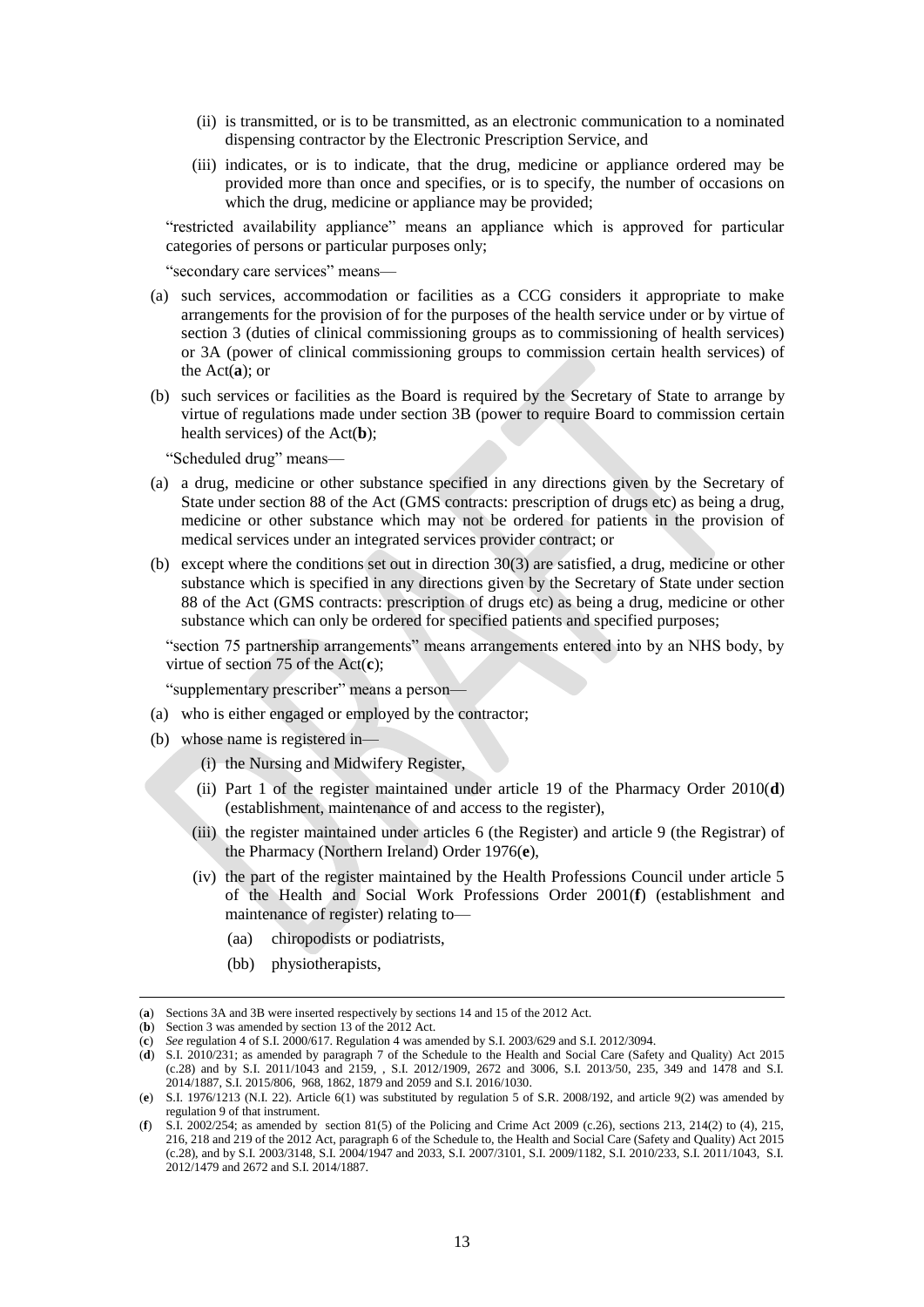- (cc) radiographers, or
- (dd) dieticians, or
- (v) the register of optometrists maintained by the General Optical Council under section 7(a) of the Opticians Act 1989(**a**) (register of opticians); and
- (c) against whose name is recorded in the relevant register an annotation or entry signifying that that person is qualified to order drugs, medicines and appliances as a supplementary prescriber or, in the case of the Nursing and Midwifery Register, a nurse independent/supplementary prescriber;

"temporary resident" means a person accepted by the contractor as a temporary resident under paragraph 15 of Schedule 3 and for whom the contractor's responsibility has not been terminated in accordance with that paragraph;

"therapeutic radiographer independent prescriber" means a radiographer—

- (a) who is registered in Part 11 of the register maintained under article 5 of the Health and Social Work Professions Order 2001(**b**); and
- (b) against whose name in that register is recorded—
	- (i) an entitlement to use the title "therapeutic radiographer", and
	- (ii) an annotation signifying that the radiographer is qualified to order drugs, medicines or appliances as a therapeutic radiographer independent prescriber;

"working day" means any day except Saturday, Sunday, Christmas Day, Good Friday or a bank holiday; and

"writing", includes electronic mail and "written" is to be construed accordingly.

# PART 2

## Integrated services provider contracts

#### **Health service bodies**

**4.** Where a contractor is a health service body, the contractor is entitled to have the integrated services provider contract treated as an NHS contract for the purposes of the dispute resolution procedure in section 9 of the Act (NHS contracts) from the date on which that contract takes effect.

## **Integrated services provider contracts: required terms**

**5.**—(1) In so far as any of the following provisions of these Directions requires an integrated services provider contract to contain a term which is equivalent in its effect to that provision, the Board must ensure that any such contract which it enters into contains a term which is equivalent to, or which otherwise gives effect to, that provision.

(2) Schedules 2 and 3 also have effect for the purposes of the requirement in paragraph (1).

## **Integrated services provider contracts: general**

**6.**—(1) An integrated services provider contract must specify—

(a) whether it is an NHS contract for the purposes of the dispute resolution procedure in section 9 of the Act (NHS contracts);

<sup>(</sup>**a**) 1989 c.44. Section 7 was amended by S.I. 2005/848.

<sup>(</sup>**b**) S.I. 2002/254; article 5 was amended by S.I. 2009/1182.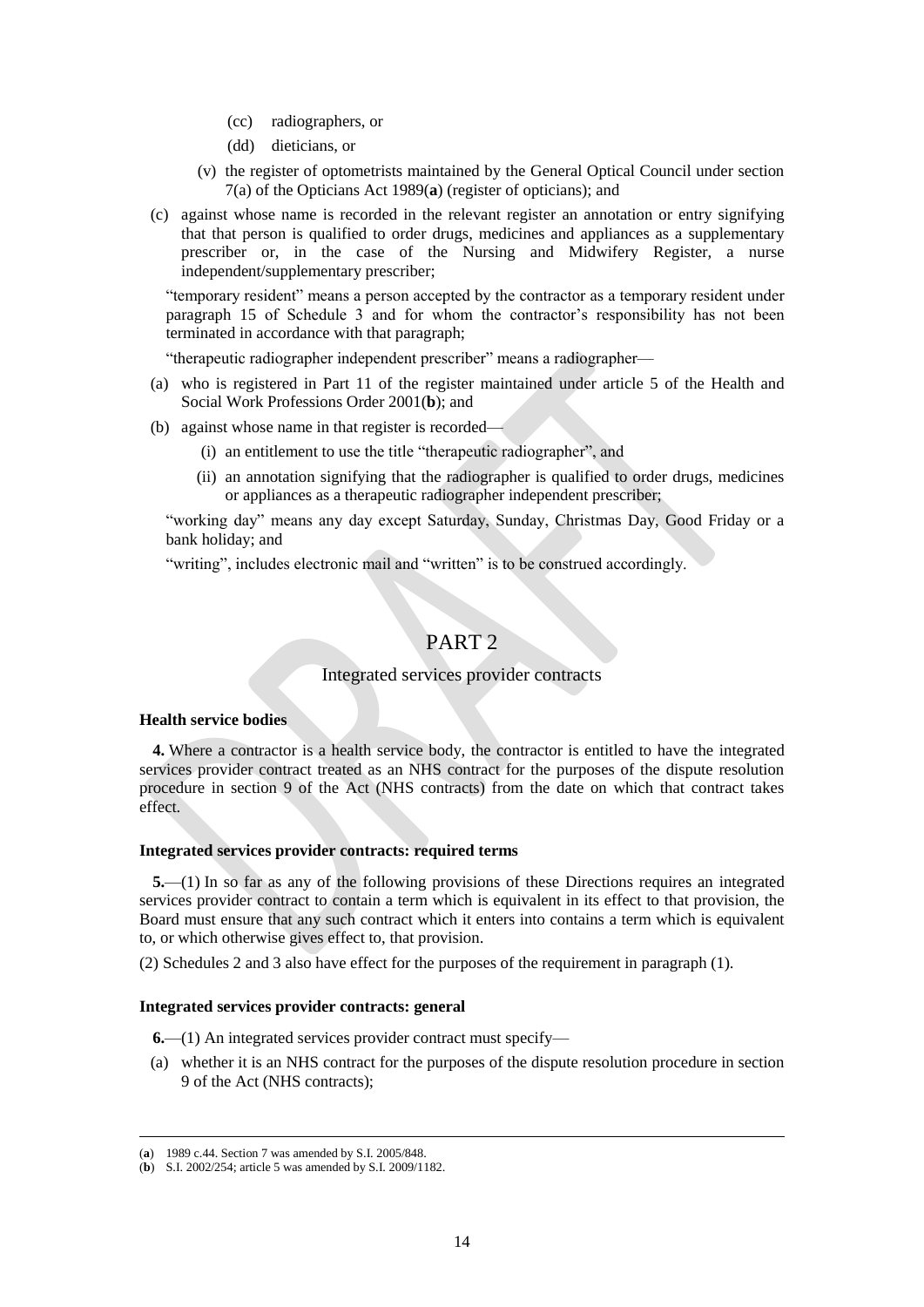- (b) that the contractor, or any person with whom it enters into sub-contracting arrangements in respect of the provision of primary medical services under the integrated services provider contract, must not sell, assign or otherwise dispose of the benefit of any of its rights under that contract in relation to the obligation to provide primary medical services without the prior consent of the Board;
- (c) the circumstances (if any) in which any obligations to provide primary medical services under the integrated services provider contract may be sub-contracted;
- (d) whether out of hours services are to be provided by the contractor at any of the contractor's premises.

## **Membership of a CCG**

**7.** The Board must ensure that any integrated services provider contract that it enters into contains a term which has the effect of requiring the contractor to—

- (a) be a member of each CCG in respect of whose area the contractor provides primary medical services; and
- (b) appoint at least one individual who is a general medical practitioner or other healthcare professional appointed by a general practitioner to act on the contractor's behalf in the dealings between the contractor and each CCG to which the contractor belongs.

## **Certificates**

**8.**—(1) Subject to paragraphs (2) and (3), an integrated services provider contract must contain a term which has the effect of requiring the contractor to issue any medical certificate of a description prescribed in column 1 of Schedule 1 under, or for the purposes of, the enactments specified in relation to the certificate in column 2 of that Schedule if that certificate is reasonably required under or for the purposes of the enactments specified in relation to that certificate.

(2) A certificate referred to in paragraph (1) must be issued free of charge to a patient or to a patient's personal representatives.

(3) A certificate must not be issued where, for the condition to which the certificate relates, the patient is—

- (a) being attended by a medical practitioner who is not—
	- (i) engaged or employed by the contractor, or
	- (ii) a shareholder in a company which is a party to the integrated services provider contract; or
- (b) not being treated by or under the supervision of a health care professional.

(4) The exception in paragraph (3)(a) does not apply where the certificate is issued in accordance with regulation 2(1) of the Social Security (Medical Evidence) Regulations 1976(**a**) (evidence of incapacity for work, limited capability for work and confinement) or regulation 2(1) of the Statutory Sick Pay (Medical Evidence) Regulations 1985(**b**) (medical information).

#### **Fees and charges**

 $\overline{a}$ 

**9.**—(1) An integrated services provider contract must contain terms in relation to fees and charges which have the effect specified in the following paragraphs.

(2) The contractor may not, either itself or through any other person, demand or accept from any patient of the contractor a fee or other remuneration, for its own or another's benefit, for—

(a) the provision of any treatment in the form of primary medical services whether under the contract or otherwise; or

<sup>(</sup>**a**) S.I. 1976/615; as amended by S.I. 1982/699, S.I.1987/409, S.I. 1989/1686, S.I. 1991/2284, S.I.1994/2975, S.I.1999/3109, S.I.2001/2931, S.I. 2002/881 and 2469, S.I. 2004/1771, S.I. 2008/1554, S.I. 2010/137, S.I. 2013/235 and 630.

<sup>(</sup>**b**) S.I. 1985/1604; as amended by S.I. 1992/247 and S.I. 2010/137.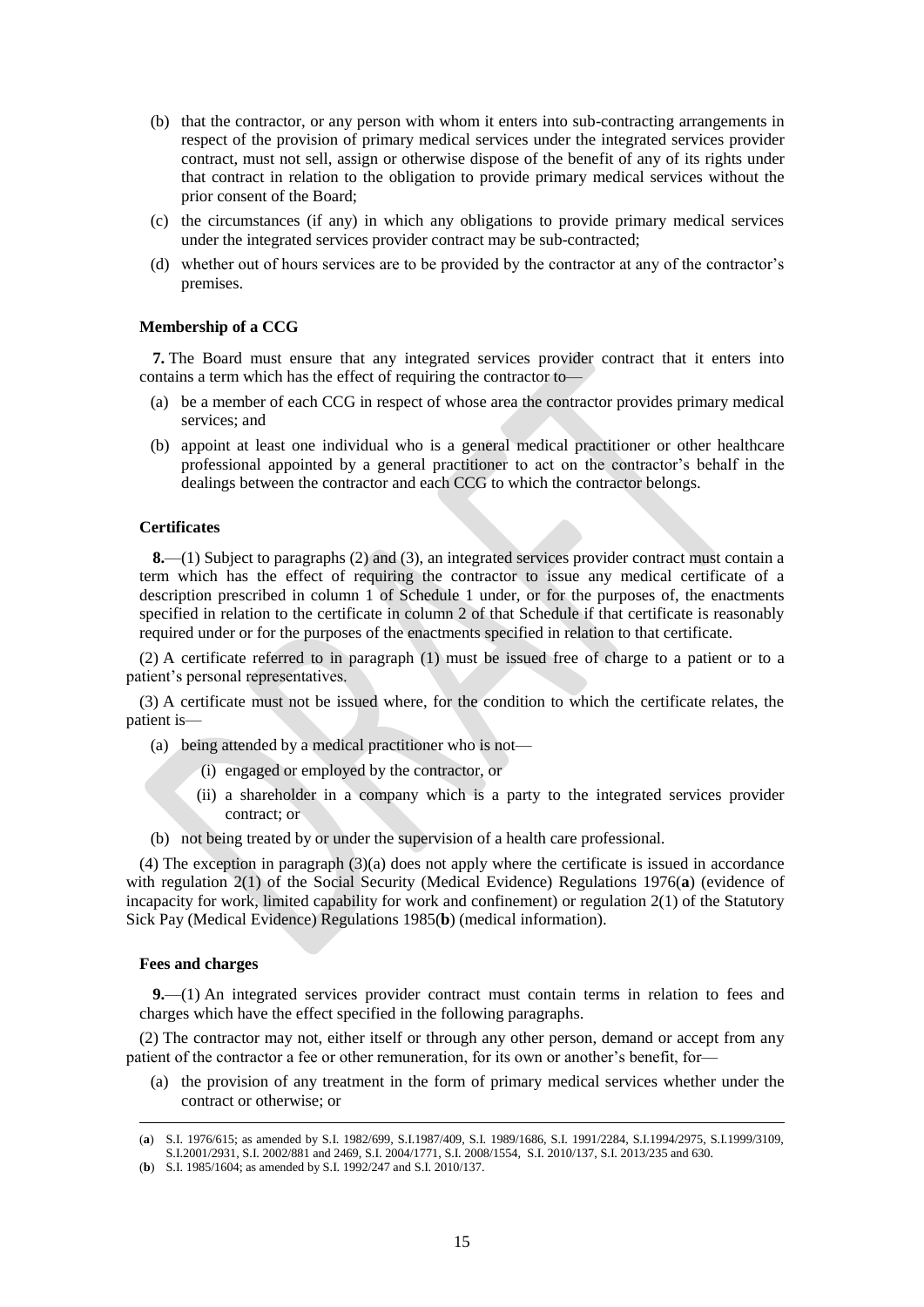(b) a prescription or repeatable prescription for any drug, medicine or appliance,

except in the circumstances set out in Schedule 2.

(3) Subject to paragraph (4), where—

- (a) a person applies to a contractor for the provision of primary medical services;
- (b) claims to be entitled to be treated by the contractor without paying a fee or other remuneration; and
- (c) the contractor has reasonable doubts about that person's claim,

the contractor must give any necessary treatment in the form of primary medical services to that person and may demand and accept from that person a reasonable fee accordingly in accordance with sub-paragraph (e) of Schedule 2.

(4) Where—

- (a) a person from whom a contractor received a fee under sub-paragraph (e) of Schedule 2 applies to the Board for a refund within 14 days from the date of payment of the fee (or within such longer period not exceeding one month as the Board may allow if it is satisfied that the failure to apply within 14 days was reasonable); and
- (b) the Board is satisfied that the person was entitled to receive treatment from the contractor in the form of primary medical services without paying a fee or other remuneration when the treatment was given,

the Board may recover the amount of the fee from the contractor, by deduction from the contractor's remuneration or otherwise, and must pay the amount recovered to the person who paid the fee.

## **Financial interests**

**10.**—(1) The Board must ensure that any integrated services provider contract which it enters into requires the contractor in making a decision—

- (a) to refer a patient for other services under the Act; or
- (b) to prescribe a drug, medicine or appliance to a patient,

to make that decision without regard to its own financial interests.

(2) The Board must ensure that any integrated services provider contract which it enters into contains a term which has the effect of prohibiting the contractor from informing patients that any prescription for any drug, medicine or appliance must be dispensed only by the contractor or by a person with whom the contractor is associated.

#### **Patient participation**

**11.**—(1) A contractor must establish and maintain a group known as a "Patient Participation Group" comprising some of its registered patients for the purposes of—

- (a) obtaining the views of patients who have received primary medical services provided by the contractor about the delivery of those services by the contractor; and
- (b) enabling the contractor to obtain feedback from its registered patients about those services.

(2) The contractor must make reasonable efforts during each financial year to review the membership of its Patient Participation Group in order to ensure that the group is representative of its registered patients.

- (3) The contractor must—
	- (a) engage with its Patient Participation Group, at such frequent intervals throughout each financial year as the contractor must agree with that group, with a view to obtaining feedback from the contractor's registered patients, in an appropriate and accessible manner, about the primary medical services delivered by the contractor; and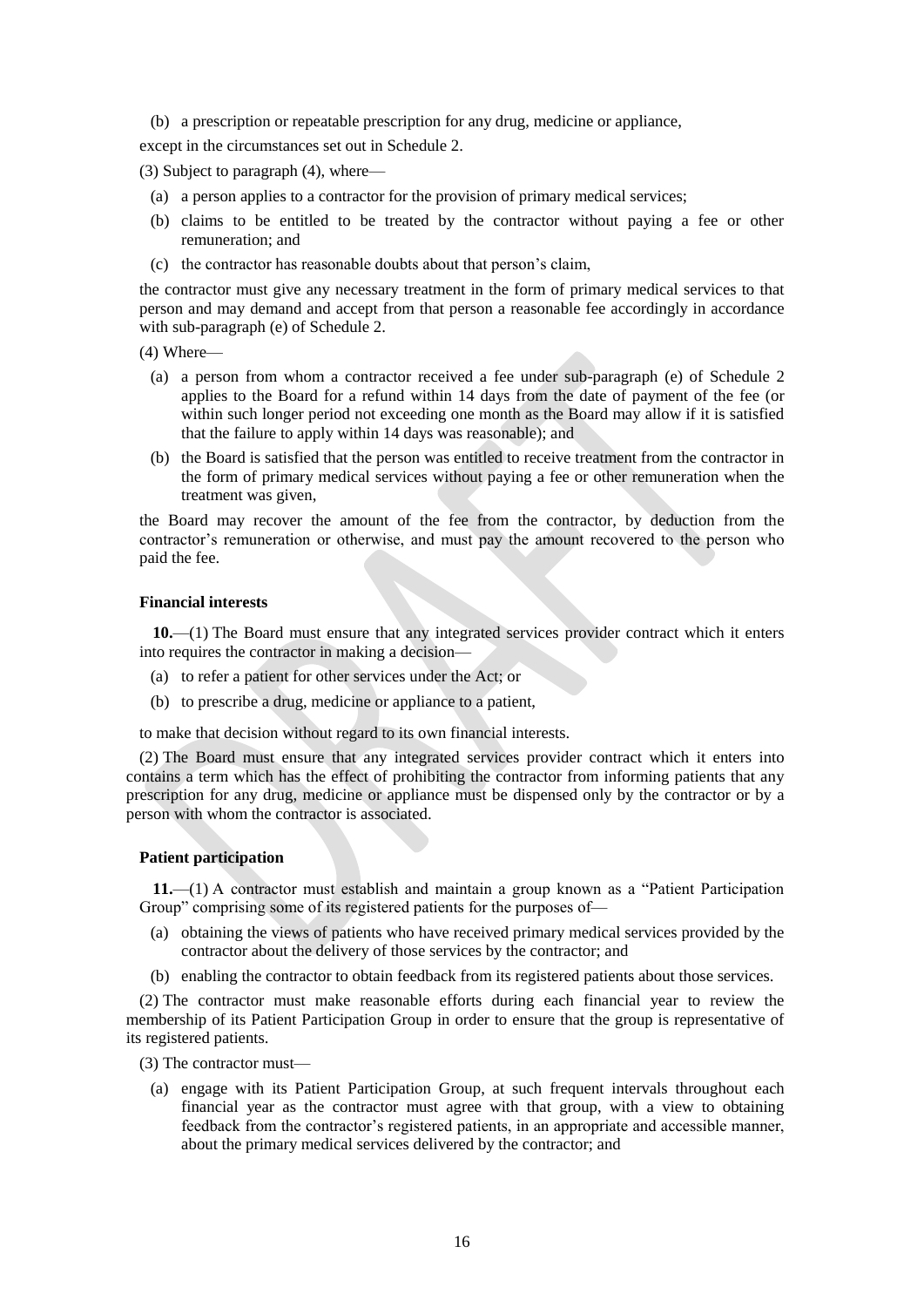(b) review any feedback received about the primary medical services delivered by the contractor, whether in accordance with sub-paragraph (a) or otherwise, with its Patient Participation Group with a view to agreeing with that group the improvements (if any) which are to be made to those services.

(4) The contractor must make reasonable efforts to implement such improvements to the primary medical services delivered by the contractor as are agreed between the contractor and its Patient Participation Group.

## **Publication of earnings information**

**12.**—(1) The contractor must publish each year on its website (if it has one) the information specified in paragraph (2).

(2) The information specified in this paragraph is—

- (a) the mean net earnings in respect of the previous financial year of—
	- (i) every general medical practitioner who was a member of a limited liability partnership, or shareholder in a company limited by shares, which is party to the integrated services provider contract for a period of at least six months during that financial year, and
	- (ii) every general medical practitioner who was employed or engaged by the contractor to provide primary medical services under the integrated services provider contract, whether on a full-time or a part-time basis, for a period of at least six months during that financial year; and
- $(b)$  the
	- (i) total number of any general medical practitioners to whom the earnings information referred to in sub-paragraph (a) relates, and
	- (ii) (where applicable) the number of those practitioners who have been employed or engaged by the contractor to provide primary medical services under the integrated services provider contract on a full-time or a part-time basis and for a period of at least six months during the financial year in respect of which that information relates.
- (3) The information specified in sub-paragraph (2) must be—
	- (a) published by the contractor before the end of the financial year following the financial year to which that information relates; and
- (b) made available by the contractor in hard copy form on request.

(4) For the purposes of this direction, "mean net earnings" are to be calculated by reference to the earnings of a general medical practitioner that, in the opinion of the Board, are attributable to the performance or provision by the practitioner under the integrated services provider contract of primary medical services, after having disregarded any expenses properly incurred in the course of performing or providing those services.

#### **Sub-contracting**

**13.**—(1) An integrated services provider contract must contain terms which prevent a contractor from sub-contracting any rights or duties in connection with its obligations to provide clinical services except where the conditions specified in paragraph (2) are satisfied.

(2) The conditions specified in this paragraph are that, prior to entering into the sub-contract, the contractor must take reasonable steps to satisfy itself that—

- (a) it is reasonable in all the circumstances to do so;
- (b) the person to whom any of those rights or duties is sub-contracted is qualified and competent to provide the service; and
- (c) the person holds adequate insurance in accordance with direction 56.

(3) Where the contractor sub-contracts any rights or duties in connection with its obligation to provide clinical services, it must—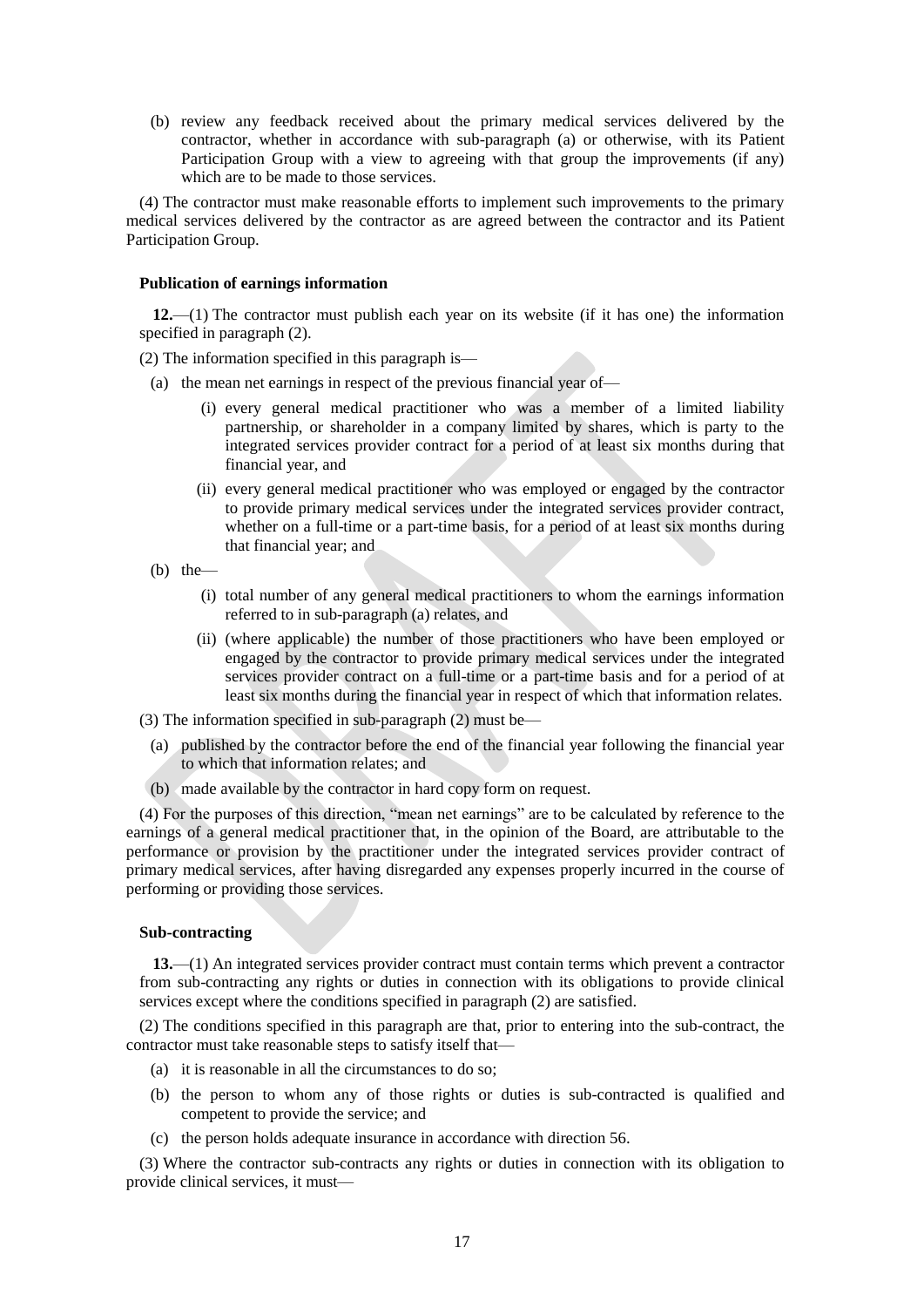- (a) inform the Board of the sub-contract as soon as reasonably practicable; and
- (b) provide the Board with such information in relation to the sub-contract as the Board may reasonably request.

(4) Where the contractor sub-contracts any rights and duties in connection with its obligation to provide clinical services, the parties to the contract are deemed to have agreed a variation to the contract which has the effect of including in the contract any premises which are to be used by the sub-contractor for the purposes of the sub-contract as premises from which the contractor provides those services.

(5) A contractor must ensure that any person with whom it sub-contracts is prohibited from further sub-contracting the clinical services which that person has agreed with the contractor to provide.

(6) The contractor must not sub-contract any rights or duties in connection with its obligation to provide clinical services to a company or firm that is—

- (a) wholly or partly owned by the contractor, or by any former or current employee of, or member of, or partner or shareholder in, the contractor;
- (b) formed by or on behalf of the contractor, or from which the contractor derives a pecuniary benefit; or
- (c) formed by or on behalf of a former or current employee of, or member of, or partner or shareholder in, the contractor, or from which such a person derives or may derive a pecuniary benefit,

where paragraph  $(7)$  applies.

(7) This paragraph applies to a company or firm which is or was formed wholly or partly for the purpose of avoiding the restriction on the sale of goodwill in a medical practice in section 259(**a**) of the Act (sale of medical practices) and Schedule 21 to the Act (prohibition of sale of medical practices) or in any regulations made wholly or partly under those provisions.

(8) For the purposes of this paragraph—

- (a) "goodwill" has the meaning given in section 259(5) of the Act; and
- (b) the definition of "medical practice" in section 259(5) of the Act is to be construed so as to apply in respect of the totality, or any part, of the arrangements for the provision of clinical services by the contractor in the area for which the contractor is required to provide those services under the contract.

## **Termination by the Board for unlawful sub-contracting**

**14.**—(1) This direction applies if the contractor breaches the condition specified in direction 13(6) relating to the sub-contracting of clinical services.

- (2) Where this direction applies, the Board may—
	- (a) terminate the provision of primary medical services under the integrated services provider contract with immediate effect; or
	- (b) instruct the contractor to terminate the sub-contracting arrangements that give rise to the breach, and if the contractor fails to comply with that instruction, the Board may terminate the provision of primary medical services under the contract with immediate effect, or on a date specified by the Board in the notice given to the contractor under paragraph (3)(a).

(3) The Board must give notice in writing to the contractor of any decision by it under this direction to—

- (a) terminate the provision of primary medical services under the contract; or
- (b) instruct the contractor to terminate any sub-contracting arrangements.

<sup>(</sup>**a**) Section 259 was amended by paragraph 131 of Schedule 4 to the 2012 Act.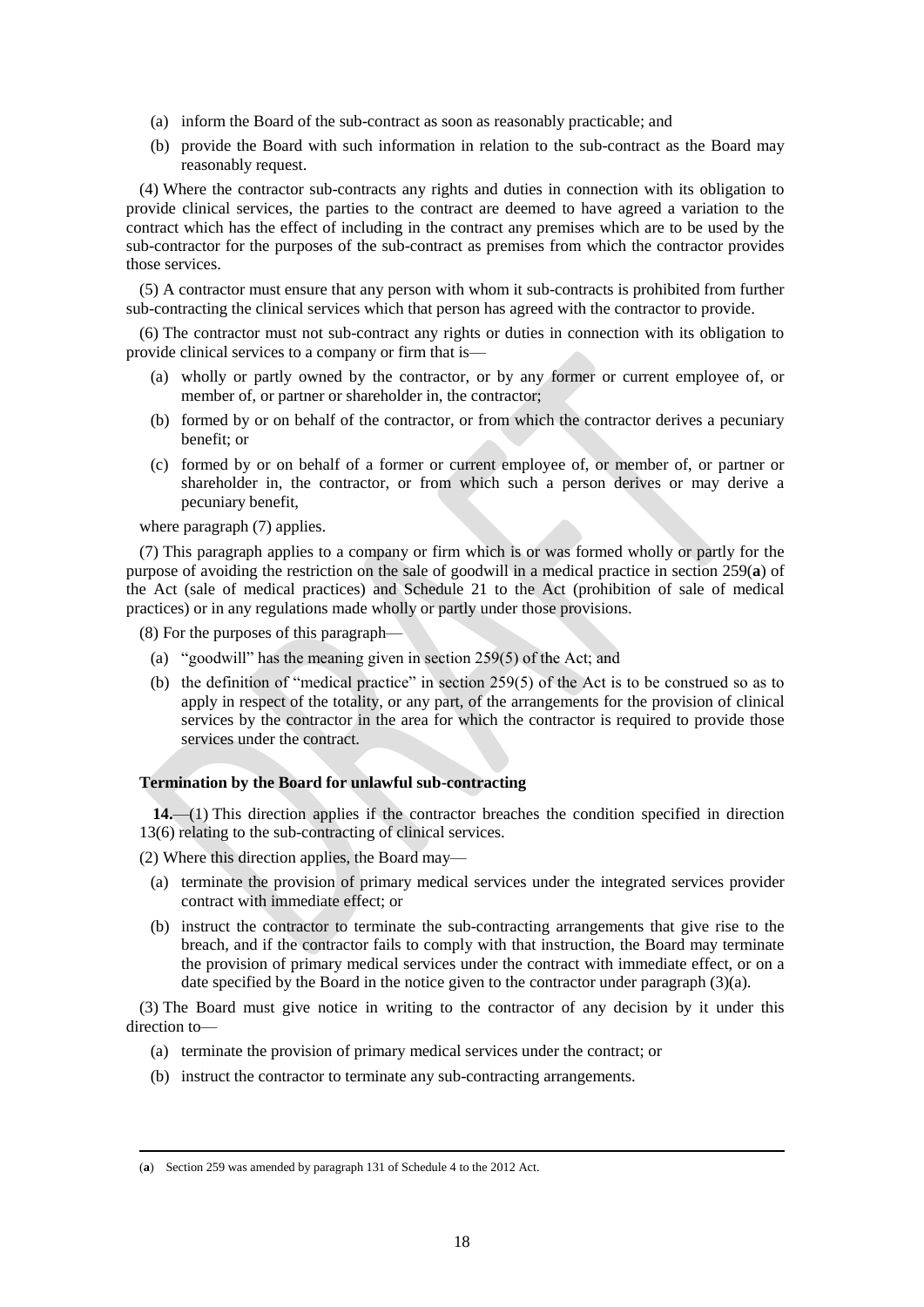#### **Out of hours services**

**15.**—(1) Where a contractor agrees to provide out of hours services under an integrated services provider contract, the contractor-

- (a) is only required to provide out of hours services to a patient if, in the contractor's reasonable opinion having regard to the patient's medical condition, it would not be reasonable in all the circumstances for the patient to wait to obtain those services;
- (b) must, in the provision of out of hours services, meet the quality requirements set out in the Integrated Urgent Care Key Performance Indicators published by the Board(**a**).

(2) Where a contractor is not required to provide out of hours services under an Integrated services provider contract, the contractor must—

- (a) monitor the quality of the out of hours services that are offered of provided to the contractor's registered patients having regard to the Integrated Urgent Care Key Performance Indicators referred to in paragraph (1)(b), and record, and act appropriately in relation to, any concerns arising;
- (b) record any feedback received, including any complaints;
- (c) report to the Board, either at the request of the Board or otherwise, any concerns arising about the quality of the out of hours services which are offered or provided to patients having regard to—
	- (i) any patient feedback received, including any complaints, and
	- (ii) the quality requirements set out in the Integrated Urgent Care Key Performance Indicators referred to in paragraph  $(1)(b)$ .

# PART 3

## Persons who perform services

## **Qualifications of performers: medical practitioners**

**16.**—(1) Subject to paragraph (2), a medical practitioner may not perform primary medical services under the integrated services provider contract unless that medical practitioner is—

- (a) included in the medical performers list;
- (b) not suspended from that list or from the Medical Register; and
- (c) not subject to interim suspension under section 41A of the Medical Act 1983(**b**) (interim orders).

(2) Paragraph (1) does not apply to any medical practitioner who is an exempt medical practitioner within the meaning of paragraph (3) in so far as any primary medical services that the medical practitioner performs constitute part of a post-registration programme.

(3) For the purposes of this direction, an "exempt medical practitioner" is—

- (a) a GP Specialty Registrar who has applied to the Board to be included in its medical performers list until the occurrence of the first of the following events—
	- (i) the Board gives notice to the GP Specialty Registrar of its decision in respect of that application, or
	- (ii) the end of a period of three months, beginning with the date on which that GP Specialty Registrar begins a postgraduate medical education and training scheme necessary for the award of a CCT;
- (b) a medical practitioner who—

<sup>(</sup>**a**) This document is available at: [https://www.england.nhs.uk/?s=KPIs+urgent+care.](https://www.england.nhs.uk/?s=KPIs+urgent+care) Hard copies may be obtained from NHS England, PO Box 16738, Redditch, B97 7PT.

<sup>(</sup>**b**) 1983 c.54. Section 41A was inserted by S.I. 2015/794.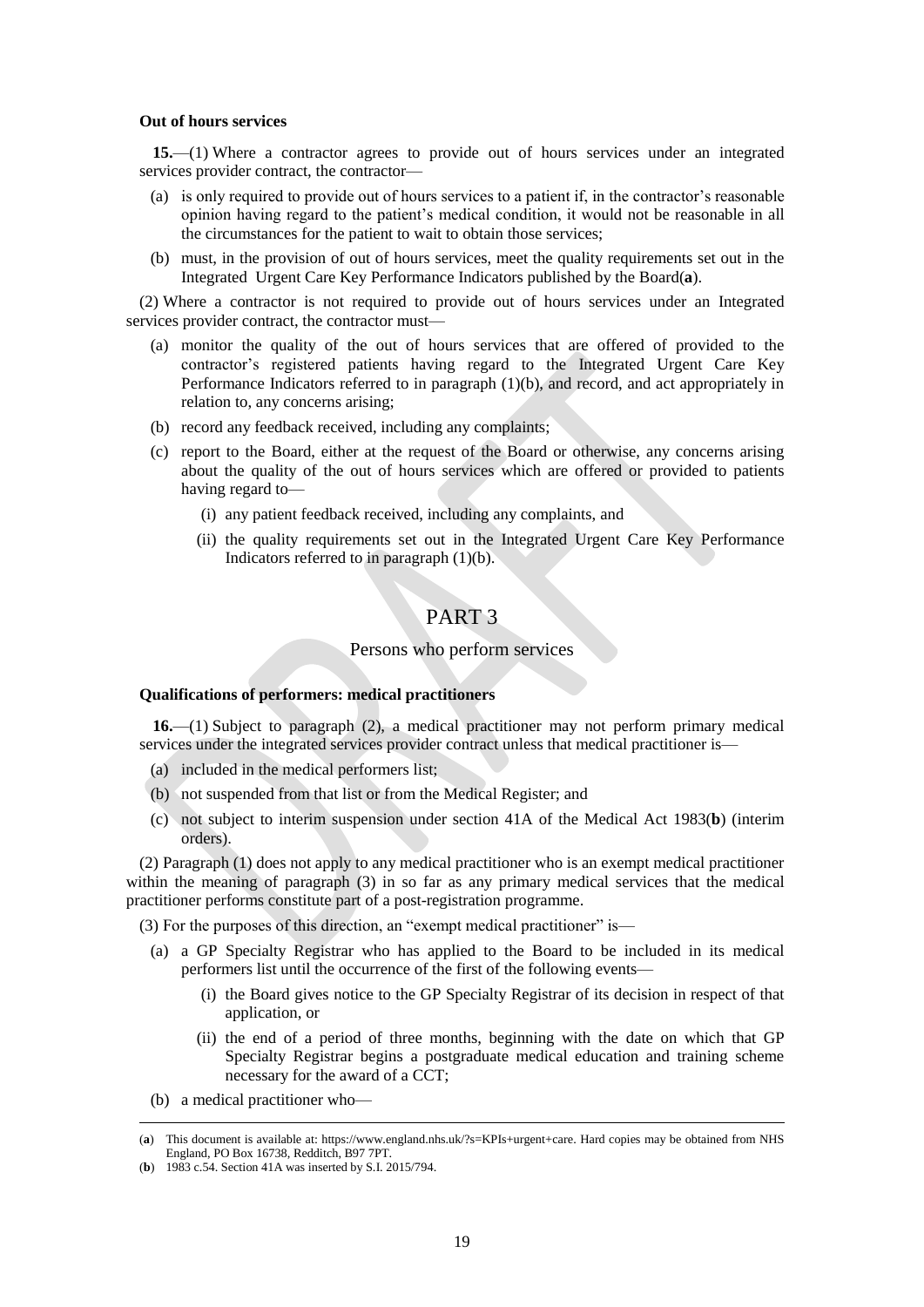- (i) is not a GP Specialty Registrar,
- (ii) is undertaking a post-registration programme of clinical practice supervised by the General Medical Council,
- (iii) has given notice to the Board of the intention to undertake part or all of a postregistration programme in England at least 24 hours before commencing any part of that programme, and
- (iv) has, with the notice given, provided the Board with evidence sufficient for the Board to satisfy itself that the medical practitioner is undertaking a post-registration programme.

(4) In this direction, "Medical Register" means the registers kept under section 2 of the Medical Act 1983(**a**) (registration of medical practitioners).

#### **Qualifications of performers: health care professionals**

**17.**—(1) A health care professional (other than one to whom direction 16 applies) may not perform primary medical services under an integrated services provider contract unless—

- (a) that health care professional is registered with the professional body relevant to that health care professional's profession; and
- (b) that registration is not subject to a period of suspension.

#### **Conditional registration or inclusion in a primary care list**

**18.**—(1) Where the registration of a health care professional, or, in the case of a medical practitioner, the inclusion of that practitioner's name in a primary care list, is subject to conditions, the contractor must ensure compliance with those conditions in so far as they are relevant to the provision of primary medical services under the integrated services provider contract.

(2) In this direction, "primary care list means"—

- (a) a list of persons performing primary medical services, primary dental services or primary ophthalmic services or pharmaceutical services prepared in accordance with regulations made under—
	- (i) section 91 of the Act (persons performing primary medical services),
	- (ii) section 106 of the Act (persons performing primary dental services),
	- (iii) section 123 of the Act (persons performing primary ophthalmic services), and
	- (iv) sections 145, 146, 147A or 149 (performers of pharmaceutical services and assistants),

of the Act(**b**); or

- (b) a list of persons undertaking to provide, or assist in the provision of—
	- (i) primary medical services, prepared in accordance with regulations made under Part 4 of the Act (primary medical services),
	- (ii) primary dental services, prepared in accordance with regulations made under Part 5 of the Act (primary dental services),
	- (iii) primary ophthalmic services prepared in accordance with regulations made under Part 6 of the Act (persons performing primary ophthalmic services), or

<sup>(</sup>**a**) 1983 c.54. Section 2 was amended by S.I. 2002/3135, S.I. 2006/1914, S.I. 2007/3101, S.I.2008/1774 and S.I. 2014/1101.

<sup>(</sup>**b**) Sections 91(3), 106(3) and 123(3) were respectively amended by paragraph 35, 47 and 60 of Schedule 4 to, the 2012 Act. Sections 146 and 149 of the Act are repealed by section 208(1) of the 2012 Act. Section 147A was inserted by section 208(2) of the 2012 Act and was amended by paragraphs 120 and 123 of Schedule 9 to the Protection of Freedoms Act 2012 (c.9). Section 208 of the 2012 Act is to be commenced on a day to be appointed. No regulations have been made under section 147A of the Act.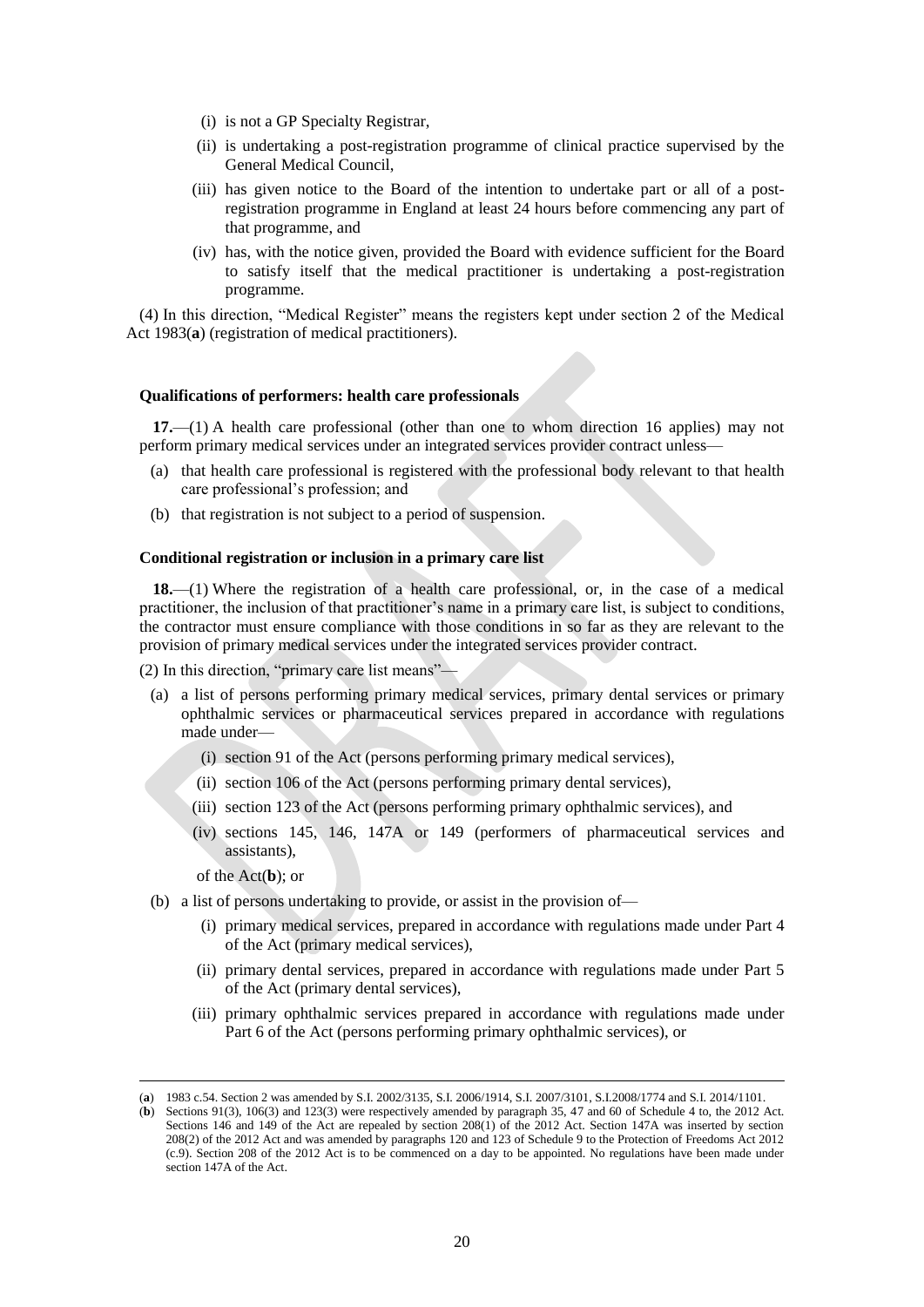- (iv) pharmaceutical services, prepared in accordance with regulations made under Part 7 of the Act (pharmaceutical services and local pharmaceutical services); or
- (c) a list corresponding to any of the above in Wales, Scotland or Northern Ireland.

## **Clinical experience**

**19.** A health care professional may not perform primary medical services under an integrated services provider contract unless that person has such clinical experience and training as is necessary to enable the person to properly perform such services.

## **Terms and conditions for employment and engagement: medical practitioners**

**20.**—(1) The contractor may only offer employment to a general medical practitioner to perform primary medical services under an integrated services provider contract on terms which are no less favourable than those contained in the document entitled "Model terms and conditions of service for a salaried general medical practitioner employed by a GMS practice" published by the British Medical Association and the NHS Confederation as item 1.2 of the supplementary documents to the GMS contract(**a**).

(2) Subject to paragraphs (3) and (4), a contractor may not employ or engage a medical practitioner to perform primary medical services under an integrated services provider contract (other than an exempt medical practitioner within the meaning of direction 16(3)) unless—

- (a) the practitioner has provided the contractor with documentary evidence that the practitioner is entered in the medical performers list; and
- (b) the contractor has checked that the practitioner meets the requirements of direction 19.
- (3) Where—

 $\overline{a}$ 

- (a) the employment or engagement of a medical practitioner is urgently needed; and
- (b) it is not possible for the contractor to check the matters referred to in direction 19 in accordance with paragraph (2)(b) before employing or engaging the practitioner,

the contractor may employ or engage the practitioner on a temporary basis for a single period of up to seven days while such checks are undertaken.

(4) Where the prospective employee is a GP Specialty Registrar, the requirements in paragraph (1) apply with modifications so that—

- (a) the GP Specialty Registrar is treated as having provided documentary evidence of the GP Specialty Registrar's application to the Board for inclusion in the medical performers list; and
- (b) confirmation that the GP Specialty Registrar's name appears on that list is not required until the end of the first two months of the GP Specialty Registrar's training period.

## **Conditions for employment or engagement: health care professionals**

**21.**—(1) Subject to paragraph (2), a contractor may not employ or engage a health care professional to perform primary medical services under an integrated services provider contract unless—

- (a) the contractor has checked that the health care professional meets the requirements of direction 17; or
- (b) the contractor has taken reasonable steps to satisfy itself that the health care professional meets the requirements of direction 19.

(2) When considering a health care professional's experience and training for the purposes of paragraph (1)(b), the contractor must, in particular, have regard to any—

<sup>(</sup>**a**) This document is available at: [http://bma.org.uk/sessionalgps.](http://bma.org.uk/sessionalgps) Hard copies may be requested from The British Medical Association, BMA House, Tavistock Square, London WC1H 9JP.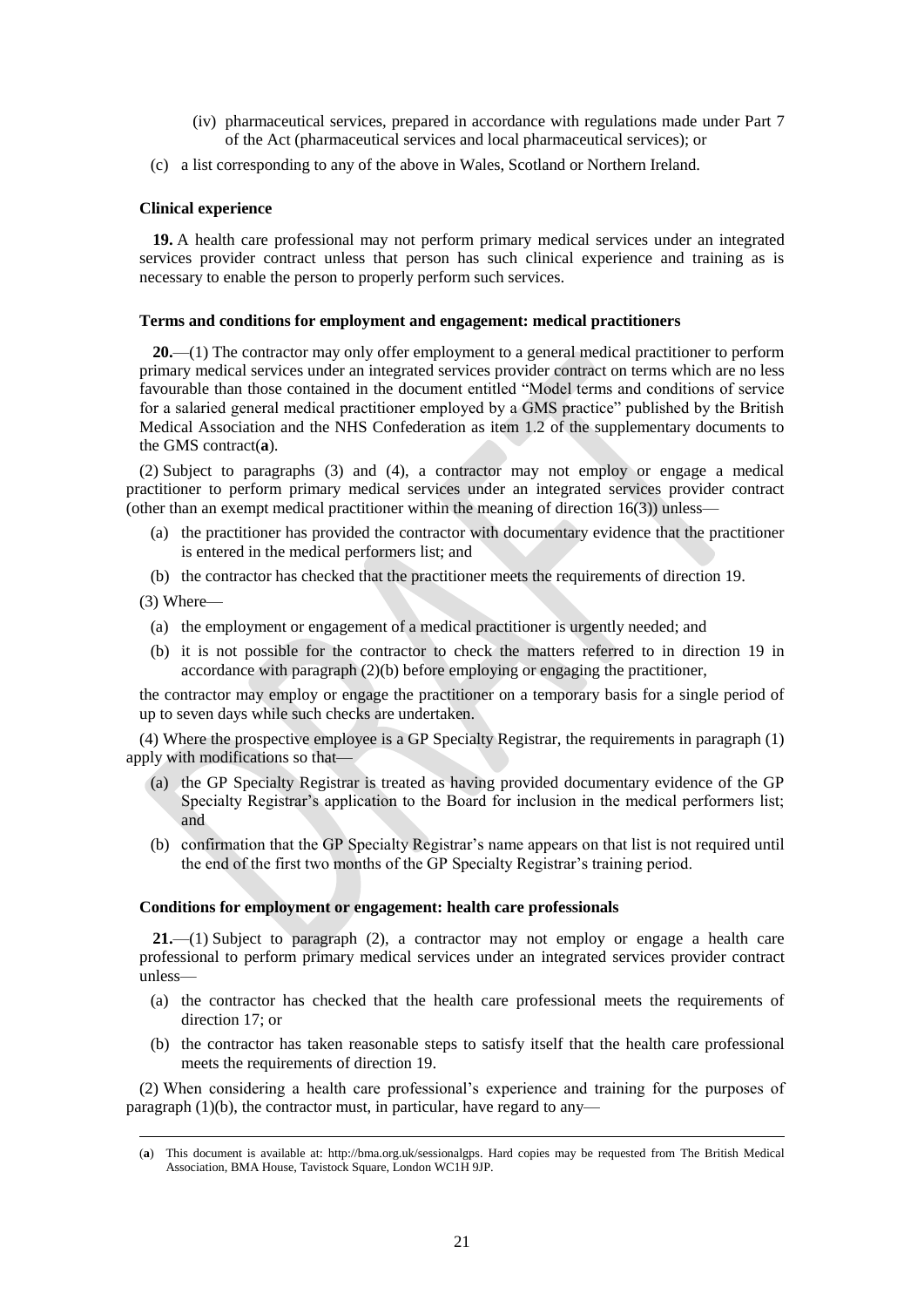- (a) post-graduate or post-registration qualification held by the health care professional; and
- (b) relevant training undertaken, and any relevant clinical experience gained, by the health care professional.

#### **Arrangements for GP Specialty Registrars**

**22.**—(1) The contractor may only employ a GP Specialty Registrar to perform primary medical services under an integrated services provider contract subject to the conditions specified in paragraph (2).

(2) The conditions specified in this paragraph are that the contractor must not, by reason only of having employed a GP Specialty Registrar, reduce the total number of hours for which other medical practitioners perform primary medical services under the contract for which other staff assist those medical practitioners in the performance of those services.

(3) Where a contractor employs a GP Specialty Registrar, the contractor must—

- (a) offer that GP Specialty Registrar terms of employment in accordance with such rates, and subject to such conditions, as are approved by the Secretary of State concerning the grants, fees, travelling and other allowances payable to GP Specialty Registrars; and
- (b) take into account the guidance contained in the document entitled "A Reference Guide to Postgraduate Specialty Training in the UK"(**a**).

#### **Doctors with provisional registration**

**23.** A contractor may not, by reason only of having employed or engaged a person who is—

- (a) provisionally registered under section 15, 15A or 21 of the Medical Act 1983(**b**); and
- (b) acting in the course of that person's employment in a resident medical capacity in a postregistration programme,

reduce the total number of hours in which other staff assist in the performance of primary medical services under the integrated services provider contract.

# PART 4

# Prescribing and dispensing

## **Prescribing: general**

 $\overline{a}$ 

- **24.**—(1) The contractor must ensure that—
- (a) any prescription form or repeatable prescription issued or created by a prescriber;
- (b) any home oxygen order form issued by a health care professional; and
- (c) any listed medicines voucher issued by a prescriber or any other person acting under the contract,

under this Part complies as appropriate with the requirements in directions 25, 26 and 28 to 31.

(2) For the purposes of directions 25, 26 and 28 to 31, where the primary medical services which a contractor must provide under an integrated services provider contract include the provision of

<sup>(</sup>**a**) This guidance last published in May 2014 is available at [http://specialtytraining.hee.nhs.uk/files/2013/10/A-Reference-](http://specialtytraining.hee.nhs.uk/files/2013/10/A-Reference-Guide-for-Postgraduate-Specialty-Training-in-the-UK.pdf)[Guide-for-Postgraduate-Specialty-Training-in-the-UK.pdf.](http://specialtytraining.hee.nhs.uk/files/2013/10/A-Reference-Guide-for-Postgraduate-Specialty-Training-in-the-UK.pdf) Hard copies are available from Health Education England, 1st Floor, Blenheim House, Duncombe Street, Leeds, LS1 4PL.

<sup>(</sup>**b**) 1983 c.54. Section 15 was substituted by article 26 of S.I. 2006/1914. Section 15A was inserted by regulations 2 and 3 of S.I. 2000/3041, and was amended by S.I. 2006/1914, S.I. 2007/1043 and 3101 and S.I. 2011/1043. Section 21 was amended by S.I. 1996/1591, S.I. 2002/3135, S.I. 2006/1914 and S.I. 2007/3101.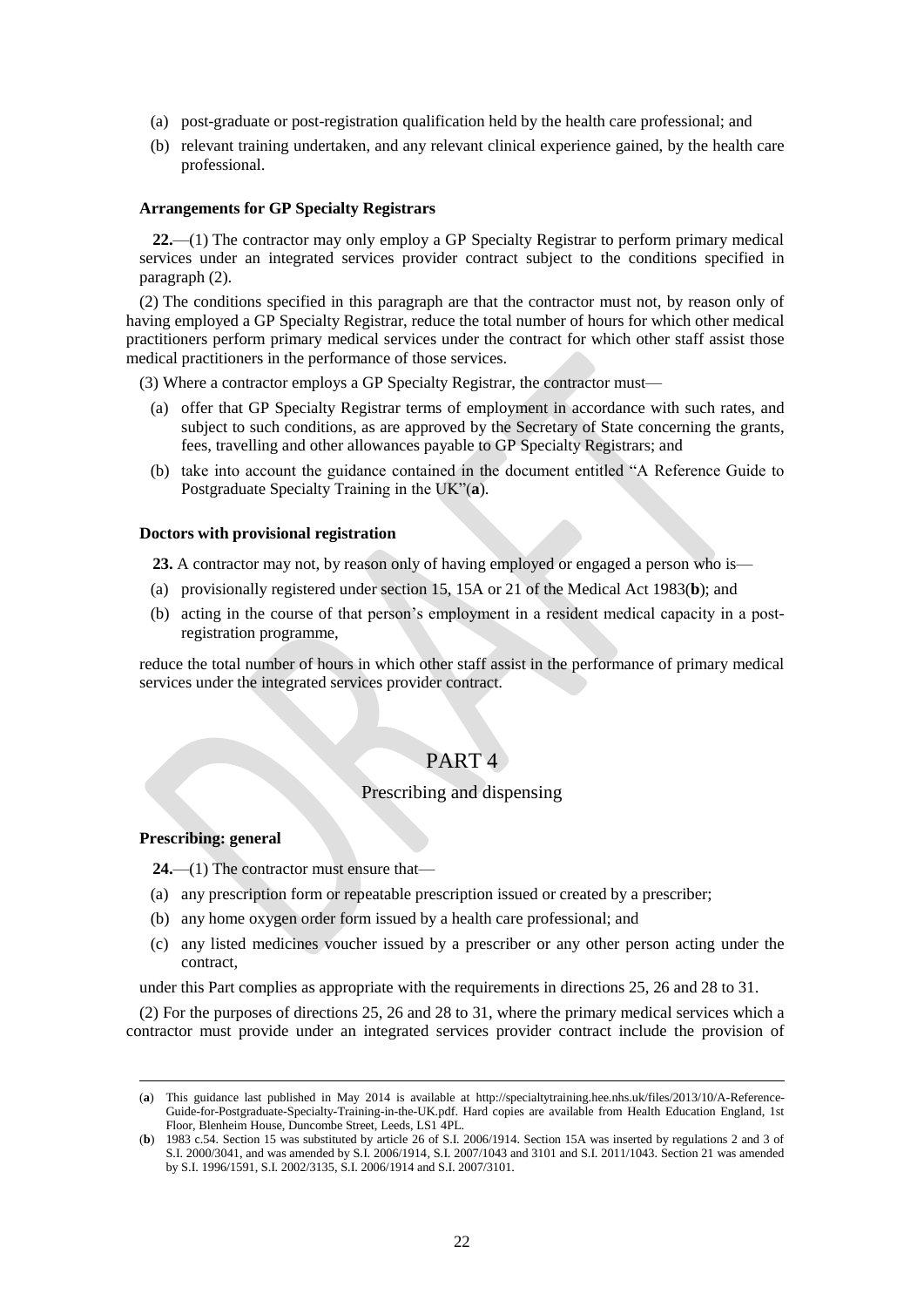contraceptive services, a reference to "drugs" includes contraceptive substances and a reference to "appliances" includes contraceptive appliances.

## **Orders for drugs, medicines or appliances**

**25.**—(1) Subject to paragraphs (2) and (3) and to the restrictions on prescribing in directions 30 and 31, a prescriber must order any drugs, medicines or appliances which are needed for the treatment of a patient who is receiving treatment in the form of primary medical services under the integrated services provider contract by—

- (a) issuing to the patient a non-electronic prescription form or non-electronic repeatable prescription completed in accordance with paragraph (6);
- (b) creating and transmitting an electronic prescription in circumstances to which direction 26 applies,

and a non-electronic prescription form, non-electronic repeatable prescription or electronic prescription that is for health service use must not be used in any other circumstances.

(2) A healthcare professional must order any home oxygen services which are needed for the treatment of a patient who is receiving treatment in the form or primary medical services under the integrated services provider contract by issuing a home oxygen order form.

(3) During an outbreak of an illness for which a listed medicine may be used for a treatment or for prophylaxis, if—

- (a) the Secretary of State or the Board has made arrangements for the distribution of a listed medicine free of charge; and
- (b) that listed medicine is needed for treatment or prophylaxis of any patient who is receiving treatment under the integrated services provider contract,

a prescriber may order that listed medicine by using a listed medicines voucher and must sign that listed medicines voucher if one is used.

(4) During an outbreak of an illness for which a listed medicine may be used for treatment or for prophylaxis, if—

- (a) the Secretary of State or the Board has made arrangements for the distribution of a listed medicine free of charge;
- (b) those arrangements contain criteria set out in a protocol which enable persons who are not prescribers to identify the symptoms of, and whether there is a need for treatment or prophylaxis of, that disease;
- (c) a person acting on behalf of the contractor, who is not a prescriber but who is authorised by the Board to order listed medicines, has applied the criteria referred to in sub-paragraph (b) to a patient who is receiving treatment in the form of primary medical services under the contract; and
- (d) having applied the criteria, that person has concluded that the listed medicine is needed for the treatment or prophylaxis of the patient,

that person may order that listed medicine by using a listed medicines voucher and must sign that listed medicines voucher if one is used.

(5) A prescriber may only order drugs, medicines or appliances on a repeatable prescription where the drugs, medicines or appliances are to be provided more than once.

(6) In issuing a non-electronic prescription form or non-electronic repeatable prescription the prescriber must—

- (a) sign the prescription form or repeatable prescription in ink in the prescriber's own handwriting, and not by means of a stamp, with the prescriber's initials, or forenames, and surname; and
- (b) only sign the prescription or repeatable prescription after particulars of the order have been inserted in the prescription form or repeatable prescription.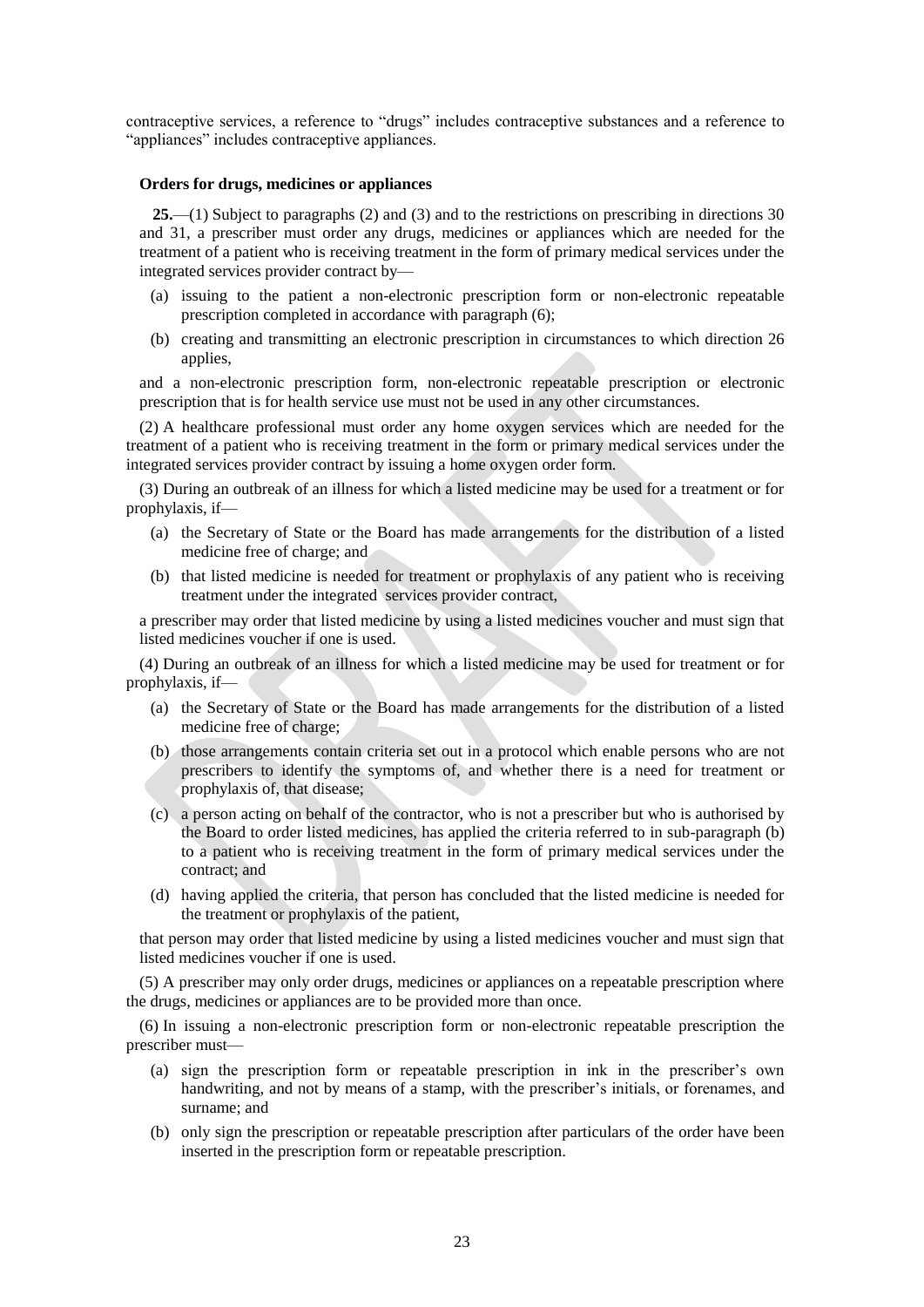(7) A prescription form or repeatable prescription must not refer to any previous prescription form or repeatable prescription.

(8) A separate prescription form or repeatable prescription must be used for each patient, except where a bulk prescription is issued for a school or institution under direction 32.

(9) A home oxygen order form must be signed by a health care professional.

(10) Where a prescriber orders the drug buprenorphine or diazepam or a drug specified in Schedule 2 to the Misuse of Drugs Regulations 2001(**a**) (controlled drugs to which regulations 14 to 16, 18, 21, 23, 26 and 27 of those Regulations apply) for supply by instalments for treating addiction to any drug specified in that Schedule, that prescriber must—

- (a) use only the non-electronic prescription form provided specially for the purposes of supply by instalments;
- (b) specify the number of instalments to be dispensed and the interval between each instalment; and
- (c) only order such quantity of the drug as will provide treatment for a period not exceeding 14 days.

(11) The prescription form provided specially for the purpose of supply by instalments must not be used for any purpose other than ordering drugs in accordance with paragraph (10).

(12) In an urgent case, a prescriber may only request a chemist to dispense a drug or medicine before a prescription form or repeatable prescription is issued or created if—

- (a) the drug or medicine is not a Scheduled drug;
- (b) the drug is not a controlled drug within the meaning of section 2 of the Misuse of Drugs Act 1971(**b**) (which relates to controlled drugs and their classification for the purposes of that Act), other than a drug which is for the time being specified in Part 1 of Schedule 4 (controlled drugs subject to the requirements of regulations 22, 23, 26 and 27) or Schedule 5 (controlled drugs excepted from the prohibition of importation, exportation and possession and subject to the requirements of regulations 24 and 26) to the Misuse of Drugs Regulations 2001(**c**); and
- (c) the prescriber undertakes to—
	- (i) provide the chemist within 72 hours from the time of the request with a nonelectronic prescription form or a non-electronic repeatable prescription completed in accordance with paragraph (6), or
	- (ii) transmit by the Electronic Prescription Service within 72 hours from the time of the request an electronic prescription.

(13) In an urgent case, a prescriber may only request a chemist to dispense an appliance before a prescription form or repeatable prescription form is issued or created if—

- (a) the appliance does not contain a Scheduled drug, or a controlled drug within the meaning of section 2 of the Misuse of Drugs Act 1971 (which relates to controlled drugs and their classification for the purposes of that Act), other than a drug which is for the time being specified in Schedule 5 to the Misuse of Drugs Regulations 2001 (controlled drugs excepted from the prohibition on importation, exportation and possession and subject to the requirements of regulations 24 and 26);
- (b) in the case of a restricted availability appliance, the patient is a person specified in the Drug Tariff, or it is for a purpose specified in the Drug Tariff; and
- (c) the prescriber undertakes to—

<sup>(</sup>**a**) S.I. 2001/3998. Schedule 2 was amended by S.I. 2003/1432, S.I. 2009/3136, S.I. 2011/448, S.I. 2014/1275 and 3277 and S.I. 2015/891.

<sup>(</sup>**b**) 1971 c.38. Section 2 was amended by paragraph 2 of Schedule 17 to the Police Reform and Social Responsibility Act 2011 (c. 13).

<sup>(</sup>**c**) S.I. 2001/3998; Schedule 4 was amended by S.I. 2003/1432, S.I. 2005/3372, S.I. 2007/2154, S.I. 2009/3136, S.I. 2012/973 S.I. 2013/625, S.I. 2014/1275 and 3277 and S.I. 2015/891. Schedule 5 was amended by S.I. 2005/2864.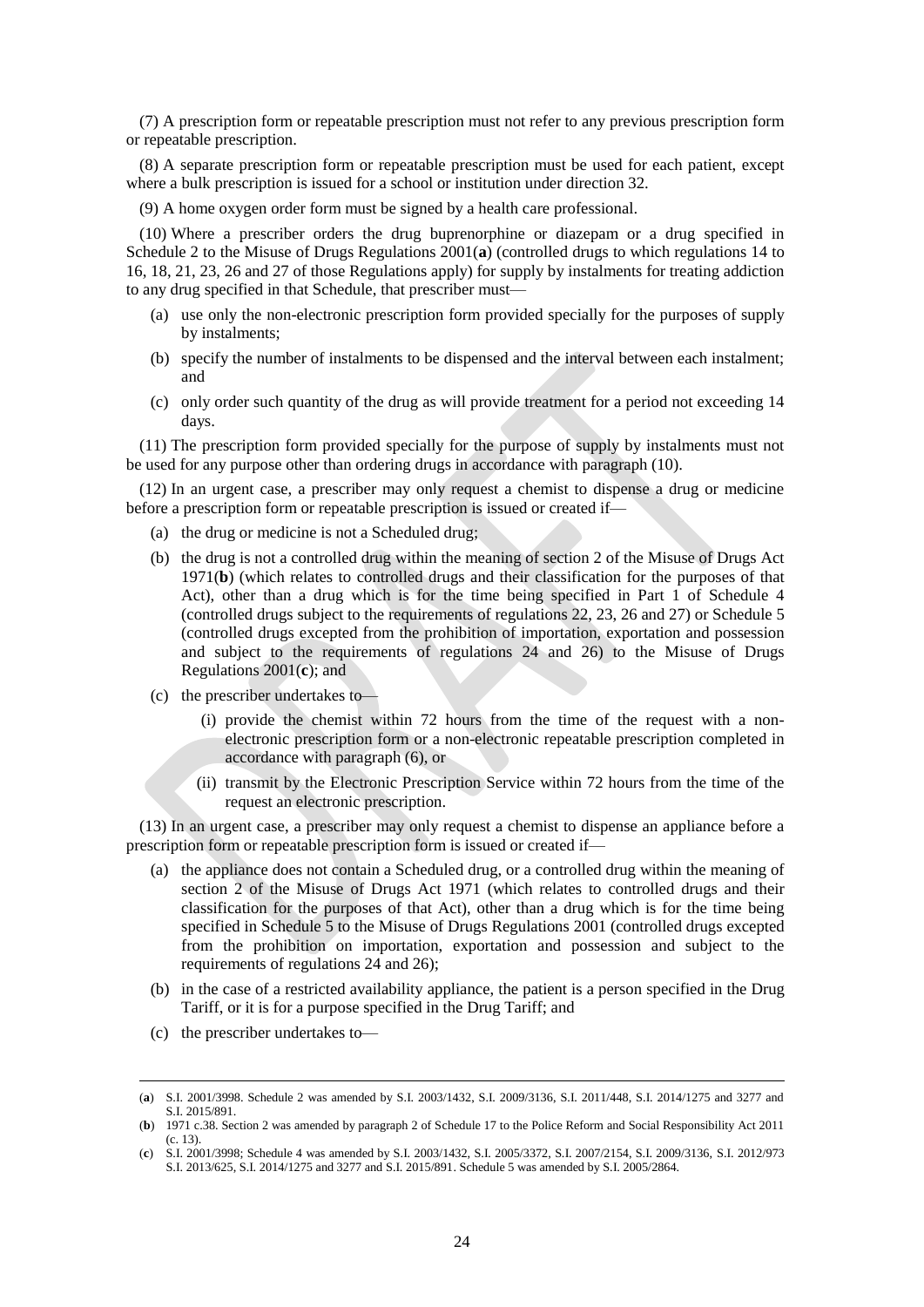- (i) provide the chemist within 72 hours from the time of the request with a nonelectronic prescription form or non-electronic repeatable prescription completed in accordance with paragraph (6), or
- (ii) transmit by the Electronic Prescription Service within 72 hours from the time of the request an electronic prescription.

## **Electronic prescriptions**

**26.**—(1) A prescriber may only order drugs, medicines or appliances by means of an electronic prescription if—

(a) the patient to whom the prescription relates has—

- (i) nominated one or more dispensers,
- (ii) confirmed the intention to use that dispenser (or one of them) for the purposes of obtaining the drugs, medicines or appliances ordered on the electronic prescription in question;
- (iii) consented to the use of an electronic prescription on the particular occasion; and
- (b) the prescription is not—
	- (i) for a controlled drug within the meaning of section 2 of the Misuse of Drugs Act 1971 (which relates to controlled drugs and their classification for the purposes of that Act), other than a drug which is for the time being specified in Schedule 4 (controlled drugs subject to the requirements of regulations 22, 23, 26 and 27) or 5 (controlled drugs excepted from the prohibition on importation, exportation and possession and subject to the requirements of regulations 24 and 26) to the Misuse of Drugs Regulations 2001, or
	- (ii) a bulk prescription issued for a school or institution under direction 32.

(2) A health care professional may not order home oxygen services by means of an electronic prescription.

(3) In relation to a patient who is a child or an adult who lacks capacity to nominate a dispenser, paragraph (1)(b) applies as if the reference to the patient to whom the prescription relates includes a reference to—

- (a) where the patient is a child—
	- (i) either parent, or in the absence of both parents, the guardian or other adult who has care of the patient,
	- (ii) a person duly authorised by a local authority to whose care the patient has been committed under the Children Act 1989(**a**), or
	- (iii) a person duly authorised by a voluntary organisation by which the patient is being accommodated under the provisions of the Children Act 1989; or
- (b) where the patient is an adult who lacks capacity to make such a request, the patient's relative, primary carer, a donee of a lasting power of attorney or a deputy appointed for that person by a court under the Mental Capacity Act 2005(**b**).

(4) A prescriber who orders drugs, medicines or appliances by means of an electronic prescription must, in the case of—

- (a) an electronic repeatable prescription, issue the patient, if the patient so requests, with a form provided by the Board for the purpose of recording details of that prescription and linked to that prescription by a number contained on the form; and
- (b) an electronic prescription form, issue the patient, if the patient so requests, with a written record of the prescription which has been created.

<sup>(</sup>**a**) 1989 c.41.

 $(b)$  2005 c.9.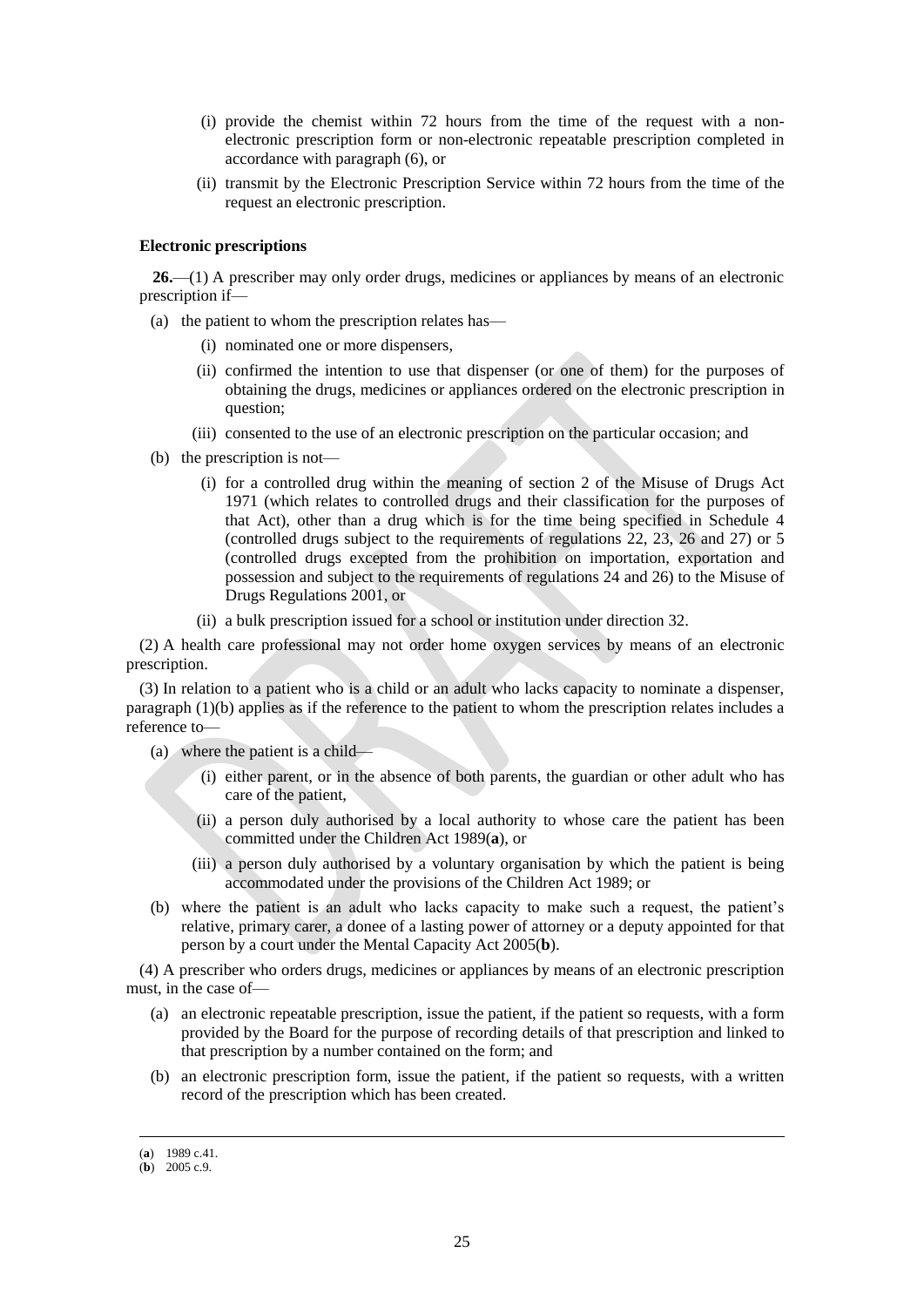#### **Nomination of dispensers for the purpose of electronic prescriptions**

**27.**—(1) A contractor authorised to use the Electronic Prescription Service for its patients must enter into the particulars relating to the patient which are held in the Patient Demographic Service operated by NHS Digital(**a**)—

- (a) where the patient does not have a nominated dispenser, the dispenser chosen by the patient;
- (b) where the patient does have a nominated dispenser—
	- (i) a replacement dispenser, or
	- (ii) a further dispenser,

chosen by the patient.

 $(2)$  Paragraph  $(1)(b)(ii)$  does not apply if the number of the nominated dispensers would thereby exceed the maximum number permitted by the Electronic Prescription Service.

(3) A request for a nomination of a dispenser may be made—

- (a) where the patient is a child, on behalf of the patient—
	- (i) by either parent, or in the absence of both parents, the guardian or other adult who has care of the patient,
	- (ii) by a person duly authorised by a local authority to whose care the patient has been committed under the Children Act 1989(**b**), or
	- (iii) by a person duly authorised by a voluntary organisation by which the patient is being accommodated under the provisions of the Children Act 1989; or
- (b) where the patient is an adult who lacks capacity to make such a request, by a relative or a primary carer of the patient, a donee of a lasting power of attorney granted by the patient or a deputy appointed for the patient by the court under the provisions of the Mental Capacity Act 2005(**c**).
- (4) A contractor must—
	- (a) not seek to persuade the patient to nominate a dispenser recommended by the prescriber or the contractor; and
	- (b) if asked by the patient to recommend a chemist whom the patient might nominate as the patient's dispenser, provide the patient with the list given to the contractor by the Board of all chemists in the area who provide an Electronic Prescription Service.

## **Repeatable prescribing services**

**28.**—(1) The contractor may only provide repeatable prescribing services to a person to whom it provides primary medical services under the integrated services provider contract if the contractor—

- (a) satisfies the conditions specified in paragraph (2); and
- (b) has given notice in writing to the Board of its intention to provide repeatable prescribing services in accordance with paragraphs (3) and (4).

(2) The conditions specified in this paragraph are that—

- (a) the contractor has access to computer systems and software which enable it to issue nonelectronic repeatable prescriptions and batch issues; and
- (b) the premises at which the repeatable prescribing services are to be provided are located in a local authority area in which there is also located the premises of at least one chemist who has undertaken to provide, or has entered into arrangements to provide, repeat dispensing services.

<sup>(</sup>**a**) The Health and Social Care Information Centre (known as "NHS Digital") is a body corporate established by section 252(1) of the 2012 Act.

<sup>(</sup>**b**) 1989 c.41.

<sup>(</sup>**c**) 2005 c.9.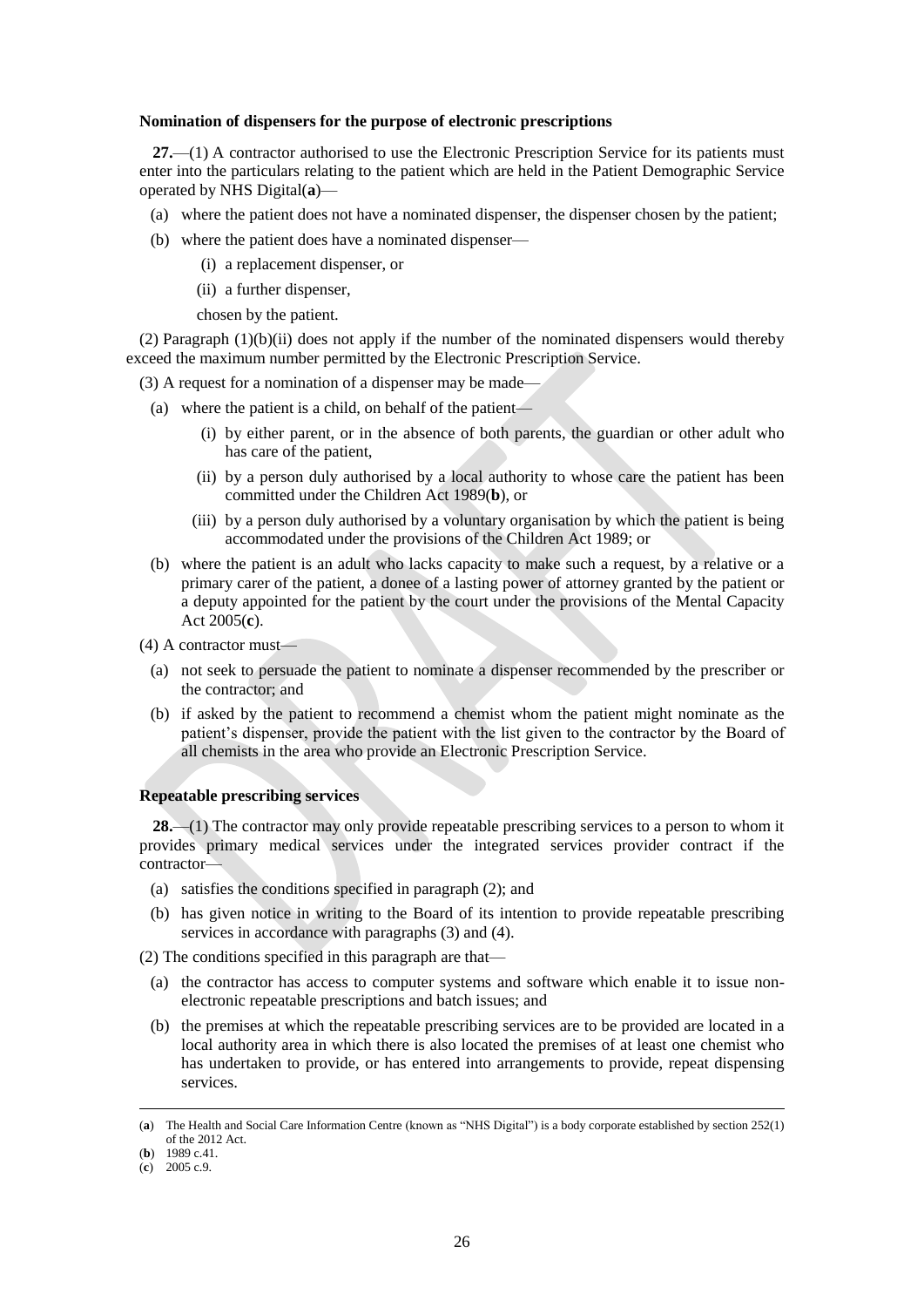(3) The notice given under paragraph (1)(b) must confirm that the contractor—

- (a) wants to provide repeatable prescribing services;
- (b) intends to begin providing those services from a specified date; and
- (c) satisfies the conditions specified in paragraph (2).

(4) The date specified by the contractor under paragraph (3)(b) must be at least ten days after the date on which the notice under paragraph (1)(b) was given.

(5) Nothing in this direction requires a contractor or prescriber to provide repeatable prescribing services to any person.

(6) A prescriber may only provide repeatable prescribing services to a person on a particular occasion if—

- (a) the person has agreed to receive such services on that occasion; and
- (b) the prescriber considers that it is clinically appropriate to provide such services to that person on that occasion.

(7) The contractor may not provide repeatable prescribing services to any person to whom it provides primary medical services under the integrated services provider contract in respect of whom a person specified in paragraph (8) is authorised or required by the Board to provide pharmaceutical services in accordance with arrangements under section 126(**a**) (arrangements for pharmaceutical services) and section 132(**b**) (persons authorised to provide pharmaceutical services) of the Act.

(8) The persons specified in this paragraph are—

- (a) where the contractor is a body corporate, a medical practitioner who is both a legal and beneficial shareholder in that body; or
- (b) any medical practitioner employed or engaged by the contractor to perform primary medical services under the contract.

## **Repeatable prescriptions**

 $\overline{a}$ 

**29.**—(1) A prescriber who issues a non-electronic repeatable prescription must at the same time issue the appropriate number of batch issues.

(2) Where a prescriber wants to make a change to the type, quantity, strength or dosage of drugs, medicines or appliances ordered on a person's repeatable prescription, the prescriber must—

- (a) in the case of a non-electronic repeatable prescription—
	- (i) give notice to the person, and
	- (ii) make reasonable efforts to give notice to the chemist providing repeat dispensing services to the person,

that the original repeatable prescription should no longer be used to obtain or provide repeat dispensing services and make arrangements for a replacement repeatable prescription to be issued to the person; or

- (b) in the case of an electronic repeatable prescription—
	- (i) arrange with the Electronic Prescription Service for the cancellation of the original repeatable prescription, and
	- (ii) create a replacement electronic repeatable prescription relating to the person and give notice to the person that this has been done.

(3) Where a prescriber has created an electronic repeatable prescription for a person, the prescriber must, as soon as practicable, arrange with the Electronic Prescription Service for its cancellation if, before the expiry of that prescription—

<sup>(</sup>**a**) Section 126 was amended by sections 213(7)(k) and 220(7) of, and paragraph 63 of Schedule 4 to, the 2012 Act.

<sup>(</sup>**b**) Section 132 was amended by paragraph 69 of Schedule 4 to the 2012 Act, paragraphs 120 and 121 of Schedule 9 to, the Protection of Freedoms Act 2012 (c.9), and by S.I. 2007/289 and S.I. 2010/22 and 231.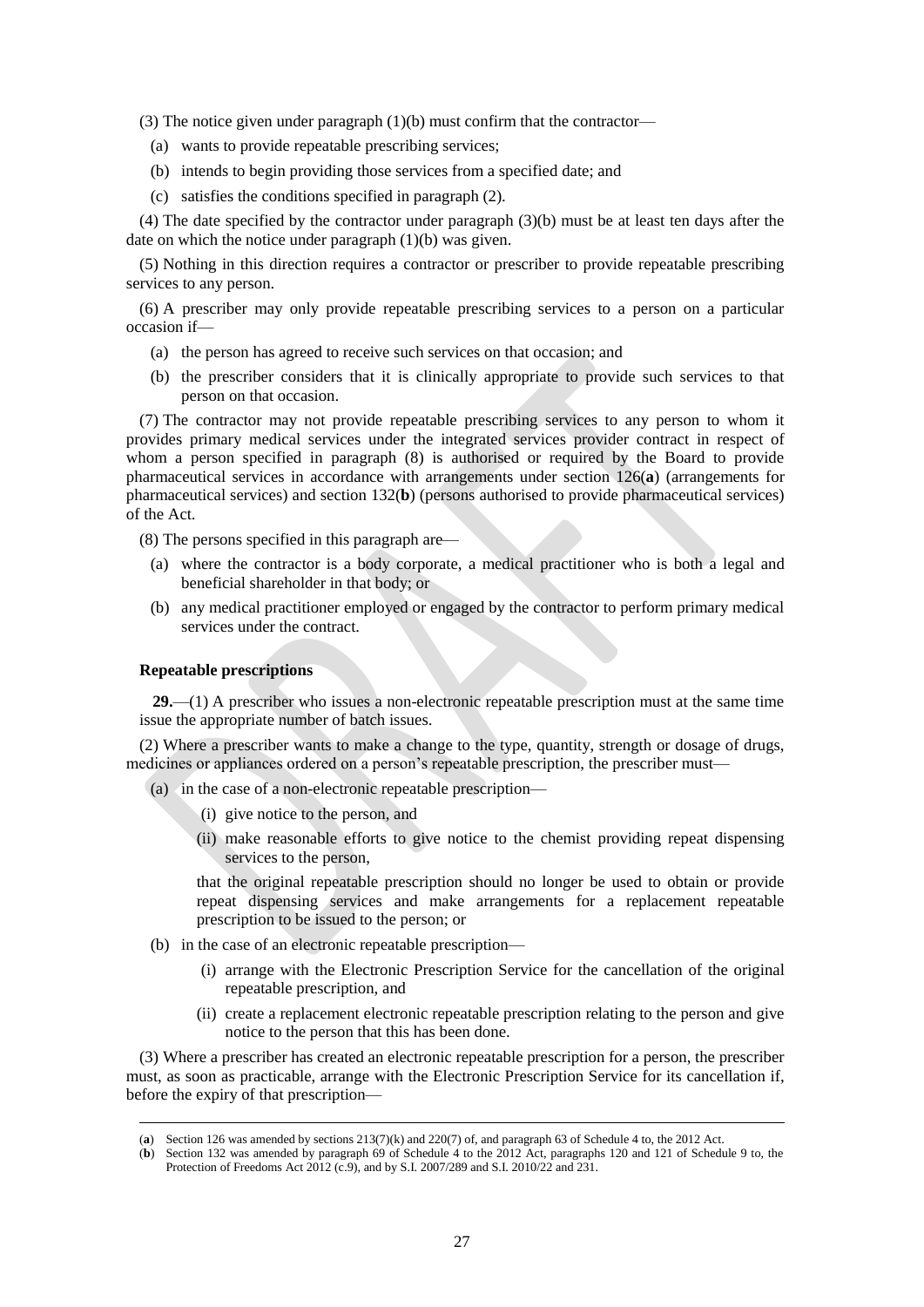- (a) the prescriber considers that it is no longer safe or appropriate for the person to receive the drugs, medicines or appliances ordered on the person's electronic repeatable prescription or it is no longer safe or appropriate for the person to continue to receive repeatable prescribing services;
- (b) the prescriber has issued the person with a non-electronic repeatable prescription in place of the electronic repeatable prescription; or
- (c) it comes to the prescriber's notice that the person has been removed from the list of patients of the contractor on whose behalf the prescription was issued.

(4) Where a prescriber has cancelled an electronic repeatable prescription relating to a person in accordance with paragraph (3), the prescriber must give notice to the person as soon as possible to that effect.

(5) A prescriber who has issued a non-electronic repeatable prescription in relation to a person must, as soon as possible, make reasonable efforts to give notice to the chemist that that repeatable prescription should no longer be used to provide repeat dispensing services to that person, if, before the expiry of that repeatable prescription—

- (a) the prescriber considers that it is no longer safe or appropriate for the person to receive the drugs, medicines or appliances ordered on the person's repeatable prescription or that it is no longer safe or appropriate for the person to continue to receive repeatable prescribing services;
- (b) the prescriber issues or creates a further repeatable prescription in respect of the person to replace the original repeatable prescription other than in the circumstances referred to in paragraph (2)(a) (for example, because the person wants to obtain the drugs, medicines or appliances from a different chemist); or
- (c) it comes to the prescriber's attention that the person is no longer a person to whom the contractor on behalf of whom the prescription was issued provides primary medical services to under the contract.

(6) Where the circumstances in paragraph (5)(a) to (c) apply, the prescriber must, as soon as practicable, give notice to the person to whom the prescription relates that the person's repeatable prescription should no longer be used to obtain repeat dispensing services.

## **Restrictions on prescribing by medical practitioners**

**30.**—(1) A medical practitioner, in the course of treating a person to whom the practitioner is providing primary medical services under an integrated services provider contract must comply with the following paragraphs.

(2) The medical practitioner must not order on a listed medicines voucher, prescription form or a repeatable prescription a drug, medicine or other substance specified in any directions given by the Secretary of State under section 88 of the Act (GMS contracts: prescription of drugs etc) as being a drug, medicine or other substance which may not be ordered for patients in the provision of medical services under a general medical services contract.

(3) The medical practitioner must not order on a listed medicines voucher, a prescription form or repeatable prescription a drug, medicine or other substance specified in any directions given by the Secretary of State under section 88 of the Act (GMS contracts: prescription of drugs etc) as being a drug, medicine or other substance which may be ordered for specified patients and specified purposes unless—

- (a) the patient is a person of the specified description;
- (b) the drug, medicine or other substance is prescribed for that patient only for the specified purpose; and
- (c) if the order is on a prescription form, the practitioner includes on the form—
	- (i) the reference "SLS", or
	- (ii) if the order is under arrangements made by the Secretary of State or the Board for the distribution of a listed medicine free of charge, the reference "ACP".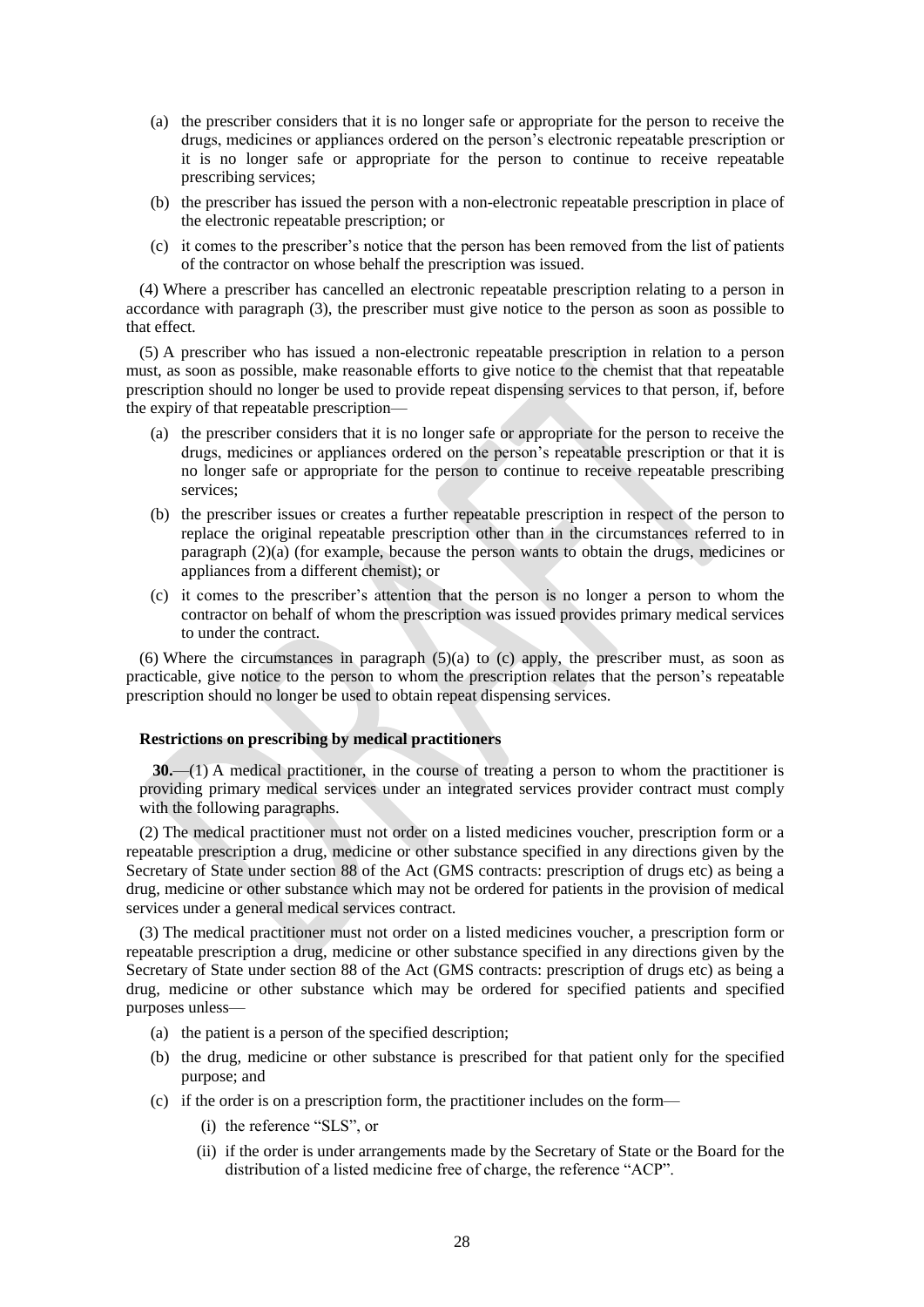(4) The medical practitioner must not order on a prescription form or repeatable prescription a restricted availability appliance unless—

- (a) the patient is a person, or it is for a purpose, specified in the Drug Tariff; and
- (b) the practitioner includes on the prescription form the reference "SLS".

(5) The medical practitioner must not order on a repeatable prescription a controlled drug within the meaning of section 2 of the Misuse of Drugs Act 1971(**a**) (controlled drugs and their classification for the purposes of that Act), other than a drug which is for the time being specified in Schedule 4 (controlled drugs subject to the requirements of regulations 22, 23, 26 and 27) or Schedule 5 (controlled drugs excepted from the prohibition on importation, exportation and possession and subject to the requirements of regulations 24 and 26) to the Misuse of Drugs Regulations 2001(**b**).

(6) Subject to direction  $9(2)(b)$  and to paragraph (7), nothing in the preceding paragraphs prevents a medical practitioner, in the course of treating a patient to whom this direction refers, from prescribing a drug, medicine or other substance or, as the case may be, a restricted availability appliance or a controlled drug within the meaning of section 2 of the Misuse of Drugs Act 1971 (controlled drugs and their classification for the purposes of that Act) for the treatment of that patient under a private arrangement.

(7) Where, under paragraph (6), a drug, medicine or other substance is prescribed under a private arrangement, if the order is to be transmitted as an electronic communication to a chemist for the drug, medicine or appliance to be dispensed—

- (a) if the order is not for a drug for the time being specified in Schedule 2 (controlled drugs subject to the requirements of regulations 14, 15, 16, 18, 19, 20, 21, 23, 26 and 27) or Schedule 3 (controlled drugs subject to the requirements of regulations 14, 15, 16, 18, 22, 23, 24, 26 and 27) to the Misuse of Drugs Regulations 2001(**c**), it may be transmitted by the Electronic Prescription Service; but
- (b) if the order is for a drug for the time being specified in Schedule 2 (controlled drugs subject to the requirements of regulations 14, 15, 16, 18, 19, 20, 21, 23, 26 and 27) or Schedule 3 (controlled drugs subject to the requirements of regulations 14, 15, 16, 18, 22, 23, 24, 26 and 27) to the Misuse of Drugs Regulations 2001, it must be transmitted by the Electronic Prescription Service.

#### **Restrictions on prescribing by supplementary prescribers**

**31.**—(1) The contractor must have arrangements in place to secure that a supplementary prescriber may only—

- (a) issue or create a prescription for a prescription only medicine;
- (b) administer a prescription only medicine for parenteral administration; or
- (c) give directions for the administration of a prescription only medicine for parenteral administration,

under the conditions set out in paragraph (2).

(2) The conditions set out in this paragraph are that—

(a) the person satisfies the conditions in regulation 215 of the Human Medicines Regulations 2012(**d**) (prescribing and administration by supplementary prescribers), unless those conditions do not apply by virtue of any of the exemptions set out in the subsequent provisions of those Regulations;

<sup>(</sup>**a**) 1971 c.38.

<sup>(</sup>**b**) S.I. 2001/3998. Schedule 4 was amended by S.I. 2003/1432, S.I. 2005/3372, S.I. 2007/2154, S.I. 2009/3136S.I. 2012/973, S.I. 2013/625, S.I. 2014/1275 and 3277 and S.I. 2015/1891. Schedule 5 was amended by S.I. 2005/2864.

<sup>(</sup>**c**) S.I. 2001/3998. Schedules 2 and 3 were amended by S.I. 2003/1432, S.I. 2007/2154, S.I. 2009/3136, S.I. 2011/448, S.I. 2012/1311, S.I. 2014/1275 and 3277 and S.I. 2015/891.

<sup>(</sup>**d**) S.I. 2012/1916. There are no amendments to regulation 215.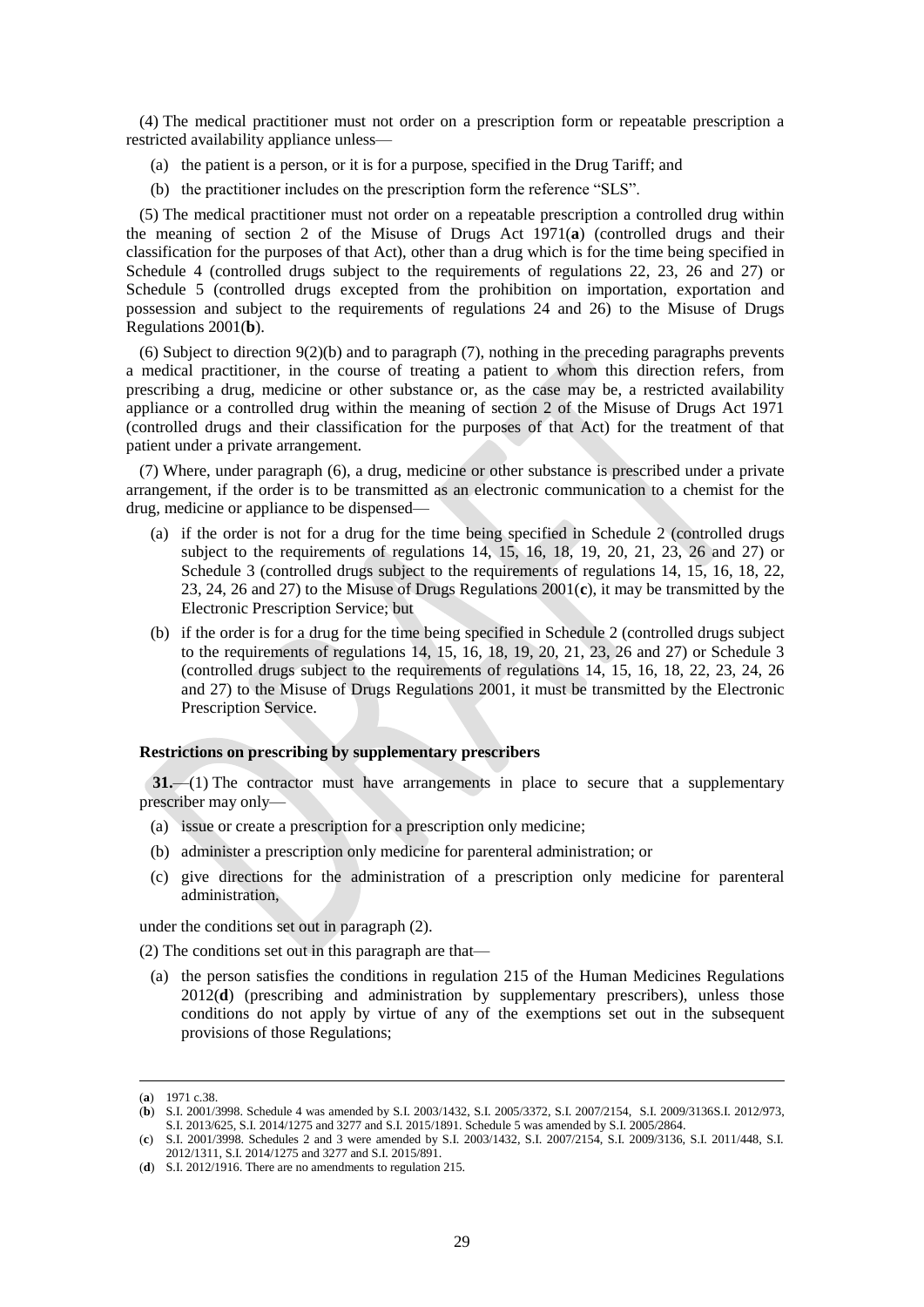- (b) the prescription only medicine is not specified in any directions given by the Secretary of State under section 88 of the Act (GMS contracts: prescription of drugs etc) as being a drug, medicine or other substance which may not be ordered for patients in the provision of medical services under a general medical services contract; and
- (c) the prescription only medicine is not specified in any directions given by the Secretary of State under section 88 of the Act (GMS contracts: prescription of drugs) as being a prescription only medicine which can only be ordered for specified patients and specified purposes unless—
	- (i) the patient is a person of the specified description,
	- (ii) the medicine is prescribed for that patient only for the specified purposes, and
	- (iii) if the supplementary prescriber is issuing or creating a prescription on a prescription form the prescriber includes on the form—
		- (aa) the reference "SLS", or
		- (bb) in the case of a listed medicine ordered under arrangements made by the Secretary of State or the Board for the medicine's distribution free of charge, the reference "ACP".

(3) Where the functions of a supplementary prescriber include prescribing, the contractor must have arrangements in place to secure that the person may only issue or create a prescription for—

- (a) an appliance; or
- (b) a medicine which is not a prescription only medicine,

under the conditions set out in paragraph (4).

- (4) The conditions set out in this paragraph are that—
	- (a) the supplementary prescriber acts in accordance with a clinical management plan which is in effect at the time at which that prescriber acts and which contains the following particulars—
		- (i) the name of the patient to whom the plan relates,
		- (ii) the illness or conditions which may be treated by the supplementary prescriber,
		- (iii) the date on which the plan is to take effect, and when it is to be reviewed by the medical practitioner or dentist who is a party to the plan,
		- (iv) reference to the class or description of medicines or types of appliances which may be prescribed or administered under the plan,
		- (v) any restrictions or limitations as to the strength or dose of any medicine which may be prescribed or administered under the plan, and any period of administration or use of any medicine or appliance which may be prescribed or administered under the plan,
		- (vi) relevant warnings about known sensitivities of the patient to, or known difficulties of the patient with, particular medicines or appliances,
		- (vii) the arrangements for giving notice of—
			- (aa) suspected or known adverse reactions to any medicine which may be prescribed or administered under the plan, and suspected or known adverse reactions to any other medicine taken at the same time as any medicine prescribed or administered under the plan, and
			- (bb) incidents occurring with the appliance that might lead, might have led or has led to the death or serious deterioration of the state of health of the patient, and
		- (viii) the circumstances in which the supplementary prescriber should refer to, or seek the advice of the medical practitioner or dentist who is a party to the plan;
	- (b) the supplementary prescriber has access to the health records of the patient to whom the plan relates which are used by any medical practitioner or dentist who is a party to the plan;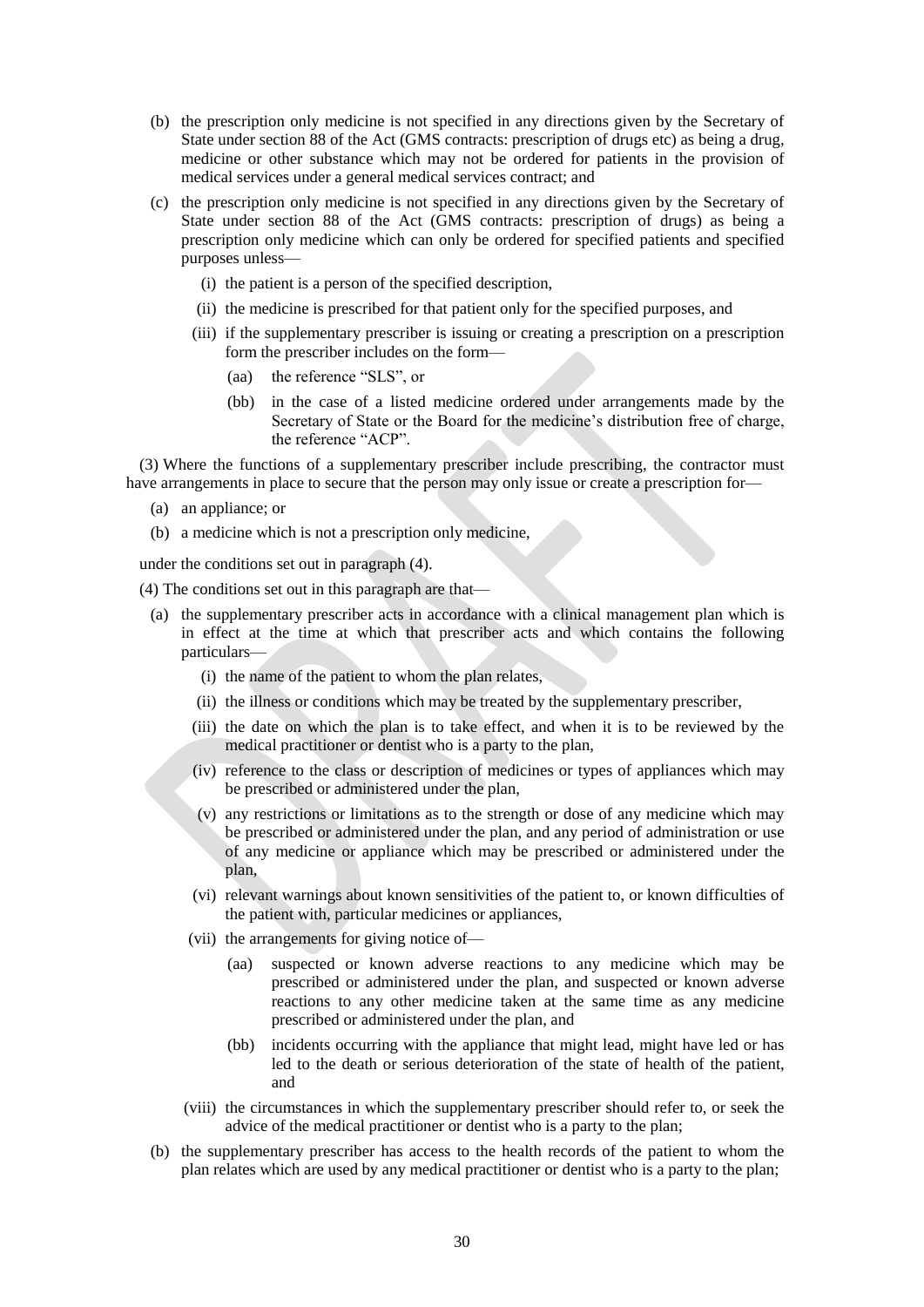- (c) if it is a prescription for a prescription only medicine, that prescription only medicine is not specified in any directions given by the Secretary of State under section 88 of the Act (GMS contracts: prescription of drugs etc) as being a drug, medicine or other substance which may not be ordered for patients in the provision of primary medical services under the contract;
- (d) if it is a prescription for a prescription only medicine, that prescription only medicine is not specified in any directions given by the Secretary of State under section 88 of the Act (GMS contracts: prescription of drugs etc) as being a drug, medicine or other substance which can only be ordered for specified patients and specified purposes unless—
	- (i) the patient is a person of a specified description,
	- (ii) the medicine is prescribed for that patient only for the specified purposes, and
	- (iii) when issuing or creating the prescription, the supplementary prescriber includes on the prescription form the reference "SLS";
- (e) if it is prescription for an appliance, the appliance is listed in Part IX of the Drug Tariff; and
- (f) if it is a prescription for a restricted availability appliance—
	- (i) the patient is a person of a description mentioned in the entry in Part IX of the Drug Tariff in respect of that appliance,
	- (ii) the appliance is prescribed only for the purposes specified in respect of that person in that entry, and
	- (iii) when issuing or creating the prescription, the supplementary prescriber includes on the prescription form the reference "SLS".

(5) In paragraph (4)(a), "clinical management plan" means a written plan (which may be amended from time to time) relating to the treatment of an individual patient agreed by—

- (a) the patient to whom the plan relates;
- (b) the medical practitioner or dentist who is a party to the plan; and
- (c) any supplementary prescriber who is to prescribe, give directions for administration or administer under the plan.

## **Bulk prescribing**

**32.**—(1) A prescriber may use a single use non-electronic prescription form where—

- (a) a contractor is responsible under the integrated services provider contract for providing treatment in the form of primary medical services of ten or more persons in a school or other institution in which at least 20 persons normally reside; and
- (b) the prescriber orders, for any two or more of those persons for whose treatment the contractor is responsible, drugs, medicines or appliances to which this direction applies.

(2) Where a prescriber uses a single non-electronic prescription form for the purpose mentioned in paragraph (1)(b), the prescriber must (instead of entering on the form the names of the persons for whom the drugs, medicines or appliances are ordered) enter on the form—

- (a) the name of the school or other institution in which those persons reside; and
- (b) the number of persons residing there for whose treatment the contractor is responsible.

(3) This direction applies to any drug, medicine or appliance which can be supplied as part of pharmaceutical services or local pharmaceutical services and which—

- (a) in the case of a drug or medicine, is not a prescription only medicine; or
- (b) in the case of an appliance, does not contain such a product.

#### **Excessive prescribing**

**33.**—(1) The contractor must not prescribe drugs, medicines or appliances the cost or quantity of which, in relation to a patient, is, by reason of the character of the drug, medicine or appliance in question, in excess of that which was reasonably necessary for the proper treatment of the patient.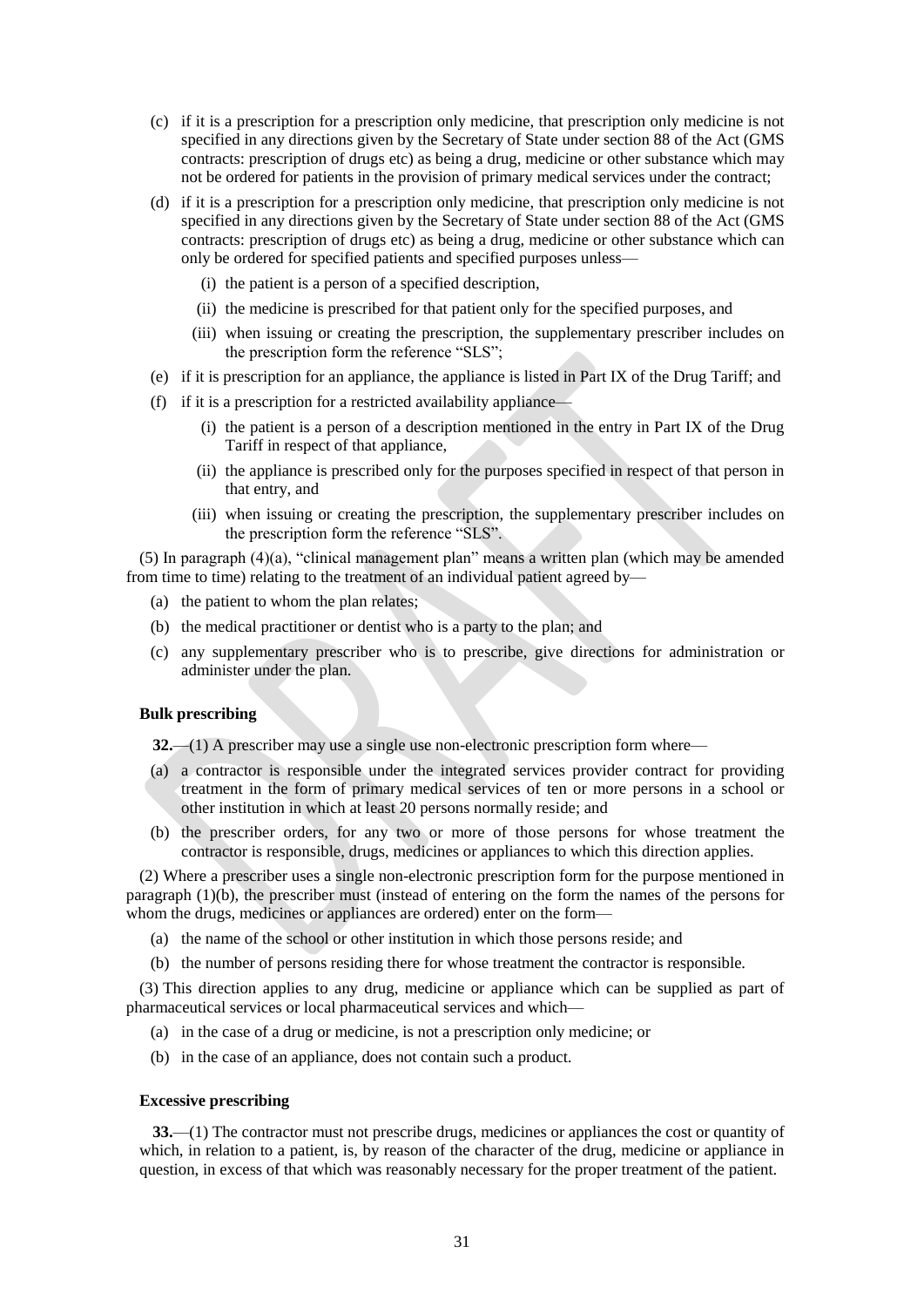(2) In considering whether a contractor has breached its obligations under paragraph (1), the Board may, if the contractor consents, seek the views of the Local Medical Committee (if any) for the area in which the contractor provides primary medical services under the integrated services provider contract.

## **Provision of drugs, medicines and appliances for immediate treatment or personal administration**

**34.**—(1) Subject to paragraphs (2) and (3), a contractor—

- (a) must provide to a patient a drug, medicine or appliance, which is not a Scheduled drug, where such provision is needed for the immediate treatment of the patient before provision can otherwise be obtained; and
- (b) may provide to a patient a drug, medicine or appliance, which is not a Scheduled drug, which the contractor personally administers or applies to the patient.

(2) A contractor must only provide a restricted availability appliance if it is for a person or a purpose specified in the Drug Tariff.

(3) Nothing in paragraph (1) or (2) authorises a person to supply any drug or medicine to a patient otherwise than in accordance with Part 12 of the Human Medicines Regulations 2012(**a**).

# PART 5

## Prescribing and dispensing: out of hours services

## **Supply of medicines etc. by contractors providing out of hours services**

**35.**—(1) In this Part—

 $\overline{a}$ 

"complete course" means the course of treatment appropriate to the patient's condition, being the same as the amount that would have been prescribed if the patient had been seen during core hours;

"necessary drugs, medicines and appliances" means those drugs, medicines and appliances which the patient requires and for which, in the reasonable opinion of the contractor having regard to the patient's medical condition, it would not be reasonable in all the circumstances for the patient to wait to obtain them;

"out of hours performer" means a prescriber, a person acting in accordance with a Patient Group Direction or any other health care professional employed or engaged by the contractor who can lawfully supply a drug, medicine or appliance, who is performing out of hours services under the integrated services provider contract;

"Patient Group Direction" has the meaning given in the regulation 213(1) of the Human Medicines Regulations 2012(**b**) (interpretation); and

"supply form" means a form provided by the Board and completed by or on behalf of the contractor for the purpose of recording the provision of drugs, medicines or appliances to a patient during the out of hours period.

(2) Where a contractor whose integrated services provider contract includes the provision of out of hours services has agreed with the Board that the contract should also include the supply of necessary drugs, medicines and appliances to patients when it is providing them with out of hours services, the contractor must comply with the requirements of paragraphs (3) to (5).

(3) The contractor must ensure that an out of hours performer—

<sup>(</sup>**a**) S.I. 2012/1916; as amended by S.I. 2013/235, 1855 and 2593 and S.I. 2014/490 and 1887, S.I. 2015/323, 570, 903, 1503, 1862, 1879, S.I. 2016/186, 190, and 696 and S.I. 2017/715.

<sup>(</sup>**b**) S.I. 2012/1916. There are no relevant amendments to regulation 213.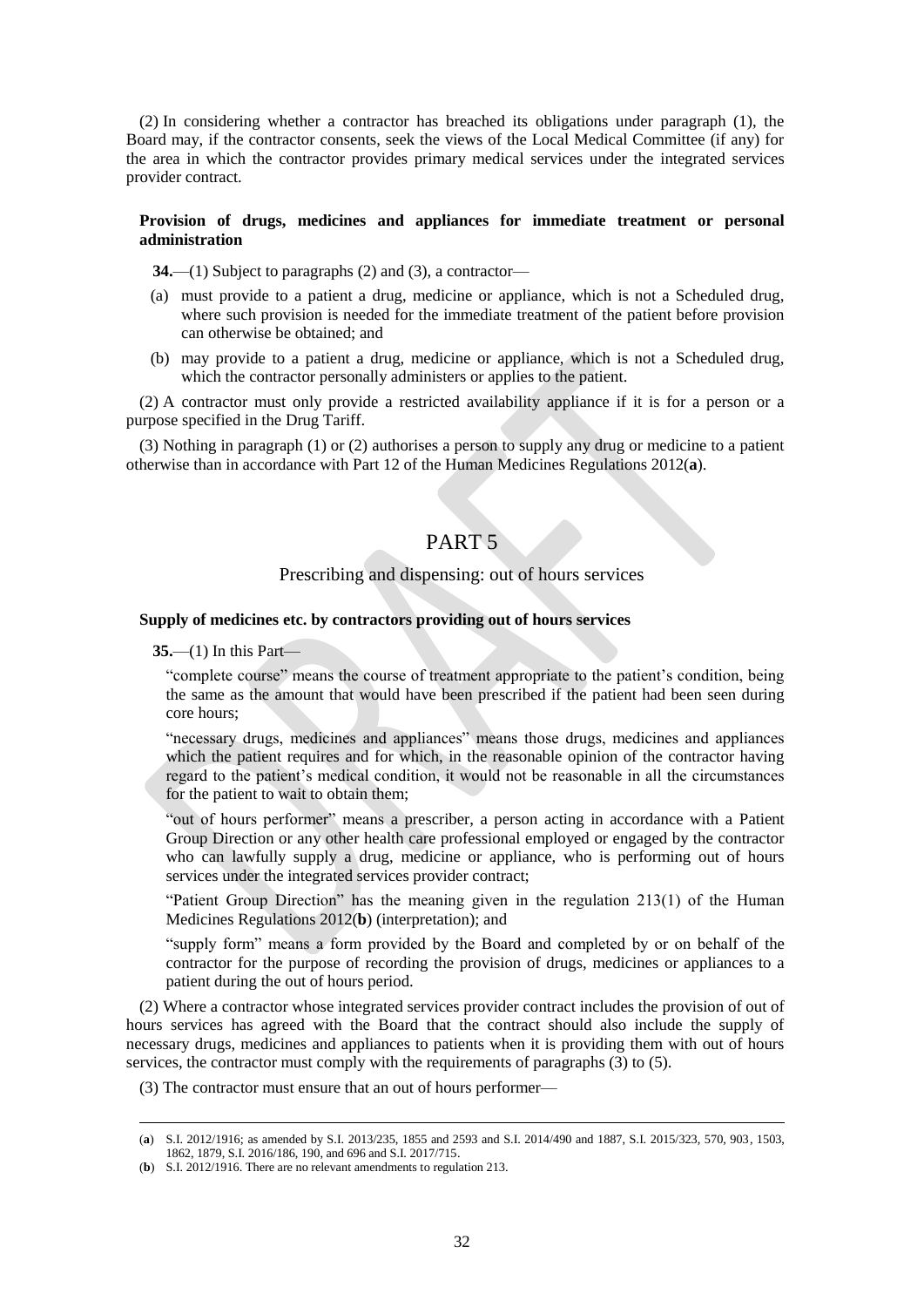- (a) only supplies necessary drugs, medicines and appliances;
- (b) supplies the complete course; and
- (c) does not supply—
	- (i) drugs, medicines or appliances which the contractor could not lawfully supply,
	- (ii) appliances which are not listed in Part IX of the Drug Tariff,
	- (iii) restricted availability appliances, except where the patient is a person, or it is for a purpose, specified in the Drug Tariff, or
	- (iv) a drug, medicine or other substance listed in Schedule 1 to the National Health Service (General Medical Services Contracts) (Prescription of Drugs etc) Regulations 2004(**a**) (drugs, medicines and other substances not to be ordered under a general medical services contract), or a drug listed in Schedule 2 to those Regulations(**b**) (drugs, medicines and other substances that may be ordered only in certain circumstances), other than in the circumstances specified in Schedule 2 to those Regulations.
- (4) The out of hours performer—
	- (a) must (except where sub-paragraph (b) applies) record on a separate supply form for each patient any drugs, medicines or appliances supplied to the patient; and
	- (b) may complete a single supply form in respect of the supply of any necessary drugs, medicines or appliances to two or more persons in a school or other institution in which at least 20 persons normally reside, in which case the out of hours performer may write on the supply form the name of the school or institution rather than the name of each individual patient.

(5) The out of hours performer must ask a person to produce satisfactory evidence of entitlement if that person makes a declaration that a patient does not have to pay any of the charges specified in regulations made under section 172 of the Act (charges for drugs, medicines or appliances, or pharmaceutical services) or section 174 of the Act (pre-payment certificates)(**c**) in respect of dispensing services because the patient is either—

- (a) entitled to exemption under regulations made under section 172 or 174 of the Act; or
- (b) entitled to full remission of charges under regulations made under section 182 (remission and repayment of charges) or 183(**d**) (payment of travelling expenses) of the Act.

(6) Paragraph (5) does not apply if, at the time of the declaration, satisfactory evidence of entitlement is already available to the out of hours service performer.

(7) If, in accordance with paragraphs (5) and (6), no satisfactory evidence of entitlement is produced or no such evidence is otherwise already available to the out of hours performer, the out of hours performer must endorse the supply form to that effect.

(8) Subject to paragraph (9), nothing in this direction prevents an out of hours performer from supplying a Scheduled drug or a restricted availability appliance in the course of treating a patient under a private arrangement.

(9) The provisions of direction 9 and Schedule 2 which relates to fees and charges apply in respect of the supply of necessary drugs, medicines and appliances under this direction as they apply in respect of prescriptions for any drugs, medicines and appliances.

<sup>(</sup>**a**) S.I 2004/629. There are no amendments to Schedule 1.

<sup>(</sup>**b**) S.I. 2001/3998. Schedule 2 was amended by S.I. 2004/3215, S.I. 2009/2230, S.I. 2010/2389, S.I. 2011/680 and 1043, S.I. 2013/363 and 2194, S.I. 2014/1625 and S.I. 2015/1862.

<sup>(</sup>**c**) The Regulations made under sections 172 and 174 are the National Health Service (Travel Expenses and Remission of Charges) Regulations 2003 (S.I. 2003/2382) and the National Health Service (Charges for Drugs and Appliances) Regulations 2015 (S.I. 2015/570). S.I. 2003/2382 was amended by S.I. 2004/633, 696 and 936, S.I. 2005/26, 578 and 2114, S.I. 2006/562, 675, 1065 and 2171, S.I. 2007/1898 and 2590, S.I. 2008/571, 1697, 1700 and 2868, S.I. 2009/411, S.I. 2010/620and 1727, S.I. 2011/1587, S.I. 2012/1650, S.I. 2013/475 and 1600, S.I. 2015/417, 570, 643, 993 and 1776 and S.I. 2016/1045.S.I. 2015/570 was amended by S.I. 2015/1879, S.I. 2016/696 and 1077 and S.I. 2017/408 and 457.

<sup>(</sup>**d**) Section 183 was amended by paragraph 98 of Schedule 4 to the 2012 Act and by S.I. 2010/915 and S.I. 2013/2269.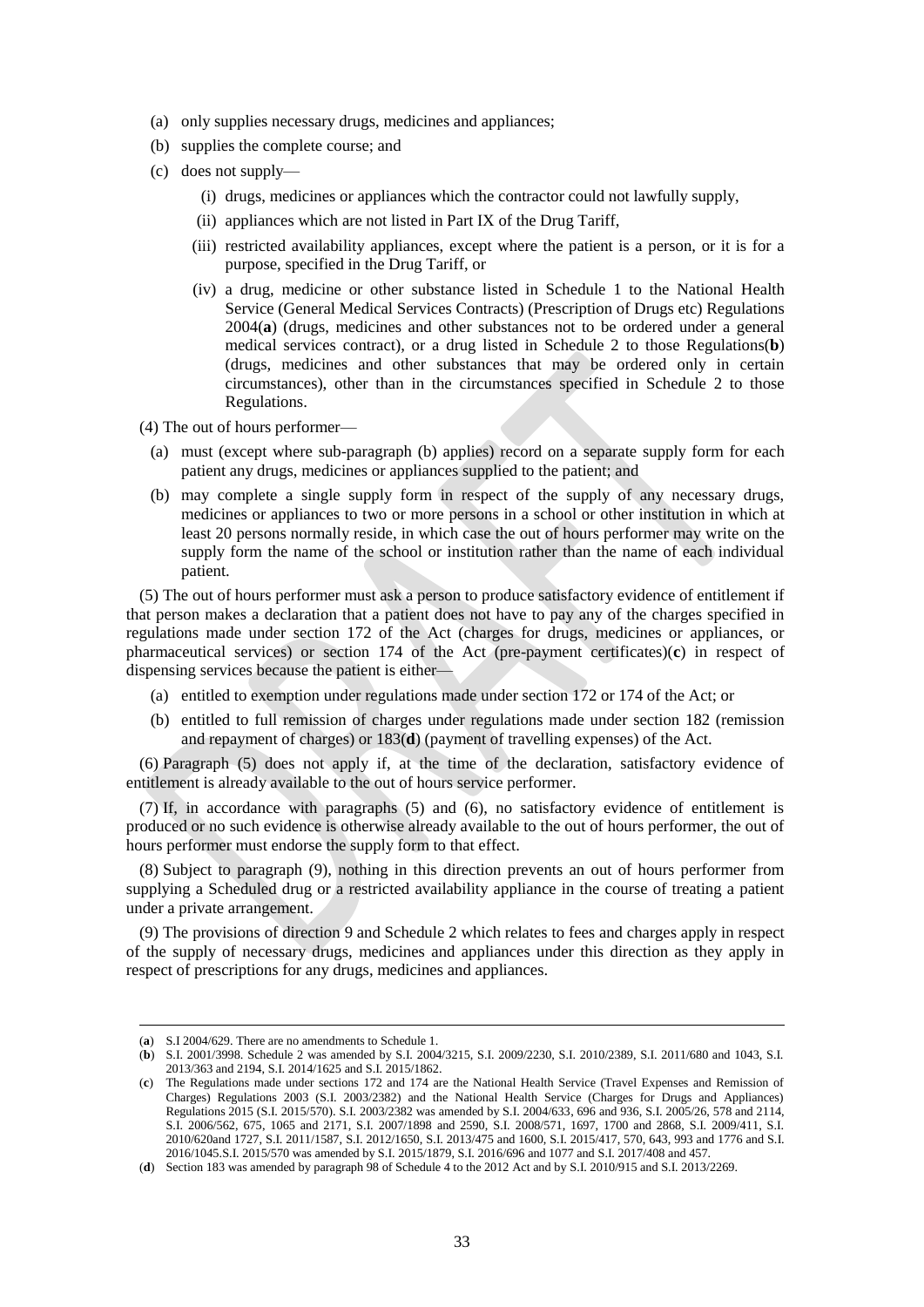# PART 6

# Records and information

## **Patient records**

 $\overline{a}$ 

**36.**—(1) The contractor must keep adequate records of its attendance on and treatment of patients to whom it has provided primary medical services under an integrated services provider contract.

(2) The contractor must keep the records referred to in paragraph (1)—

- (a) on forms supplied to it for the purpose by the Board;
- (b) with the written consent of the Board, by way of computerised records,

or in a combination of both ways.

(3) The contractor must include in the records referred to in paragraph (1), clinical reports sent in accordance with paragraph 3 of Schedule 3 or from any other health care professional who has provided treatment to a person on the contractor's list of patients.

(4) The consent of the Board required by paragraph (2)(b) may not be withheld or withdrawn provided the Board is satisfied, and continues to be satisfied, that—

- (a) the computer system on which the contractor proposes to keep the records has been accredited by the Secretary of State or by another person acting on the Secretary of State's behalf in accordance with "General Practice Systems of Choice Level 2"(**a**);
- (b) the security measures, audit and systems management functions incorporated into the computer system as accredited in accordance with sub-paragraph (a) have been enabled; and
- (c) the contractor is aware of and has signed an undertaking that it will have regard to guidelines contained in "The Good Practice Guidelines for GP electronic patient records (Version 4)" published on 21st March 2011(**b**).

(5) Where the patient's records are computerised records, the contractor must, as soon as reasonable following a request from the Board, allow the Board to access the information recorded on the computer system on which those records are held by means of the audit function referred to in paragraph (4)(b) to the extent necessary for the Board to confirm that the audit function is enabled and functioning correctly.

(6) Where a patient dies, the contractor must send the complete records relating to that patient to the Board—

- (a) in a case where the contractor was informed by the Board of that patient's death, before the end of the period of 14 days beginning with the date on which the contractor was so informed; or
- (b) in any other case, before the end of the period of one month beginning with the date on which the contractor learned of that patient's death.

(7) Where a patient has registered with a provider of primary medical services who is not the contractor and the contractor receives a request from that provider for the complete records relating to that patient, the contractor must send to the Board—

- (a) the complete records, or any part of the records, sent via the GP2GP facility in accordance with direction 38 for which the contractor does not receive confirmation of safe and effective transfer via that facility; and
- (b) any part of the records held by the contractor only in paper form.

<sup>(</sup>**a**) GP Systems of Choice is a scheme by which the National Health Service funds the cost of GP clinical IT systems in England. Guidance about this scheme is available from NHS Digital, 1 Trevalyan Square, Boar Lane, Leeds, LS1 6AE.

<sup>(</sup>**b**) This guidance is available at [http://www.gov.uk/government/publications/the-good-practice-guidelines-for-gp-electronic](http://www.gov.uk/government/publications/the-good-practice-guidelines-for-gp-electronic-patient-records-version-4-2011)[patient-records-version-4-2011.](http://www.gov.uk/government/publications/the-good-practice-guidelines-for-gp-electronic-patient-records-version-4-2011) Hard copies of this guidance are available from the Department of Health and Social Care, Richmond House, 79 Whitehall, London SW1A 2NS.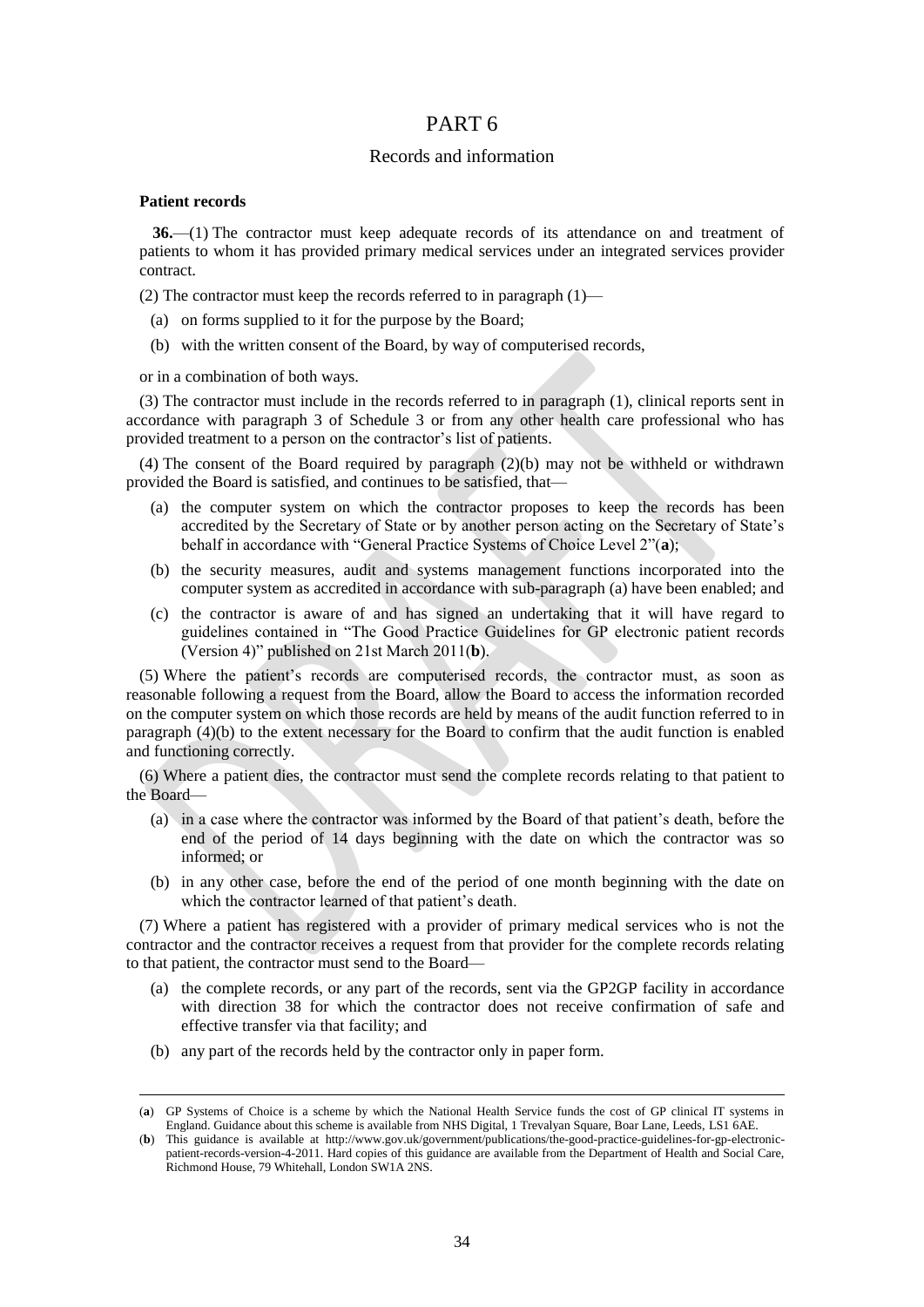(8) Where—

- (a) the contractor ceases to be responsible for providing primary medical services to a patient under the contract whether at the request of the patient or otherwise; and
- (b) the contractor has not received a request from another provider of primary medical services with which the patient has registered for the transfer of the complete records relating to that patient,

the contractor must send a copy of those records to the Board.

(9) Where the contractor's responsibility for providing primary medical services to a patient under the contract terminates, the contractor must send any records relating to that patient that it holds to—

- (a) if known, the provider of primary medical services with which that patient is registered; or
- (b) in all other cases, the Board.

## **Summary Care Record**

**37.**—(1) Where there is a change to the information included in a patient's medical record in relation to primary medical services received from the contractor under an integrated services provider contract, the contractor must enable the automated upload of summary information to the Summary Care Record, when the change occurs, using approved systems provided to it by the Board.

(2) In this direction—

"Summary Care Record", in relation to primary medical services, means the system approved by the Board for the automated uploading, storing and displaying of patient data relating to medications, allergies, adverse reactions and, where agreed with the contractor and subject to the patient's consent, any other data taken from the patient's electronic record; and

"summary information" means items of patient data that collectively make up the Summary Care Record.

## **Electronic transfer of patient records**

**38.**—(1) A contractor must use the facility known as "GP2GP" for the safe and effective transfer of any patient records—

- (a) in a case where a new patient registers on the contractor's list of registered patients for the provision of primary medical services, to the contractor from another provider of primary medical services (if any) with which the patient was previously registered; or
- (b) in a case where the contractor receives a request from another provider of primary medical services with which the patient has registered, in order to respond to that request.

(2) In this direction, "GP2GP facility" means the facility provided by the Board to the contractor which enables the electronic health records of a registered patient which are held on the contractor's clinical systems to be transferred securely and directly to another provider of primary medical services with which the patient has registered.

(3) The requirements of this direction do not apply in the case of a temporary resident.

## **Clinical correspondence: requirement for NHS number**

**39.**—(1) A contractor must include the NHS number of a registered patient as the primary identifier in all clinical correspondence issued by the contractor which relates to the provision of primary medical services to that patient under an integrated services provider contract.

(2) The requirement in paragraph (1) does not apply where, in exceptional circumstances outside of the contractor's control, it is not possible for the contractor to ascertain the patient's NHS number.

(3) In this direction—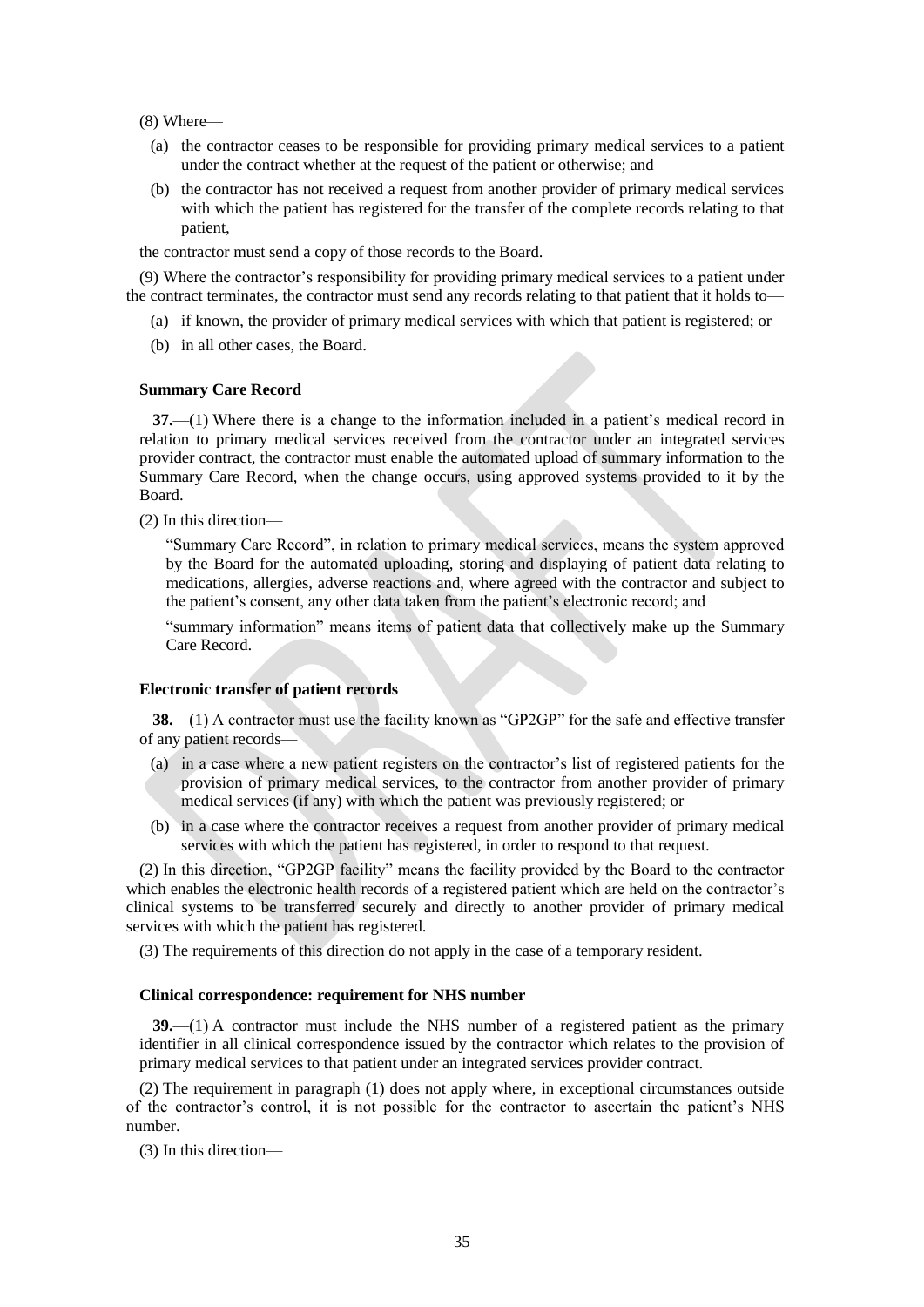"clinical correspondence" means all correspondence in writing, whether in electronic form or otherwise, between the contractor and other providers of health services under the Act concerning or arising out of patient attendance and treatment at the premises at which the contractor provides primary medical services under the integrated services provider contract including referrals made by letter or by any other means; and

"NHS number", in relation to a person to whom the contractor provides clinical services, means the number, consisting of ten numeric digits, which serves as the national unique identifier used for the purpose of safely, efficiently and accurately sharing information relating to that person across the whole of the health service in England.

## **Patient online services**

**40.**—(1) The contractor must promote and offer to its registered patients the facility for a patient to—

- (a) book, view, amend, cancel and print appointments online;
- (b) order repeat prescriptions for drugs, medicines or appliances online; and
- (c) view and print a list of any drugs, medicines or appliances in respect of which the patient has a repeat prescription,

in a manner which is capable of being electronically integrated with the contractor's computerised clinical systems using appropriate systems authorised by the Board.

(2) The requirements in paragraph (1) do not apply where the contractor does not have access to computer systems and software which would enable it to offer the online services described in that paragraph to the contractor's patients.

(3) When complying with the requirement in paragraph (1)(a), a contractor must consider whether, in order to meet the reasonable needs of its registered patients, it is necessary to take action to increase the proportion of appointments which are available for those patents to book online and, if so, to take such action,

(4) Where the medical records of a contractor's registered patients are held on the contractor's computerised clinical systems, the contractor must promote and offer the facility for those patients to—

- (a) access online any summary information derived from the patient's medical records and any other data which the contractor has agreed that the patient may access; and
- (b) view online, electronically export or print any summary information derived from the patient's medical records and any other data which the contractor has agreed that the patient may access.

(5) Where the medical records of a contractor's registered patients are held on the contractor's computerised clinical systems, the contractor must promote and offer to the facility for any such patient to access online all information from the patient's medical record which is held in coded form unless—

- (a) in the reasonable opinion of the contractor, access to such information would not be in the patient's best interests because it is likely to cause serious harm—
	- (i) to the patient's physical or mental health, or
	- (ii) to the physical or mental health of any other person;
- (b) the information includes any reference to a third party who has not consented to its disclosure; or
- (c) the information in the patient's medical record contains a free text entry and it is not possible under the contractor's computerised clinical systems to separate that free text entry from the other information in that medical record which is held in coded form.
- (6) The requirements in paragraph (4)—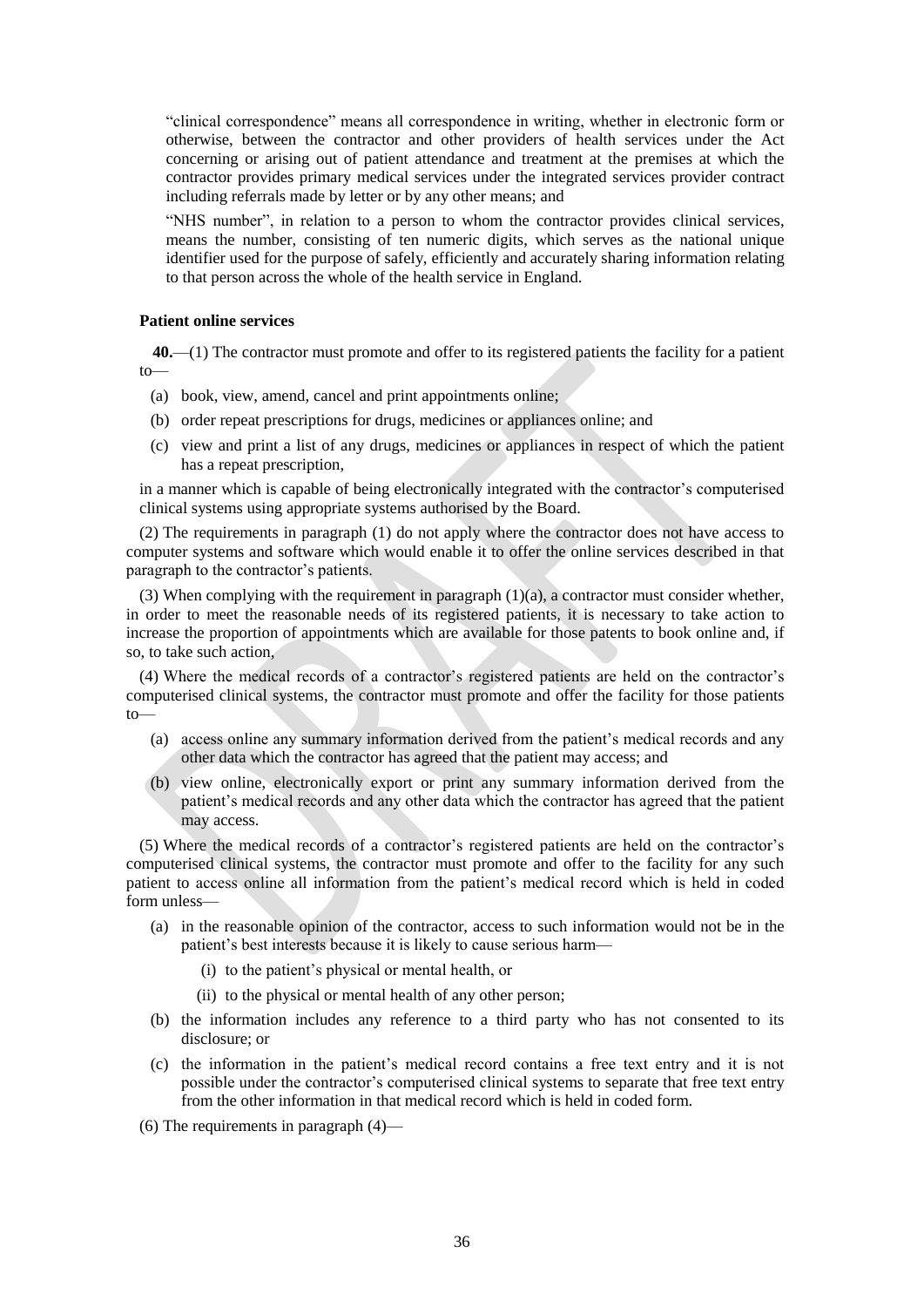- (a) do not apply where the contractor does not have access to computer systems and software which would enable it to offer the online services described in that paragraph to its registered patients; and
- (b) only apply until such time as the contractor is able to fully comply with the requirements of paragraph (5).
- (7) The requirements in paragraph (5) do not apply where the contractor—
	- (a) does not have access to GPSOC accredited computer systems and software which would enable it to offer the online services described in that paragraph to its registered patients; and
	- (b) has, before the end of the period of six months beginning with the date on which the integrated services provider contract was entered into—
		- (i) publicised its plans to enable it to achieve those requirements by a specified future date which has been notified to the Board, and
		- (ii) displayed a statement of intent on the contractor's premises at which primary medical services are to be provided under the integrated services provider contract and, where the contractor has a website, on that website.

(8) Where the contractor has a website, the contractor must also promote and offer to its registered patients the facility referred to in paragraph (1)(a) and (b) on that website.

(9) In this direction—

- (a) "GPSOC accredited computer systems and software" means computer systems and software which have been accredited by the Secretary of State or another person in accordance with "General Practice Systems of Choice Level 2(**a**)"; and
- (b) "summary information" has the meaning given in direction 37.

#### **Provision of information**

 $\overline{a}$ 

**41.**—(1) Subject to paragraph (2), the contractor must, at the request of the Board, produce to the Board, or to a person authorised in writing by the Board, or allow the Board, or a person authorised in writing by the Board, to access—

- (a) any information which is reasonably required by the Board for the purposes of or in connection with the provision of primary medical services under an integrated services provider contract; and
- (b) any other information which is reasonably required in connection with the Board's functions.

(2) The contractor is not be required to comply with any request made under paragraph (1) unless it has been made by the Board in accordance with directions relating to the provision of information by contractors given to it by the Secretary of State under section 98A of the Act (exercise of functions).

(3) The contractor must produce the information requested, or, as the case may be, allow the Board, or a person authorised by the Board, access to such information—

- (a) by such date as has been agreed as reasonable between the contractor and the Board; or
- (b) in the absence of such agreement, before the end of the period of 28 days beginning with the date on which the request is made.

<sup>(</sup>**a**) GP Systems of Choice is a scheme by which the National Health Service funds the cost of GP clinical IT systems in England. Guidance about this scheme is available from the Health and Social Care Information Centre, 1 Trevelyan Square, Boar Lane, Leeds, LS1 6AE.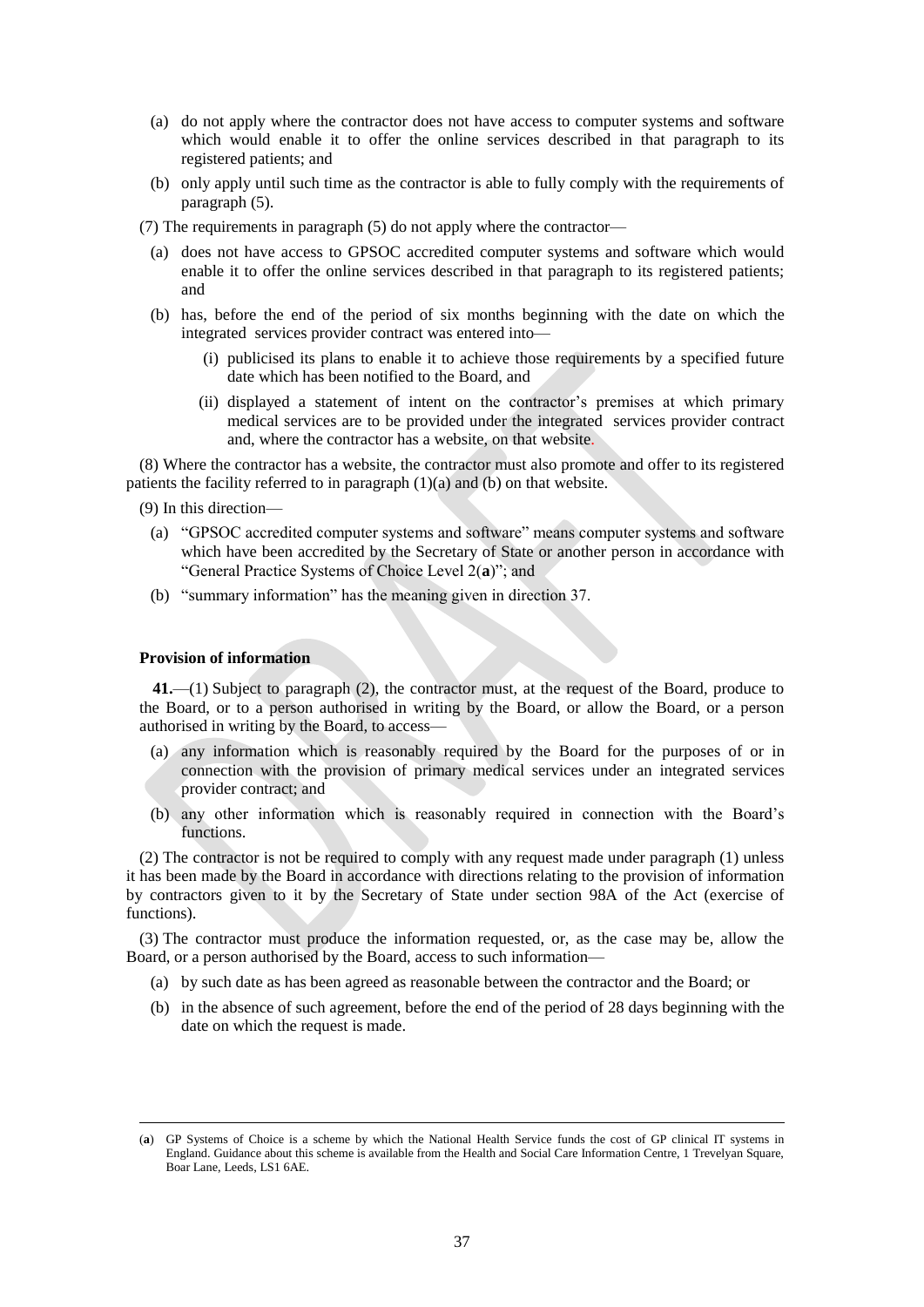## **Provision of information to a medical officer etc.**

**42.**—(1) The contractor must, if satisfied that a person to whom it provides primary medical services under an integrated services provider contract consents—

- (a) supply in writing to any person specified in paragraph (3), (a "relevant person"), before the end of such reasonable period as that person may specify, such clinical information as any of the persons mentioned in paragraph  $(3)(a)$  to  $(d)$  considers relevant about a person to whom the contractor, or a person acting on behalf of the contractor, has issued or has refused to issue a medical certificate; and
- (b) answer any inquiries by a relevant person about—
	- (i) a prescription form or medical certificate issued or created by, or on behalf of, the contractor, or
	- (ii) any statement which the contractor, or a person acting on behalf of the contractor, has made in a report.

(2) For the purposes of being satisfied that a person referred to in paragraph (1) consents, a contractor may rely on an assurance in writing from a relevant person that the consent of that person has been obtained, unless the contractor has reason to believe that that person does not consent.

(3) For the purposes of this direction, a "relevant person" is—

- (a) a medical officer;
- (b) a nursing officer;
- (c) an occupational therapist;
- (d) a physiotherapist; or
- (e) an officer of the Department for Work and Pensions who is acting on behalf of, and at the direction of, any person specified in sub-paragraphs (a) to (d).
- (4) In this direction—

 $\overline{a}$ 

"medical officer" means a medical practitioner who is—

- (a) employed or engaged by the Department for Work and Pensions; or
- (b) provided by an organisation under a contract entered into with the Secretary of State for Work and Pensions;

"nursing officer" means a health care professional who is registered on the Nursing and Midwifery Register and who is—

- (a) employed by the Department for Work and Pensions; or
- (b) provided by an organisation under a contract with the Secretary of State for Work and Pensions;

"occupational therapist" means a health care professional who is registered in the part of the register maintained by the Health Professions Council under article 5 of the Health and Social Work Professions Order 2001(**a**) (establishment and maintenance of register) relating to occupational therapists and who is—

- (a) employed or engaged by the Department for Work and Pensions; or
- (b) provided by an organisation under a contact entered into with the Secretary of State for Work and Pensions; and

"physiotherapist" means a health care professional who is registered in the part of the register maintained by the Health Professions Council under article 5 of the Health and Social Work Professions Order 2001 (establishment and maintenance of register) relating to physiotherapists and who is—

<sup>(</sup>**a**) S.I. 2002/254; as amended by section 81(5) of the Policing and Crime Act 2009 (c.26), sections 213, 214(2) to (4), 215, 216, 218 and 219 of the 2012 Act, paragraph 6 of the Schedule to, the Health and Social Care (Safety and Quality) Act 2015 (c.28), and by S.I. 2003/3148, S.I. 2004/1947 and 2033, S.I. 2007/3101, S.I. 2009/1182, S.I. 2010/233, S.I. 2011/1043, S.I. 2012/1479 and 2672 and S.I. 2014/1887.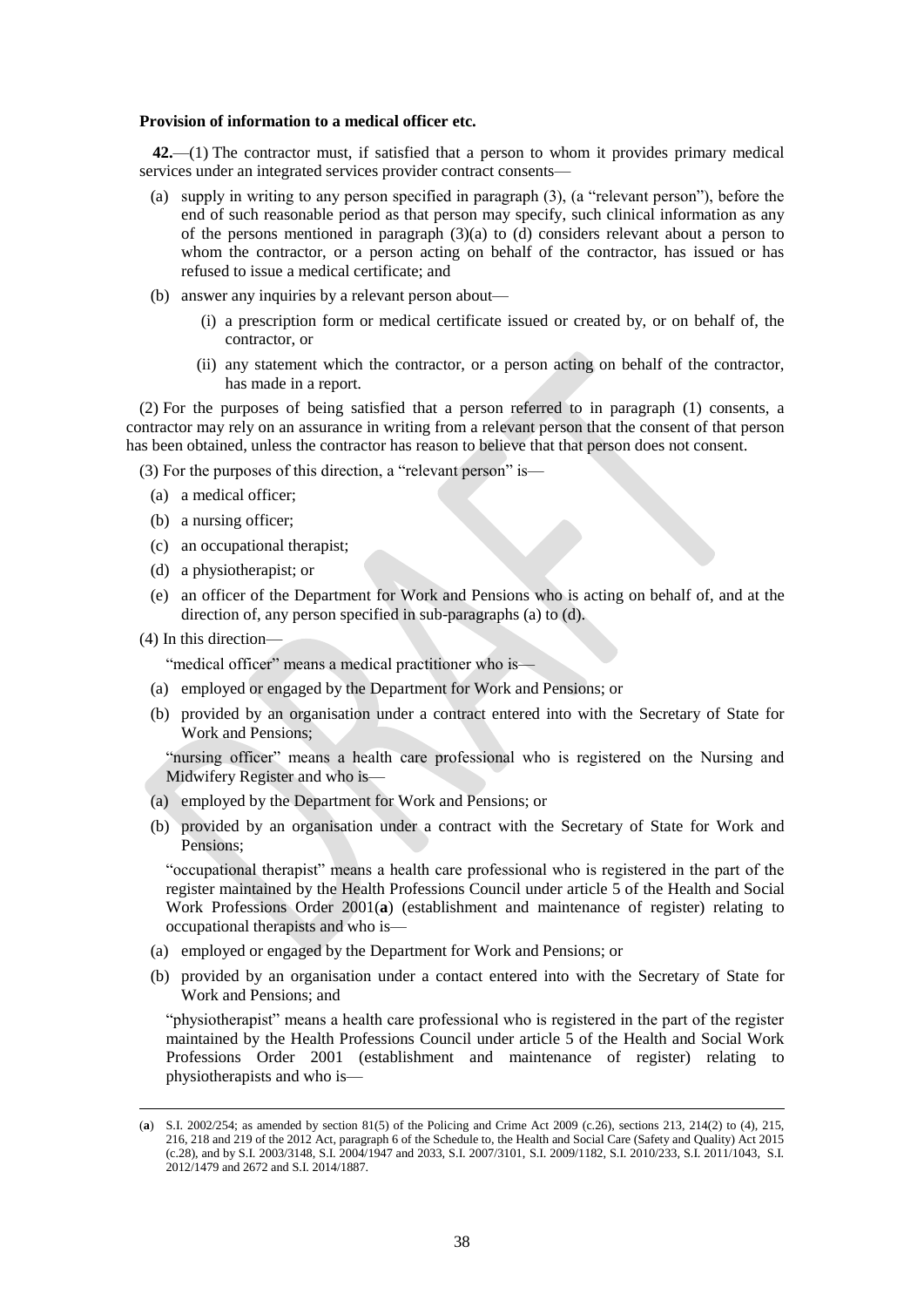- (a) employed or engaged by the Department for Work and Pensions; or
- (b) provided by an organisation under a contract entered into with the Secretary of State for Work and Pensions.

#### **Provision of information: GP access data**

**43.**—(1) Subject to paragraph (4), a contractor must provide such information relating to patient access to primary medical services at any premises at which the contractor provides those services under an integrated services provider contract ("GP access data") as the Board may reasonably require for the purposes of, or in connection with, the contract.

(2) The contractor must submit an online return to the Board in respect of any GP access data using the Primary Care Web Tool(**a**) which is the facility provided by the Board to the contractor for this purpose.

(3) The contractor must submit an online return of GP access data to the Board twice in every financial year by 30th September and 31st March for each financial year until 31st March 2021.

(4) The requirements in this direction do not apply where the contractor does not have access to computer systems and software which would enable it to use the PCWT facility to submit an online return of GP access data to the Board.

## **National Diabetes Audit**

 $\overline{a}$ 

**44.**—(1) A contractor must record any data required by the Board for the purposes of the National Diabetes Audit(**b**) paragraph (2).

(2) The data recorded under paragraph (1) must be appropriately coded by the contractor and uploaded onto the contractor's computerised clinical systems in accordance with the requirements of guidance published by NHS Employers(**c**) for these purposes.

(3) The contractor must ensure that the coded data is uploaded onto its computerised clinical systems and available for collection by the Health and Social Care Information Centre(**d**) at such intervals during each financial year as are notified to the contractor by the Health and Social Care Information Centre.

## **Information relating to indicators no longer in the Quality and Outcomes Framework**

**45.** A contractor must allow the extraction from the contractor's computerised clinical systems by the Health and Social Care Information Centre of the information specified in the Table relating to clinical indicators which are no longer in the Quality and Outcomes Framework(**e**) at

<sup>(</sup>**a**) The "PCWT" facility is the approved internet webtool made available by NHS England to contractors for the purposes of submitting GP access data.

<sup>(</sup>**b**) The National Diabetes Audit is part of the Board's clinical priority programme on diabetes. It measures the effectiveness of diabetes healthcare provided against clinical guidelines and quality standards issued by the National Institute for Health and Care Excellence (NICE) in England and Wales. The National Diabetes Audit monitors how many patients are meeting the NICE clinical guidance standards for diabetes and treatment, compares how GP practices are performing compared to similar practices throughout England or to local practices and identifies trends in the relationships between patient characteristics and their care and outcomes.

<sup>(</sup>**c**) NHS Employers, which is part of the NHS Confederation, is an independent representative body of NHS workforce leaders. *See* section 2 of the guidance entitled "2017/2018 General Medical Services (GMS) Contract" published by NHS Employers which is available at: [http://www.nhsemployers.org/gms201718.](http://www.nhsemployers.org/gms201718) Hard copies of this guidance may be obtained by post from NHS Employers, 2 Brewery Wharf, Kendall Street, Leeds, LS10 1JR.

<sup>(</sup>**d**) The Health and Social Care Information Centre (known as "NHS Digital") is a body corporate established under section 252(1) of the Health and Social Care Act 2012 (c.7).

<sup>(</sup>**e**) The Quality and Outcomes Framework (QOF) is provided for in Section 4 and Annex D of the General Medical Services Statement of Financial Entitlements 2013 which were signed on 27th March 2013 (as amended) and is also applied, by agreement, to Personal Medical Services Agreements. Participation by contractors in the QOF is voluntary. However, contractors which participate in the QOF are required to accomplish the specified tasks or achieve the specified outcomes which are included in the QOF as "indicators" in return for payments which are measured against their achievements in respect of particular indicators. The General Medical Services Statement of Financial Entitlements 2013 is available at: [http://www.gov.uk/government/publications/nhs-primary-medical-services-directions-2013.](http://www.gov.uk/government/publications/nhs-primary-medical-services-directions-2013) Hard copies may be obtained by post from the General Practice Team, Quarry House, Quarry Hill, Leeds LS2 7UE.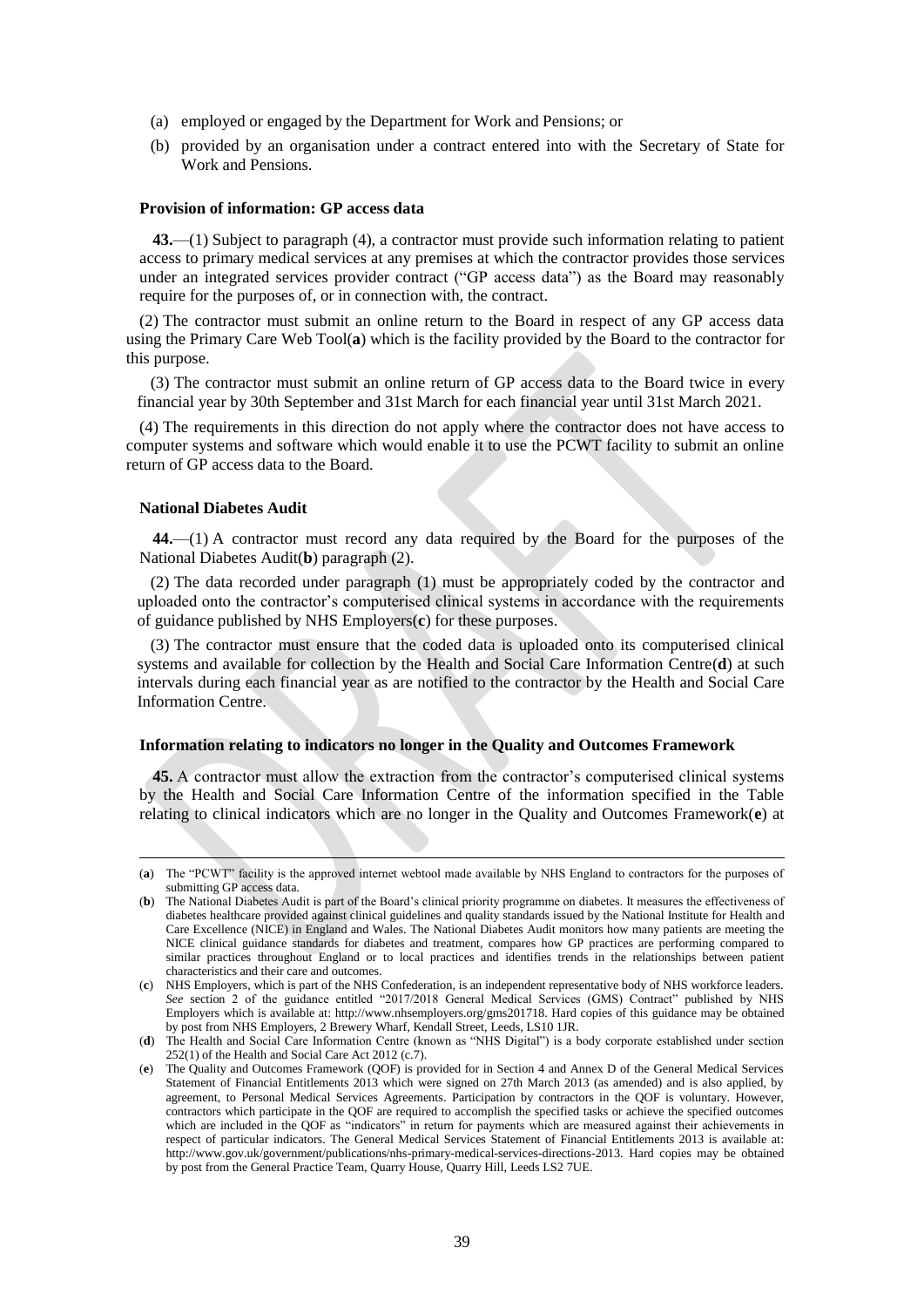such intervals during each financial year as are notified to the contractor by the Health and Social Care Information Centre.

## **Table**

Quality and Outcomes Framework – indicators np longer included in the Quality and Outcomes Framework

| <b>Indicator ID</b> | <b>Indicator Description</b>                                                                                                                                                                                                                                                                              |
|---------------------|-----------------------------------------------------------------------------------------------------------------------------------------------------------------------------------------------------------------------------------------------------------------------------------------------------------|
| Clinical domain     |                                                                                                                                                                                                                                                                                                           |
| CHD <sub>003</sub>  | The percentage of patients with coronary heart disease whose<br>last measured total cholesterol (measured in the preceding 12<br>months) is 5 mmol/l or less                                                                                                                                              |
| <b>CKD002</b>       | The percentage of patients on the CKD register in whom the last<br>blood pressure reading (measured in the preceding 12 months) is<br>140/85 mmHg or less                                                                                                                                                 |
| CKD004              | The percentage of patients on the CKD register whose notes<br>have a record of a urine albumin: creatinine ratio (or<br>protein: creatinine ratio) test in the preceding 12 months                                                                                                                        |
| <b>NM84</b>         | The percentage of patients on the CKD register with<br>hypertension and proteinuria who are currently treated with<br>renin-angiotensin system antagonists                                                                                                                                                |
| DEP001              | The percentage of patients aged 18 or over with a new diagnosis<br>of depression in the preceding 1st April to 31st March, who<br>have had a bio-psychosocial assessment by the point of<br>diagnosis. The completion of the assessment is to be recorded on<br>the same day as the diagnosis is recorded |
| <b>DM005</b>        | The percentage of patients with diabetes, on the register, who<br>have a record of an albumin: creatinine ratio test in the preceding<br>12 months                                                                                                                                                        |
| <b>DM011</b>        | The percentage of patients with diabetes, on the register, who<br>have a record of retinal screening in the preceding 12 months                                                                                                                                                                           |
| <b>DM016</b>        | The percentage of male patients with diabetes, on the register,<br>who have a record of erectile dysfunction with a record of<br>advice and assessment of contributory factors and treatment<br>options in the preceding 12 months                                                                        |
| <b>EP002</b>        | The percentage of patients aged 18 or over on drug treatment for<br>epilepsy who have been seizure free for the last 12 months<br>recorded in the preceding 12 months                                                                                                                                     |
| EP003               | The percentage of women aged 18 or over and who have not<br>attained the age of 55 who are taking antiepileptic drugs who<br>have a record of information and counselling about<br>contraception, conception and pregnancy in the preceding 12<br>months                                                  |
| <b>HYP003</b>       | The percentage of patients aged 79 or under with hypertension<br>in whom the last blood pressure reading (measured in the<br>preceding 9 months) is 140/90 mmHg or less                                                                                                                                   |
| <b>HYP004</b>       | The percentage of patients with hypertension aged 16 or over<br>and who have not attained the age of 75 in whom there is an<br>assessment of physical activity, using GPPAQ, in the preceding<br>12 months                                                                                                |
| <b>HYP005</b>       | The percentage of patients with hypertension aged 16 or over<br>and who have not attained the age of 75 who score 'less than<br>active' on GPPAQ in the preceding 12 months, who also have a<br>record of a brief intervention in the preceding 12 months                                                 |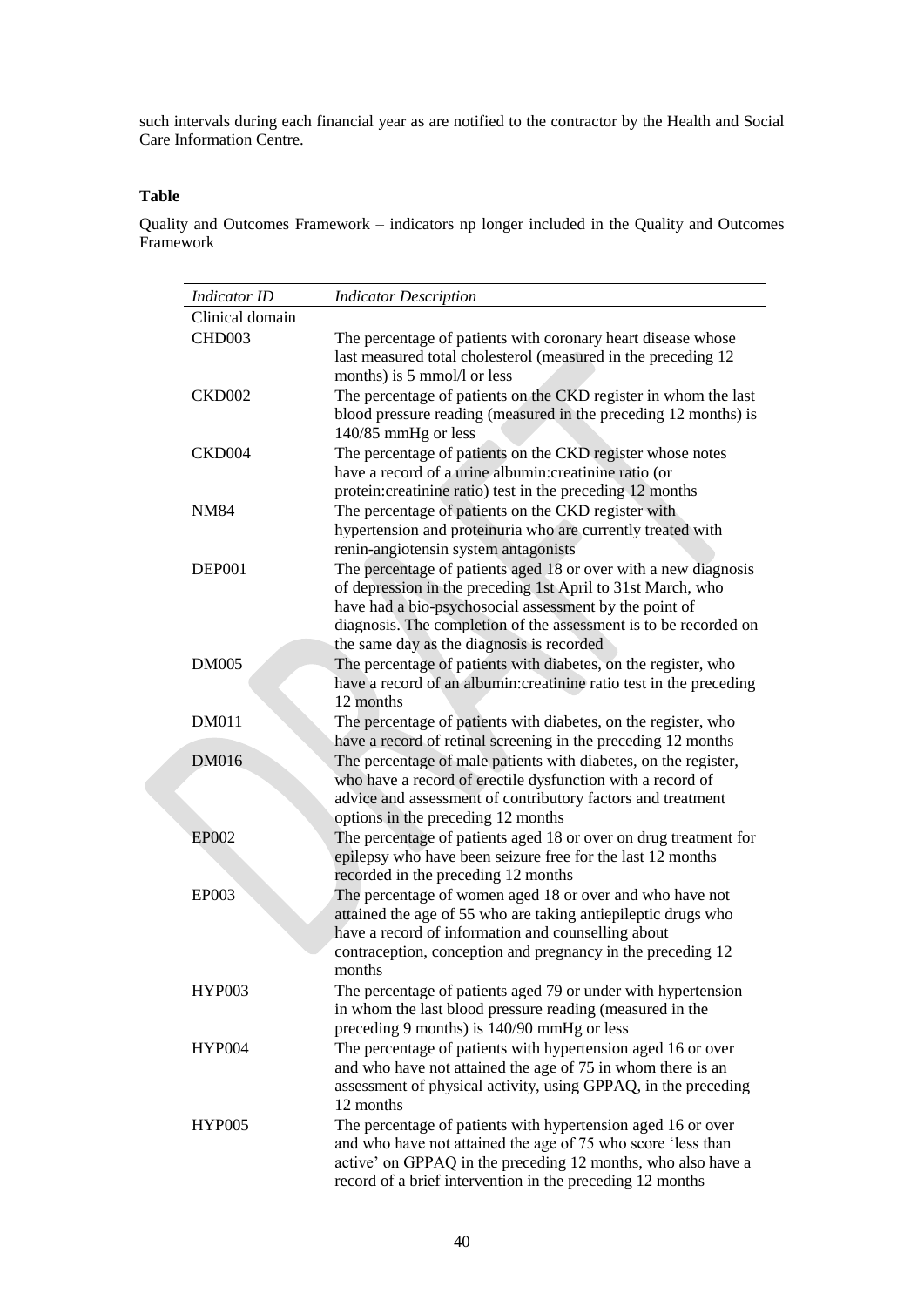| LD002                       | The percentage of patients on the learning disability register<br>with Down's Syndrome aged 18 or over who have a record of<br>blood TSH in the preceding 12 months (excluding those who are<br>on the thyroid disease register)                                          |
|-----------------------------|---------------------------------------------------------------------------------------------------------------------------------------------------------------------------------------------------------------------------------------------------------------------------|
| <b>MH004</b>                | The percentage of patients aged 40 or over with schizophrenia,<br>bipolar affective disorder and other psychoses who have a<br>record of total cholesterol:hdl ratio in the preceding 12 months                                                                           |
| <b>MH005</b>                | The percentage of patients aged 40 or over with schizophrenia,<br>bipolar affective disorder and other psychoses who have a<br>record of blood glucose or HbA1c in the preceding 12 months                                                                                |
| <b>MH006</b>                | The percentage of patients with schizophrenia, bipolar affective<br>disorder and other psychoses who have a record of BMI in the<br>preceding 12 months                                                                                                                   |
| <b>PAD003</b>               | The percentage of patients with peripheral arterial disease in<br>whom the last measured total cholesterol (measured in the<br>preceding 12 months) is 5 mmol/l or less                                                                                                   |
| <b>RA003</b>                | The percentage of patients with rheumatoid arthritis aged 30 or<br>over and who have not attained the age of 85 who have had a<br>cardiovascular risk assessment using a CVD risk assessment<br>tool adjusted for RA in the preceding 12 months                           |
| RA004                       | The percentage of patients aged 50 or over and who have not<br>attained the age of 91 with rheumatoid arthritis who have had an<br>assessment of fracture risk using a risk assessment tool adjusted<br>for RA in the preceding 24 months                                 |
| STIA004                     | The percentage of patients with stroke or TIA who have a record<br>of total cholesterol in the preceding 12 months                                                                                                                                                        |
| STIA005                     | The percentage of patients with a stroke shown to be non-<br>haemorrhagic, or a history of TIA whose last measured total<br>cholesterol (measured in the preceding 12 months) is 5 mmol/l<br>or less                                                                      |
| <b>THY001</b>               | The contractor establishes and maintains a register of patients<br>with hypothyroidism who are currently treated with<br>levothyroxine                                                                                                                                    |
| <b>THY002</b>               | The percentage of patients with hypothyroidism, on the register,<br>with thyroid function tests recorded in the preceding 12 months                                                                                                                                       |
| <b>Public Health Domain</b> |                                                                                                                                                                                                                                                                           |
| CVD-PP002                   | The percentage of patients diagnosed with hypertension                                                                                                                                                                                                                    |
|                             | (diagnosed after on or after 1st April 2009) who are given<br>lifestyle advice in the preceding 12 months for smoking<br>cessation, safe alcohol consumption and healthy diet                                                                                             |
| <b>CON002</b>               | The percentage of women, on the register, prescribed an oral or<br>patch contraceptive method in the preceding 12 months who<br>have also received information from the contractor about long<br>acting reversible methods of contraception in the preceding 12<br>months |
| SMOK001                     | The percentage of patients aged 15 or over whose notes record<br>smoking status in the preceding 24 months                                                                                                                                                                |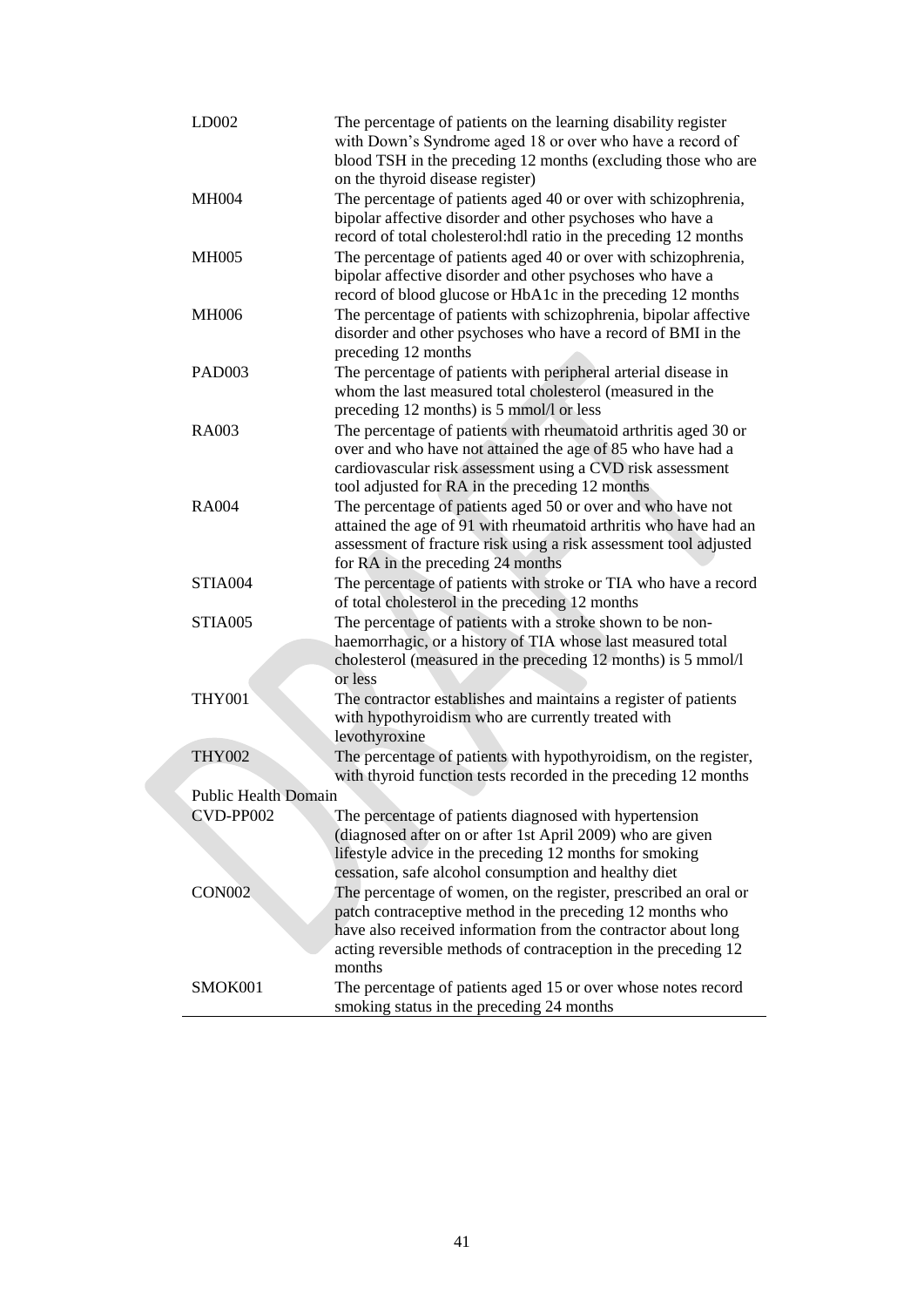#### **Information relating to alcohol related risk reduction and dementia diagnosis and treatment**

**46.**—(1) A contractor must allow the extraction by the Health and Social Care Information Centre(**a**) of the information(**b**) specified in—

- (a) paragraph (2) in relation to alcohol related risk reduction; and
- (b) paragraph (3) in relation to dementia diagnosis and treatment,

from the record that the contractor is required to keep in respect of each registered patient under direction 36 by such means, and at such intervals during each financial year, as are notified to the contractor by the Health and Social Care Information Centre.

(2) The information specified in this paragraph is information required in connection with the requirements under paragraph 9 of Schedule 3.

(3) The information specified in this paragraph is information relating to any clinical interventions provided by the contractor in the preceding 12 months in respect of a patient who is suffering from, or who is at risk of suffering from, dementia.

#### **NHS Digital Workforce Census**

**47.**—(1) A contractor must record and submit any data required by the Health and Social Care Information Centre for the purposes of the NHS Digital Workforce Census(**c**) (known as the "Workforce Minimum Data Set") in accordance with paragraph (2).

(2) The data referred to in paragraph (1) must be appropriately coded by the contractor in line with the agreed standards set out in guidance published by NHS Employers(**d**) and must be submitted to the Health and Social Care Information Centre by using the workforce module on the Primary Care Web Tool(**e**) which is the facility provided by the Board to the contractor for this purpose.

(3) The contractor must ensure that the coded data is available for collection by the Health and Social Care Information Centre at such intervals during each financial year as are notified to the contractor by the Health and Social Care Information Centre.

#### **Information relating to overseas visitors**

**48.**—(1) A contractor must—

 $\overline{a}$ 

(a) record the information specified in paragraph (2) relating to overseas visitors, where that information has been provided to it by a newly registered patient on a form supplied to the contractor by the Board for this purpose; and

<sup>(</sup>**a**) The Health and Social Care Information Centre (known as "NHS Digital") is a body corporate established under section 252(1) of the Health and Social Care Act 2012 (c.7).

<sup>(</sup>**b**) See in relation to the information which a contractor is required to allow the extraction of under this provision the document entitled "Technical Requirements for GMS Contract Changes" which is published by NHS Employers. Section 4 of this document contains requirements in respect of coded data which a contractor is required under the contract to include in a patient's medical records in relation to alcohol dependency screening and dementia interventions. This document is available at: [http://www.nhsemployers.org/gms201718.](http://www.nhsemployers.org/gms201718) Hard copies of this guidance may be obtained by post from NHS Employers, 2 Brewery Wharf, Kendall Street, Leeds, LS10 1JR.

<sup>(</sup>**c**) The NHS Digital Workforce Census is the successor to the GP Workforce Census and is undertaken by the Health and Social Care Information Centre (known as "NHS Digital"). In support of the commitment to provide an additional 5,000 doctors in primary care by 2020, data is collected from GP practices through the Primary Care Web Tool which is used to provide a detailed view of the General Practice Workforce, including GPs and other practice staff. This information is published annually by NHS Digital on its website http://www.nhsdigital.nhs.uk.

<sup>(</sup>**d**) NHS Employers, which is part of the NHS Confederation, is an independent representative body of NHS workforce leaders. *See* section 2 of the guidance entitled "2017/2018 General Medical Services (GMS) Contract" published by NHS Employers which is available at: [http://www.nhsemployers.org/gms201718.](http://www.nhsemployers.org/gms201718) Hard copies of this guidance may be obtained by post from NHS Employers, 2 Brewery Wharf, Kendall Street, Leeds, LS10 1JR.

<sup>(</sup>**e**) The Primary Care Web Tool facility is the approved webtool made available by the Board to contractors for the purposes of submitting data online. Further information about the NHS Digital Workforce Census is available by post from NHS Digital, 1 Trevelyan Square, Boar Lane, Leeds, LS1 6AE.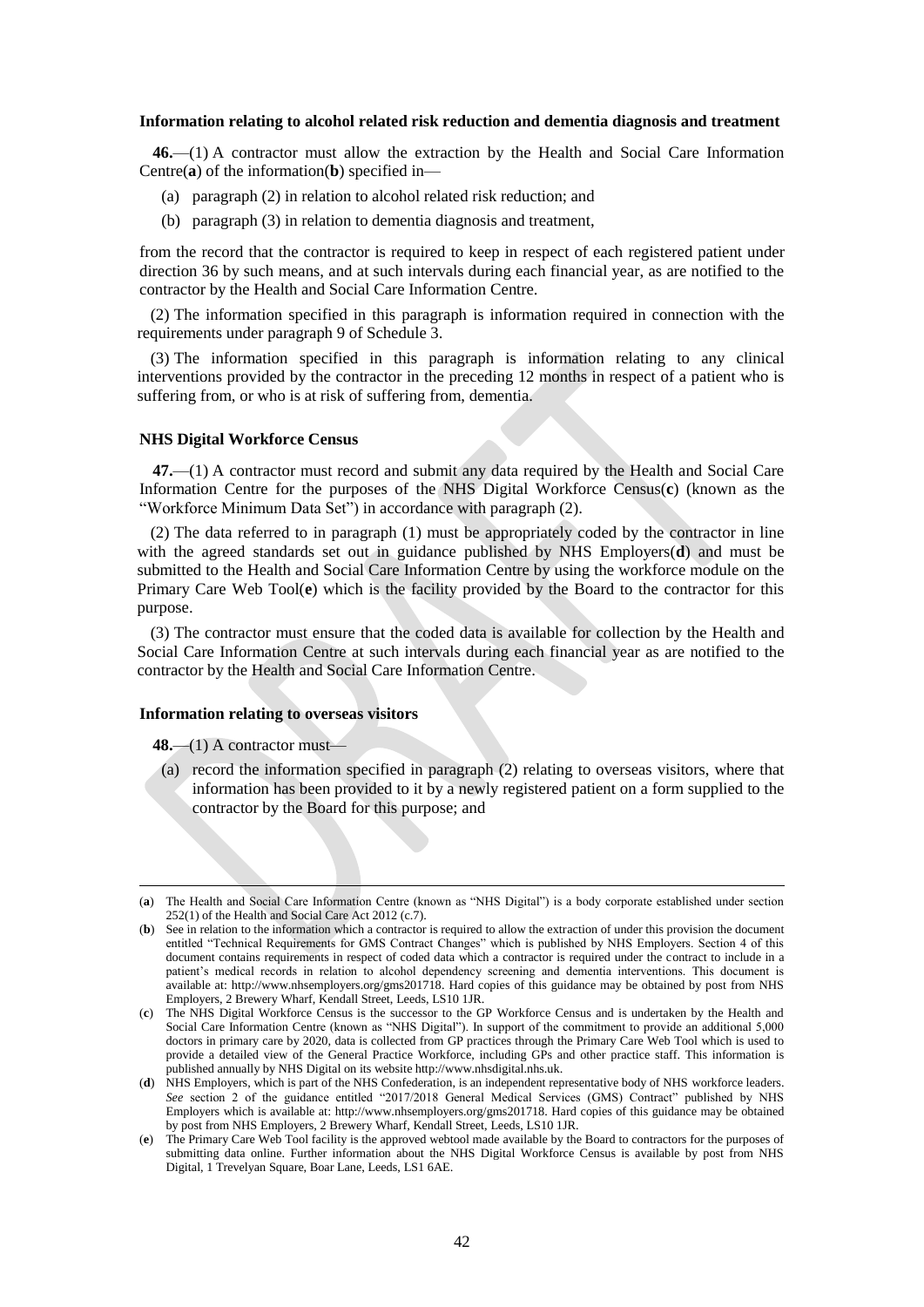(b) where applicable in the case of a patient, record the fact that the patient is the holder of an European Health Insurance Card or S1 Healthcare Certificate(**a**) which has not been issued to or in respect of the patient by the United Kingdom,

in the medical record that the contractor is required to keep under direction 36 in respect of the patient.

(2) The information specified in this paragraph is—

- (a) in the case of a patient who holds a European Health Insurance Card which has not been issued to the patient by the United Kingdom, the information contained on that card in respect of the patient; and
- (b) in the case of a patient who holds a Provisional Replacement Certificate(**b**) issued in respect of the patient's European Health Insurance Card, the information contained on that certificate in respect of the patient.

(3) The information referred to in paragraph (2) must be submitted by the contractor to Health and Social Care Information Centre—

- (a) electronically at [NHSDIGITAL-EHIC@nhs.net;](mailto:NHSDIGITAL-EHIC@nhs.net) or
- (b) by post in hard copy form to EHIC, PDS NBO, NHS Digital, Smedley Hydro, Trafalgar Road, Southport, Merseyside, PR8 2HH.

(4) Where the patient is the holder of an S1 Healthcare Certificate, the contractor must send that certificate, or a copy of that certificate, to the Department for Work and Pensions—

- (a) electronically to [overseas.healthcare@dwp.gsi.gov.uk;](mailto:overseas.healthcare@dwp.gsi.gov.uk) or
- (b) by post in hard copy form to the Overseas Visitors Healthcare Team, Durham House, Washington, Tyne and Wear, NE38 7SF.

#### **Inquiries about prescriptions and referrals**

 $\overline{a}$ 

**49.**—(1) The contractor must, subject to subject to paragraphs (2) and (3), sufficiently answer any inquiries whether oral or in writing from the Board concerning—

- (a) any prescription form or repeatable prescription form issued or created by a prescriber;
- (b) the considerations by reference to which prescribers issue such forms;
- (c) the referral by or on behalf of the contractor of any patient to any other services provided by the contractor under the Act; or
- (d) the considerations by which the contractor makes such referrals or provides for them to be made on its behalf.

(2) An inquiry referred to in paragraph (1) may only be made for the purpose of obtaining information to assist the Board to discharge its functions, or of assisting the contractor in the discharge of its obligations under an integrated services provider contract.

(3) The contractor is not required to answer any inquiry referred to in paragraph (1) unless it is made—

- (a) in the case of paragraph  $(1)(a)$  or  $(b)$ , by an appropriately qualified health care professional;
- (b) in the case of paragraph  $(1)(c)$  or  $(d)$ , by an appropriately qualified medical practitioner.
- (4) The appropriately qualified person referred to in paragraph  $(3)(a)$  or (b) must—

<sup>(</sup>**a**) An S1 Healthcare Certificate is issued to those who are posted abroad and who pay National Insurance Contributions in the UK or to people in receipt of UK exportable benefits(for example retirement pensions). Further information is available at: **[DN: insert weblink]** or may be obtained by writing to NHS BSA, Stella House, Goldcrest Way, Newbury Riverside, Newcastle Upon Tyne, NE 15 8NY.

<sup>(</sup>**b**) Further information about Provisional Replacement Certificates is available at: <http://www.nhs.uk/NHSEngland/Healthcareabroad/EHIC/Pages/about-the-ehic.aspx> or may be obtained by writing to NHS England, PO Box 16738, Redditch, B97 7PT.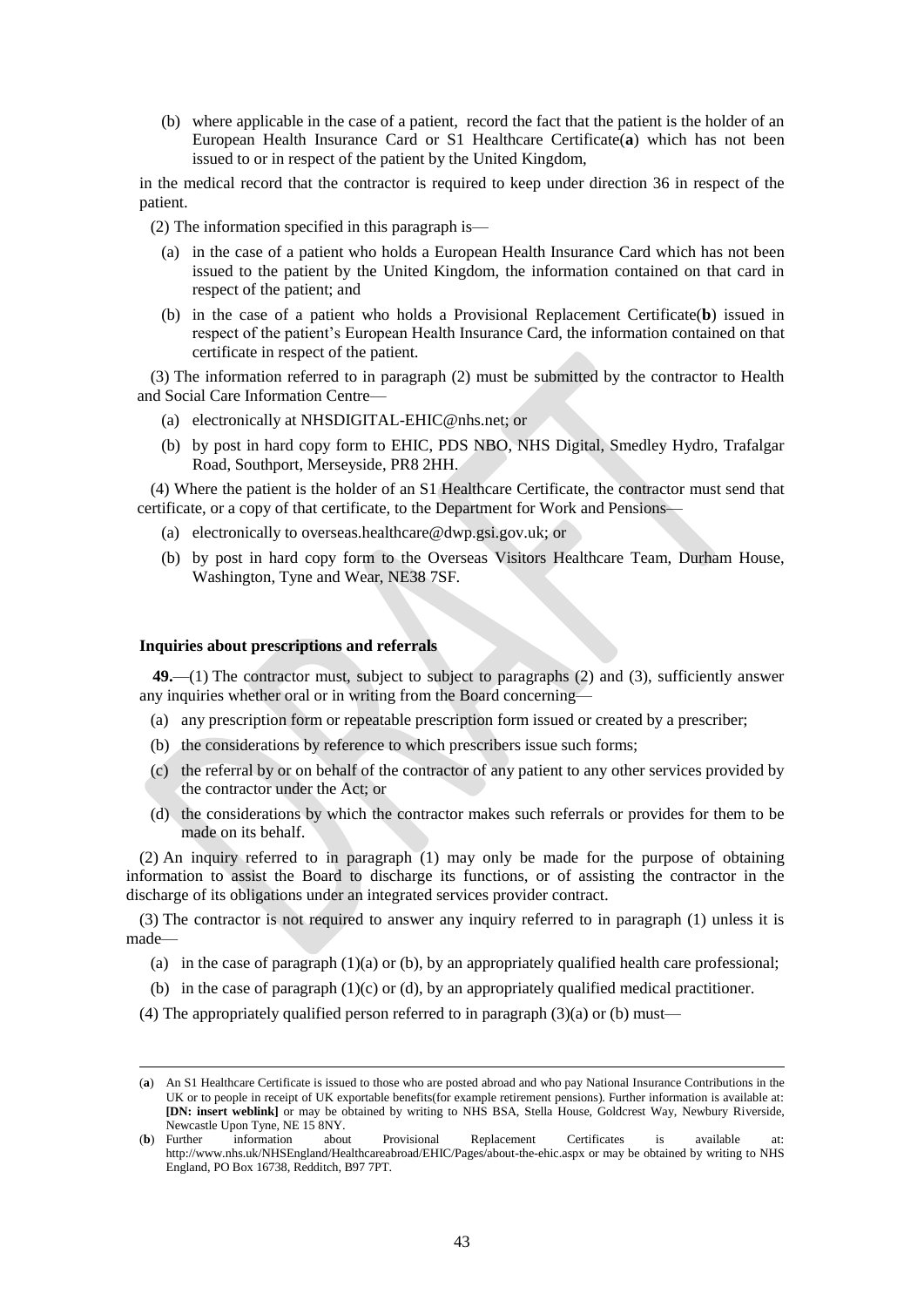- (a) be appointed by the Board in either case to assist it in the exercise of its functions under this direction; and
- (b) produce, on request, written evidence of that person's authority from the Board to make such an inquiry on the Board's behalf.

# PART 7

## Complaints

#### **Complaints procedure**

**50.**—(1) The contractor must establish and operate a complaints procedure to deal with complaints made in relation to any matter that is reasonably connected with the provision of primary medical services under an integrated services provider contract.

(2) The complaints procedure must comply with the requirements of the Local Authority Social Services and National Health Service Complaints (England) Regulations 2009(**a**).

#### **Co-operation with investigations**

**51.**—(1) The contractor must co-operate with—

- (a) the investigation of any complaint made in relation to a matter that is reasonably connected with the provision of primary medical services under an integrated services provider contract by—
	- (i) the Board, or
	- (ii) the Health Service Commissioner; and
- (b) the investigation of any complaint made by an NHS body or local authority which relates to a patient or former patient of the contractor.
- (2) In paragraph  $(1)$ —

 $\overline{a}$ 

"NHS body" means—

- (a) in relation to England and Wales, the Board or a CCG; and
- (b) in relation to England and Wales, Scotland and Northern Ireland, an NHS Trust, an NHS foundation trust, a Local Health Board, a Health Board a Health and Social Services Board or a Health and Social Services Trust;

"local authority" means—

- (a) a local authority within the meaning of section 1 of the Local Authority Social Services Act 1970(**b**) (local authorities);
- (b) the Council of the Isles of Scilly;
- (c) a council constituted under section 2 of the Local Government etc. (Scotland) Act 1994(**c**) (constitution of councils); or
- (d) the council of a county or county borough in Wales; and

"Health Service Commissioner" means the person appointed as Health Service Commissioner for England in accordance with section 1 of, and Schedule 1 to, the Health Service Commissioners Act 1993(**d**) (The Commissioner).

<sup>(</sup>**a**) S.I. 2009/309; as amended by S.I. 2009/1768, S.I. 2012/1909 and S.I.2013/235 and 349 and S.I. 2015/1862 and 1879.

<sup>(</sup>**b**) 1970 c.42. Section 1 was amended by S.I. 2016/413.

<sup>(</sup>**c**) 1994 c.39. Section 2 was amended by paragraph 232(1) of Schedule 22 to the Environment Act 1995 (c.25).

<sup>(</sup>**d**) 1993 c.46. Section 1 was amended by paragraph 2 of Schedule 10 to, the Government of Wales Act 1998 (c.38); Schedules 6 and 7 to, the Public Service Ombudsman (Wales) Act 2005 (c.10); and by S.I.2004/1823. The Act is repealed in relation to Scotland by the Scottish Public Service Ombudsman Act 2002 (asp 11).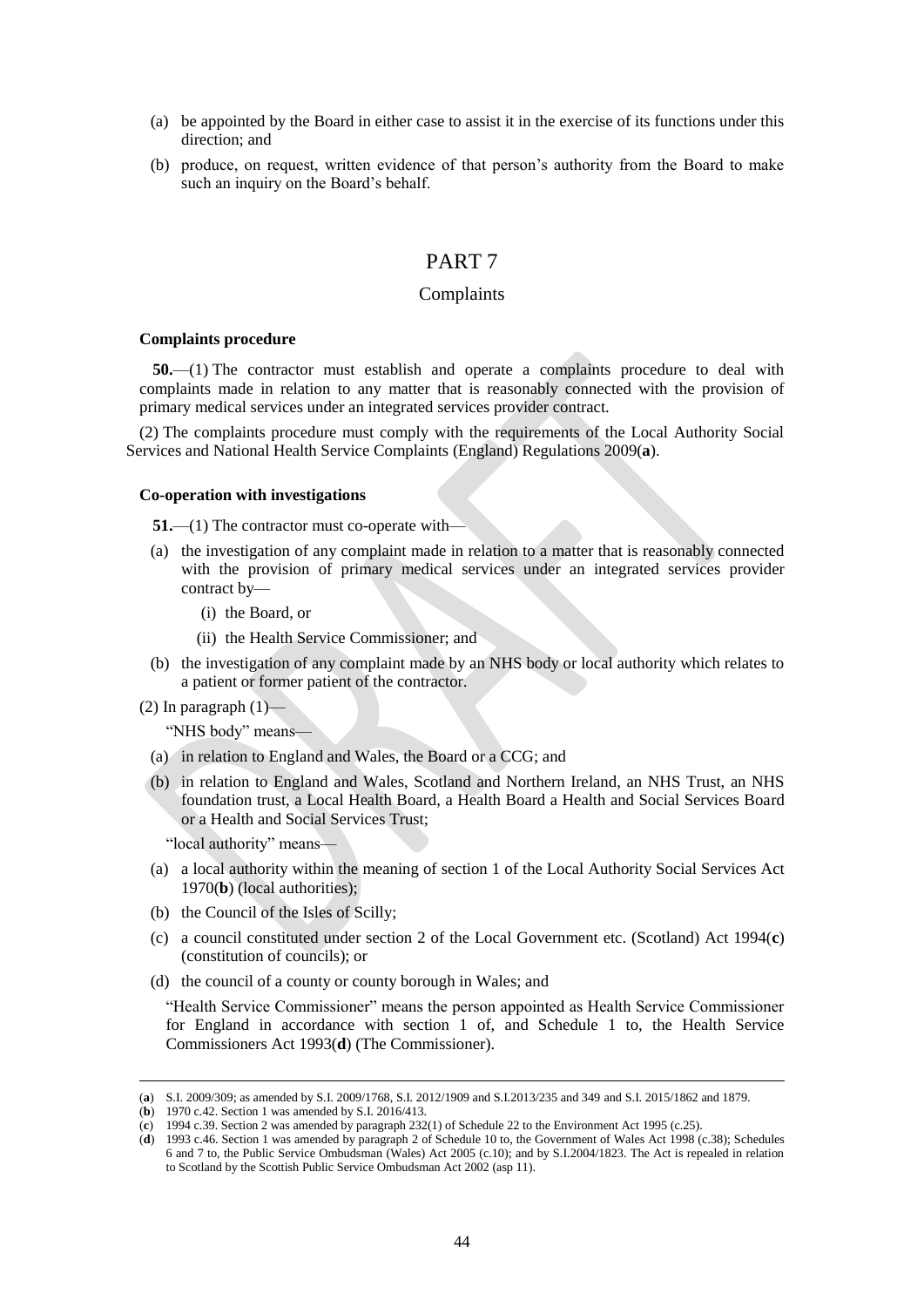(3) For the purposes of paragraph (1), co-operation includes—

- (a) answering questions which are reasonably put to the contractor by the Board;
- (b) providing information relating to the complaint which is reasonably required by the Board; and
- (c) attending any meeting held to consider the complaint (if held at a reasonably accessible place and at a reasonable hour and if due notice has been given) if the contractor's presence at the meeting is reasonably required by the Board.

# PART 8

## Miscellaneous

## **Clinical governance**

**52.**—(1) The contractor must have in place an effective system of clinical governance which includes appropriate standard operating procedures in relation to the management and use of controlled drugs.

(2) The contractor must nominate a person who is to have responsibility for ensuring the effective operation of the system of clinical governance.

(3) The person nominated under paragraph (2) must be a person who performs or manages the performance of primary medical services under an integrated services provider contract.

(4) In this direction—

- (a) "controlled drugs" has the meaning given in section 2 of the Misuse of Drugs Act 1971(**a**) (which relates to controlled drugs and their classification for the purposes of that Act); and
- (b) "system of clinical governance" means a framework through which the contractor endeavours continuously to improve the quality of its services and safeguards high standards of care by creating an environment in which clinical excellence can flourish.

#### **Friends and Family Test**

**53.**—(1) A contractor must give all patients who receive primary medical services at the contractor's premises the opportunity to provide feedback about the service received from the contractor at those premises through the Friends and Family Test(**b**).

(2) The contractor must—

 $\overline{a}$ 

- (a) report the results of completed Friends and Family Tests to the Board; and
- (b) publish the results of such completed Tests(**c**).

(3) In this direction, "Friends and Family Test" means the arrangements that a contractor is required by the Board to implement to enable its patients who receive primary medical services from the contractor under the integrated services provider contract to provide anonymous feedback about the patient experience at the contractor's premises at which those services are received.

<sup>(</sup>**a**) 1971 c.38. Section 2 was amended by paragraphs 1 and 2 of Schedule 17 to, the Police Reform and Social Responsibility Act 2011 (c.13).

<sup>(</sup>**b**) *See* the guidance for GP practices on the Friends and Family Test, published in July 2014, which is available in full and summary form at: http://www.england.nhs.uk/ourwork/pe/fft-guidance/. Hard copies of this guidance are available from Primary Care Contracting, NHS Employers, 50 Broadway, London SW1H 0DB.

<sup>(</sup>**c**) *See* pages 7 and 8 of the full Guidance for GP Practices on the Friends and Family Test in respect of the requirement on GP practices to submit monthly reports to the Board and to publish the results of completed tests. This guidance is available at [http://www.england.nhs.uk/ourwork/pe/fft-guidance/.](http://www.england.nhs.uk/ourwork/pe/fft-guidance/) Hard copies of this guidance are available from Primary Care Contracting, NHS Employers, 50 Broadway, London SW1H 0DB.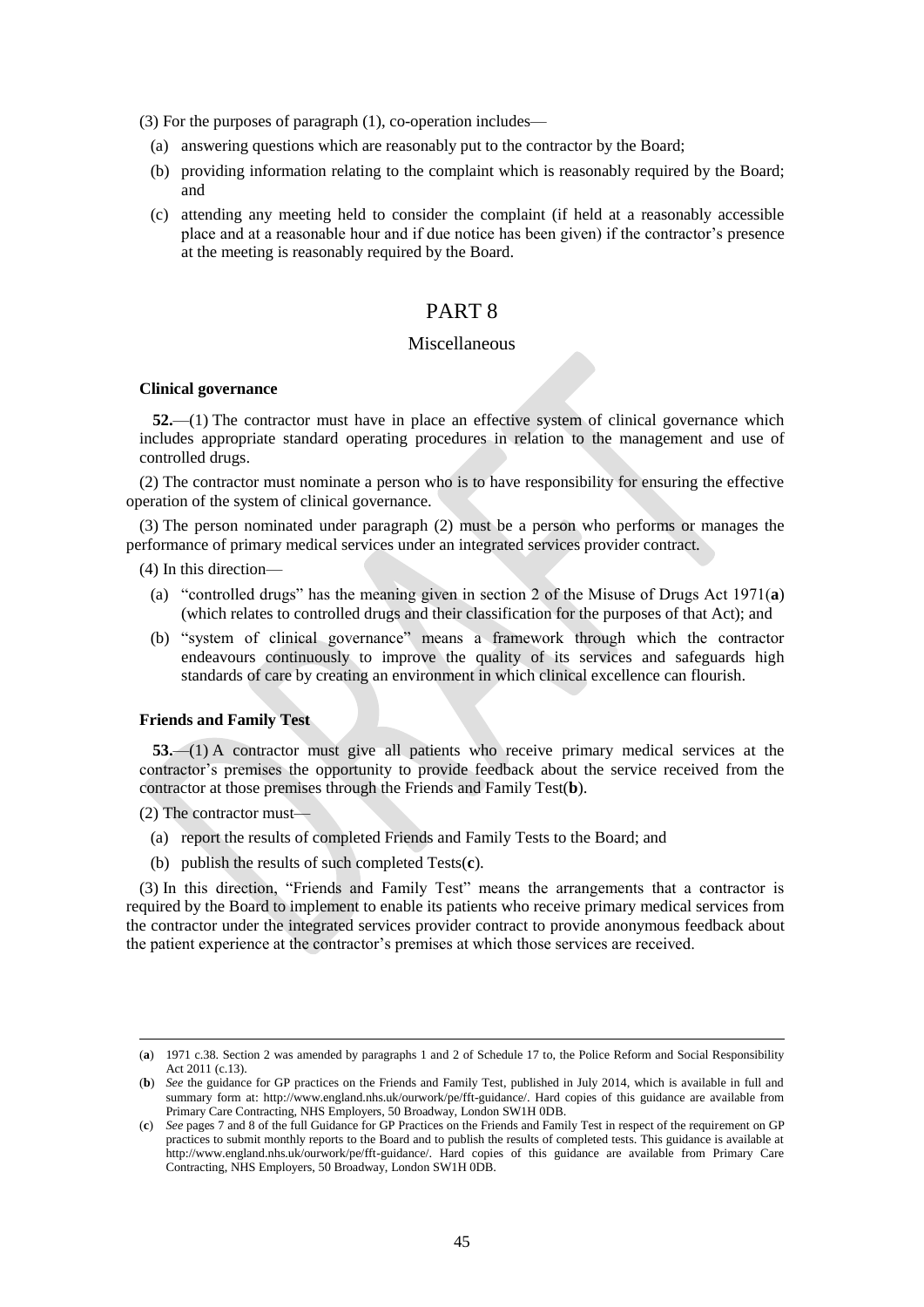#### **Co-operation with the Board**

**54.** The contractor must co-operate with the Board in the discharge of any of the Board's obligations, or the obligations of the Board's accountable officers, under the Controlled Drugs (Supervision and Management of Use) Regulations 2013(**a**).

#### **Co-operation with the Secretary of State and Health Education England**

**55.** The contractor must co-operate with—

- (a) the Secretary of State in the discharge of the Secretary of State's duty under section 1F of the Act(**b**) (duty as to education and training); and
- (b) Health Education England(**c**) where Health Education England is discharging the Secretary of State's duty under section 1F of the Act by virtue of its functions under section 97(1) of the Care Act 2014(**d**) (planning education and training for health workers etc.).

#### **Insurance**

**56.**—(1) The contractor must at all times have in force, in relation to the provision of primary medical services by it under an integrated services provider contract, an indemnity arrangement which provides appropriate cover.

(2) The contractor may not sub-contract its obligations to provide clinical services unless it is satisfied that the sub-contractor has in force in relation to it an indemnity arrangement which provides appropriate cover.

- (3) In this direction—
	- (a) "appropriate cover" means cover against liabilities that may be incurred by the contractor in the performance of clinical services, which is appropriate, having regard to the nature and extent of the risks in the performance of such services;
	- (b) "indemnity arrangement" means a contract of insurance or other arrangement made for the purpose of indemnifying the contractor; and
	- (c) a contractor is to be regarded as holding insurance if it is held by a person employed or engaged by the contractor in connection with clinical services which that person provides under the contract or, as the case may be, sub-contract.

#### **Public liability insurance**

**57.** The contractor must at all times hold adequate public liability insurance in relation to liabilities to third parties arising under or in connection with the provision of primary medical services under an integrated services provider contract which are not covered by the indemnity agreement referred to in direction 56.

## **Gifts**

 $\overline{a}$ 

**58.**—(1) The contractor must keep a register of gifts which—

- (a) are given to any of the persons specified in paragraph (2) by or on behalf of—
	- (i) a patient,
	- (ii) a relative of a patient, or
	- (iii) any person who provided or would like to provide services to the contractor or its patients in connection with the agreement; and

<sup>(</sup>**a**) S.I. 2013/373.

<sup>(</sup>**b**) Section 1F was inserted by section 7 of the 2012 Act and was amended by section 97(4)(a) of the Care Act 2014 (c.23).

<sup>(</sup>**c**) Health Education England is a body corporate established by section 96 of the Care Act 2014 (c.23).

<sup>(</sup>**d**) 2014 c.23. *See* section 97 of the Care Act 2014 for the duty on Health Education England to exercise the Secretary of State's functions under section 1F of the Act.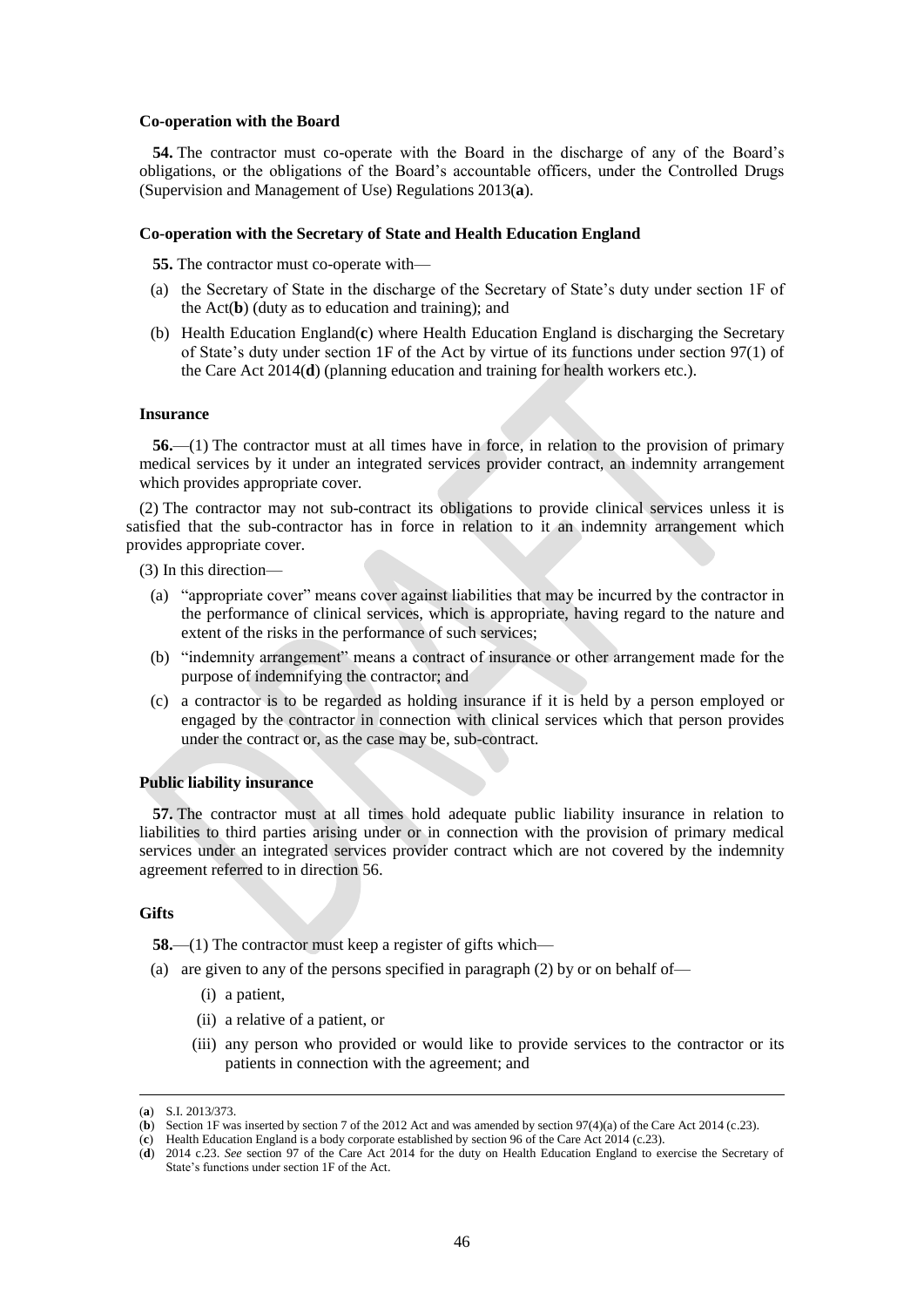- (b) have, in the contractor's reasonable opinion, an individual value of more than £100.00.
- (2) The persons specified in this paragraph are—
	- (a) the contractor;
	- (b) any person employed by the contractor for the purposes of the provision of primary medical services under an integrated services provider contract; and
	- (c) any general medical practitioner engaged by the contractor to assist in the provision of primary medical services under the contract.

(3) Paragraph (1) does not apply where—

- (a) there are reasonable grounds for believing that the gift is unconnected with primary medical services provided or to be provided by the contractor;
- (b) the contractor is not aware of the gift; or
- (c) the contractor is not aware that the donor would like to provide services to the contractor or its patients.

(4) The contractor must take reasonable steps to ensure that it is informed of any gifts which fall within paragraph (1) and which are given to the persons specified in paragraph (2)(b) and (c).

(5) The register referred to in paragraph (1) must include the following information—

- (a) the name of the donor;
- (b) in a case where the donor is a patient, the patient's National Health Service number or, if the number is not known, the patient's address;
- (c) in any other case, the address of the donor;
- (d) the nature of the gift;
- (e) the estimated value of the gift; and
- (f) the name of the person or persons who received the gift.
- (6) The contractor must make the register available to the Board on request.

(7) The contractor must also keep a register of gifts given to the following persons (in addition to persons to whom the contractor is required to keep such a register under this direction)—

- (a) where the contractor is a company, any director or secretary of the company; and
- (b) where the contractor is an industrial and provident society, a friendly society, a voluntary organisation or any other body, an officer, trustee or any other person concerned with the management of the society, organisation or body.

Signed on behalf of the Secretary of State for Health and Social Care.

Member of the Senior Civil Service,

Department of Health and Social Care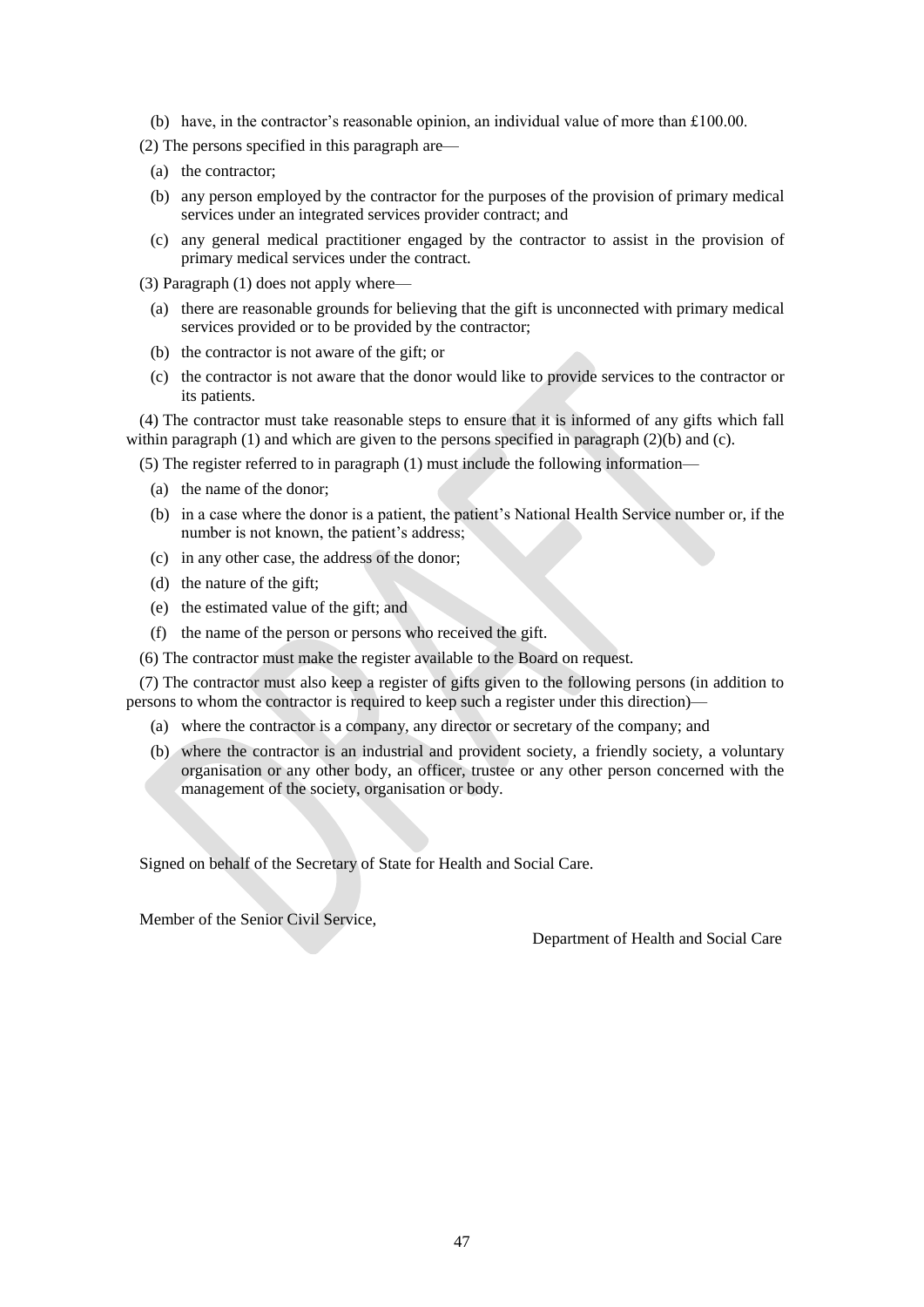# SCHEDULE 1

# List of prescribed medical certificates

| Description of medical certificate                                                                                                                                                                                                           | Enactment under or for the purposes of which<br>certificate is required                                                                                                                                                                                                                                                                                               |
|----------------------------------------------------------------------------------------------------------------------------------------------------------------------------------------------------------------------------------------------|-----------------------------------------------------------------------------------------------------------------------------------------------------------------------------------------------------------------------------------------------------------------------------------------------------------------------------------------------------------------------|
| 1. To support a claim or to obtain a<br>payment either personally or by proxy; to<br>prove incapacity to work or for self-<br>support for the purposes of an award by<br>the Secretary of State; or to enable proxy<br>to draw pensions etc. | Naval and Marine Pay and Pensions Act 1865(a)<br>Air Force (Constitution) Act 1917(b)<br>Pensions (Navy, Army, Air Force and Mercantile<br>Marine) Act $1939(c)$<br>Personal Injuries (Emergency Provisions) Act<br>1939(d)<br>Social Security Administration Act 1992(e)<br>Social Security Contributions and Benefits Act<br>1992(f)<br>Social Security Act 1998(g) |
| 2. T <sub>0</sub><br>establish<br>pregnancy<br>the<br>for<br>purpose of obtaining welfare foods                                                                                                                                              | Section 13 of the Social Security Act 1988(h)<br>(Benefits under schemes for improving nutrition:<br>pregnant women, mothers and children)                                                                                                                                                                                                                            |
| 3. To secure registration of still-birth                                                                                                                                                                                                     | Section 11 of the Births and Deaths Registration Act<br>1953(i) (special provision as to registration of still-<br>birth)                                                                                                                                                                                                                                             |
| 4. To enable payment to be made from<br>an institution or other person in case of<br>mental disorder of persons entitled to<br>payment from public funds                                                                                     | Section 142 of the Mental Health Act 1983(j) (pay,<br>pensions etc. of mentally disordered persons)                                                                                                                                                                                                                                                                   |
| 5. To establish unfitness for jury service                                                                                                                                                                                                   | Juries Act 1974(k)                                                                                                                                                                                                                                                                                                                                                    |
| for<br>6. T <sub>0</sub><br>support late<br>application<br>reinstatement in civil employment or<br>notification of non-availability to take up                                                                                               | Reserve Forces (Safeguard of Employment) Act<br>1985(l)<br>(a) 1865 c 73. Section 3, which makes provision for the nayment of naval and marine nay and pensions by Order in Council                                                                                                                                                                                   |

<sup>(</sup>**a**) 1865 c.73. Section 3, which makes provision for the payment of naval and marine pay and pensions by Order in Council, was amended by section 4 of the Armed Forces (Pensions and Compensations) Act 2004 (c. 32) and by paragraph 2 of Schedule 16 to, the Armed Forces Act 2006 (c 52).

<sup>(</sup>**b**) 1917 c.51.

<sup>(</sup>**c**) 1939 c.83.

<sup>(</sup>**d**) 1939 c.82.

<sup>(</sup>**e**) 1992 c.5.

<sup>(</sup>**f**) 1992 c.4.

<sup>(</sup>**g**) 1998 c.14.

<sup>(</sup>**h**) 1988 c.7. Section 13 was substituted by section 185(1) of the Health and Social Care (Community Health and Standards) Act 2003 (c.43).

<sup>(</sup>**i**) 1953 c.20. Section 11 was amended by section 2 of the Population (Statistics) Act 1960 (c.32) and by S.I .1968/1242, S.I. 1968/1242 and S.I. 1996/2395.

<sup>(</sup>**j**) 1983 c.20. Section 142 of the Mental Health Act 1983 was repealed by section 67 of the Mental Capacity Act 2005 (c.5). *See* paragraph 29 of Schedule 26 to the Mental Capacity Act 2005 which enables payments made under section 142 before the date on which it was revoked to continue to be made.

<sup>(</sup>**k**) 1974 c.23.

<sup>(</sup>**l**) 1985 c.17.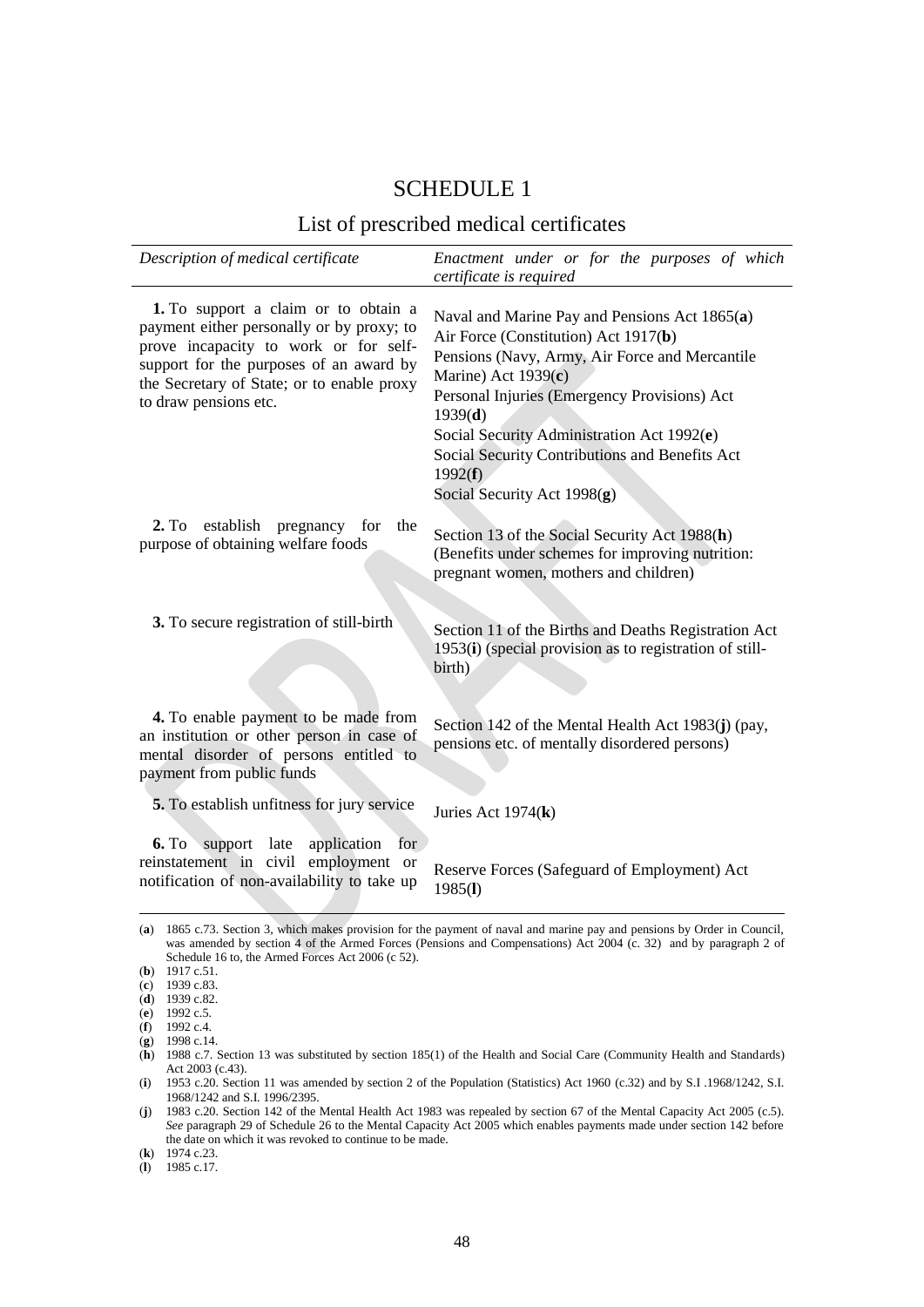employment owing to sickness

**7.** To enable a person to be registered as an absent voter on grounds of physical incapacity

**8.** To support applications for certificates conferring exemption from charges in respect of drugs, medicines and appliances

Representation of the People Act 1985(**a**)

National Health Service Act 2006(**b**)

**9.** To support a claim by or on behalf of a severely mentally impaired person for exemption from liability to pay Council Tax or eligibility for a discount of the amount of Council Tax payable

Local Government and Finance Act 1992(**c**)

# SCHEDULE 2

# Fees and charges

## **Circumstances in which fees and charges may be made**

The contractor may demand or accept, directly or indirectly, a fee or other remuneration—

- (a) from a statutory body for services rendered for the purposes of that body's statutory functions;
- (b) from a body, employer or school for—
	- (i) a routine medical examination of persons for whose welfare the body, employer or school is responsible, or
	- (ii) an examination of such persons for the purpose of advising the body, employer or school of any administrative action that they might take;
- (c) for treatment which is not clinical services or is otherwise required to be provided by the contractor under the integrated services provider contract and which is given—
	- (i) at accommodation made available in accordance with the provisions of paragraph 11 of Schedule 6 to the Act (accommodation and services for private patients), or
	- (ii) in a registered nursing home which is not providing services under the Act,

if, in either case, the person administering the treatment is serving on the staff of a hospital providing services under the Act as a specialist providing treatment of the kind the patient requires and if, within seven days of giving the treatment, the contractor or the person giving the treatment supplies the Board, on a form provided by it for that purpose, with such information about the treatment as the Board may require;

(d) under section 158 of the Road Traffic Act(**d**) (payment for emergency treatment of traffic casualties);

 $\overline{a}$ (**a**) 1985 c.50.

<sup>(</sup>**b**) 2006 c.41.

<sup>(</sup>**c**) 1992 c.14.

<sup>(</sup>**d**) 1988 c.52. Section 158 was amended by section 20(2) of the Community Care and Health (Scotland) Act 2002 (asp 5) and by S.I. 1995/889.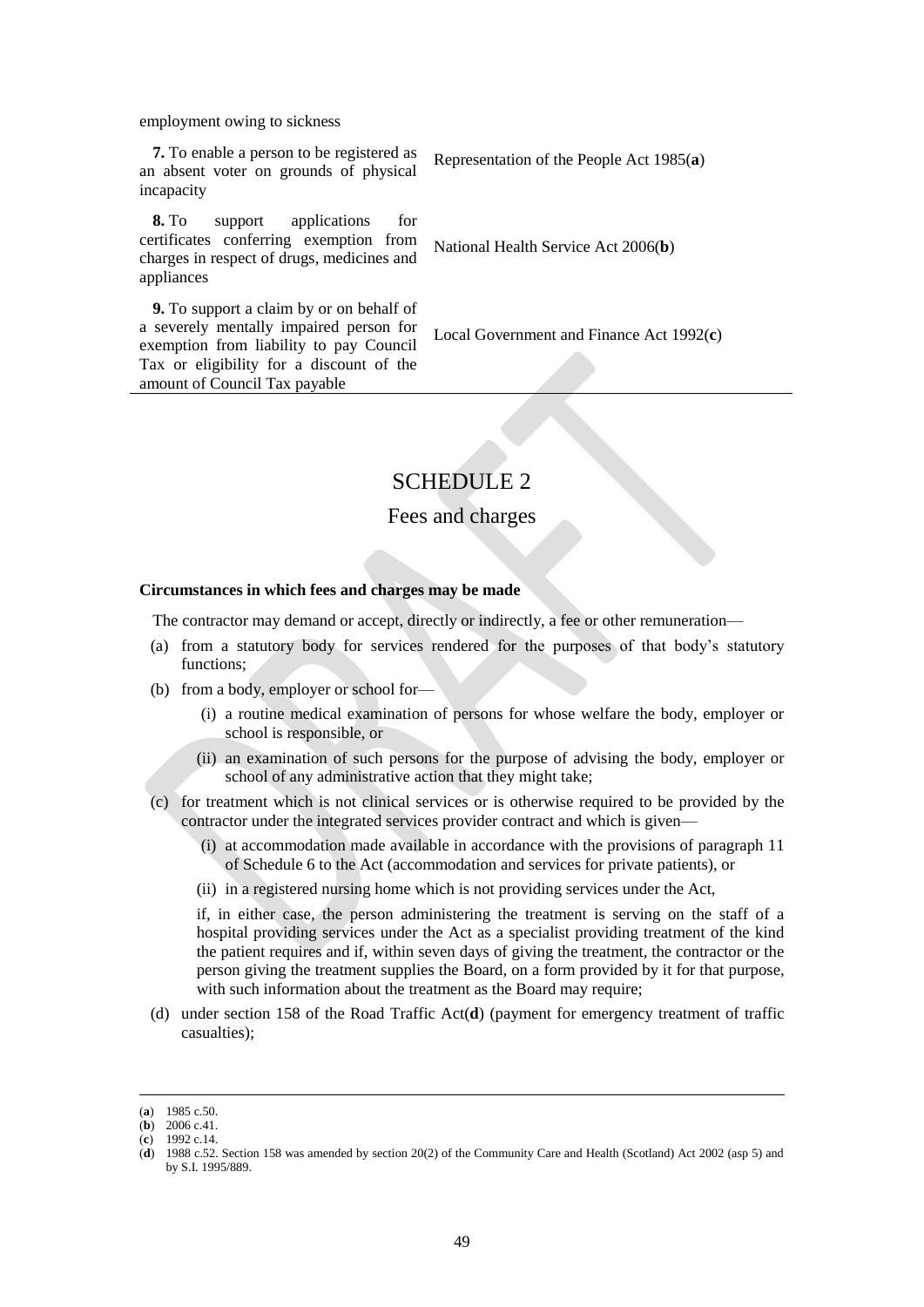- (e) when the contractor treats a patient under direction 9(3), in which case the contractor is entitled to demand and accept a reasonable fee (recoverable in certain circumstances under direction 9(4)) for any treatment given, if it gives the patient a receipt;
- (f) for attending and examining (but not otherwise treating) a patient—
	- (i) at a police station, at the patient's request, in connection with possible criminal proceedings against the patient,
	- (ii) for the purpose of creating a medical report or certificate, at the request of a commercial, educational or not for profit organisation, or
	- (iii) for the purpose of creating a medical report required in connection with an actual or potential claim for compensation by the patient;
- (g) for treatment consisting of an immunisation for which no remuneration is payable by the Board and which is requested in connection with travel abroad;
- (h) for prescribing or providing drugs, medicines or appliances (including a collection of drugs, medicines or appliances in the form of a travel kit) which are required to be in the possession of a patient solely in anticipation of the onset of an ailment or occurrence of an injury while the patient is outside the United Kingdom but for which the patient is not requiring treatment when the medicine is prescribed;
- (i) for a medical examination—
	- (i) to enable a decision to be made whether it is inadvisable on medical grounds for a person to wear a seat belt, or
	- (ii) for the purpose of creating a report—
		- (aa) relating to a road traffic accident or criminal assault, or
		- (bb) that offers an opinion as to whether a patient is fit to travel;
- (i) for testing the sight of a person to whom none of paragraphs (a) to (e) of section  $115(2)$  of the Act (primary ophthalmic services) applies (including by virtue of regulations made under section 115(7) of the Act(**a**));
- (k) where the contractor is authorised or required in accordance with arrangements made with the Board under section 126 of the Act(**b**) (arrangements for pharmaceutical services) and in accordance with regulations made under section 129 of the Act(**c**) (regulations as to pharmaceutical services) to provide drugs, medicines or appliances to a patient and provides for that patient, otherwise than by way of dispensing services, any Scheduled drug; or
- (l) for prescribing or providing drugs or medicines for malaria chemoprophylaxis.

# SCHEDULE 3

# Other required terms

## **Telephone services**

 $\overline{a}$ 

**1.**—(1) The contractor must not be a party to a contract or other arrangement under which the number for telephone services to be used by—

(a) patients to contact the contractor for a purpose related to the provision of primary medical services under an integrated services provider contract; or

<sup>(</sup>**a**) Section 115 was amended by paragraph 54 of Schedule 4 to the 2012 Act.

<sup>(</sup>**b**) Section 126 was amended by sections  $213(7)(k)$  and  $220(7)$  of, and paragraph 63 of Schedule 4 to, the 2012 Act.

<sup>(</sup>**c**) Section 129 was amended by section 26 and 27 of, and paragraph 38 of Schedule 6 to, the Health Act 2009 (c.21); section 207(1) to (9) of, and paragraph 66 of Schedule 4 to, the 2012 Act; paragraph 121 of Schedule 9 to the Protection of Freedoms Act 2012 (c. 9); and by S.I. 2010/231.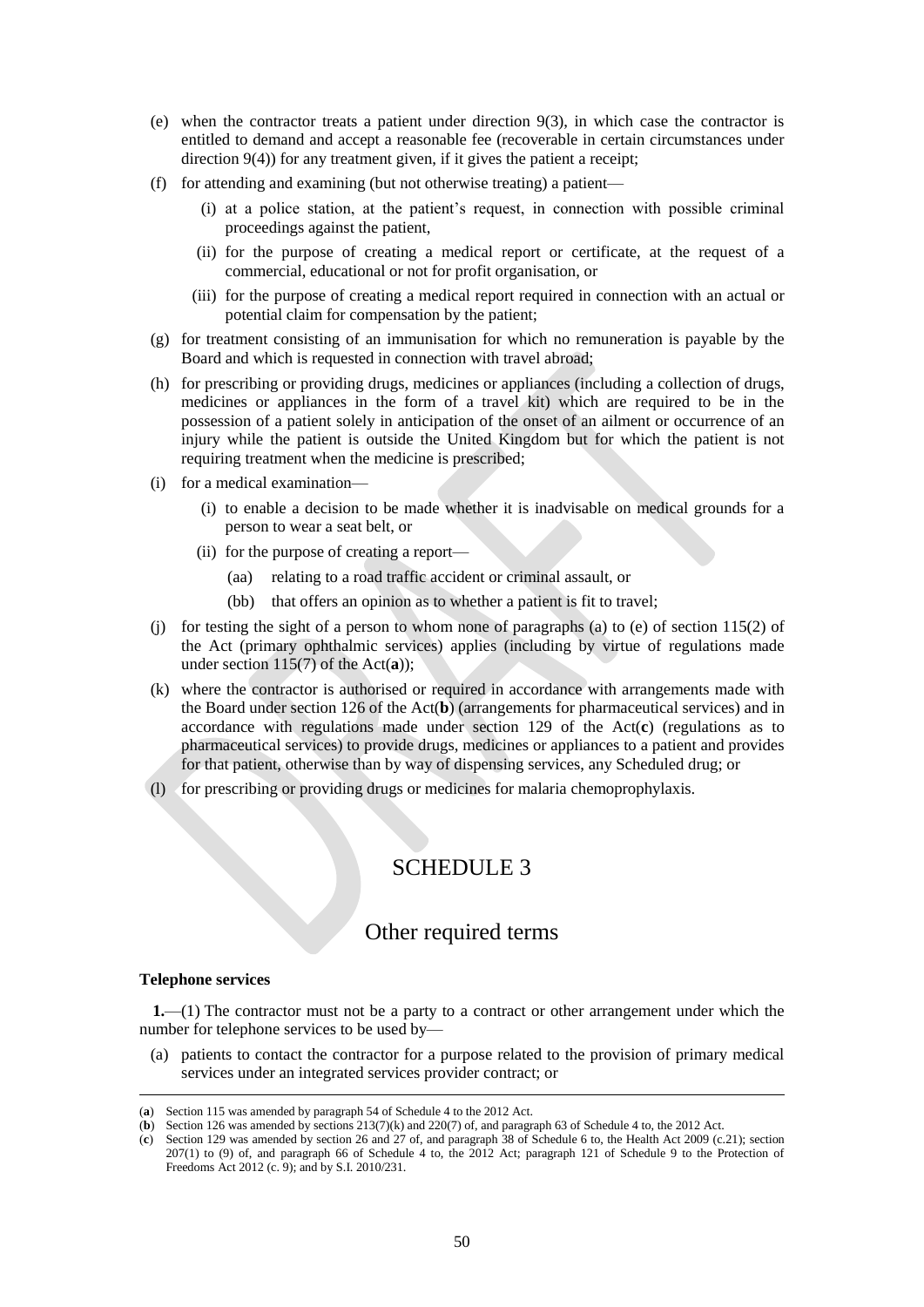(b) any other person to contact the contractor in relation to the provision of primary medical services by the contractor under that contract,

starts with the digits 087, 090 or 091 or consists of a personal number, unless the service is provided free of charge to the caller.

(2) In this paragraph, "personal number" means a telephone number which starts with 070 followed by a further eight digits.

#### **Cost of relevant calls**

**2.**—(1) The contractor must not enter into, renew or extend a contract or other arrangement for telephone services unless it is satisfied that, having regard to the arrangement as a whole, persons will not have to pay more to make relevant calls to the contractor in connection with primary medical services which are provided by the contractor under an integrated services provider contract than they would to make equivalent calls to a geographical number.

(2) Where it has not been possible for the contractor to take reasonable steps to ensure that persons will not pay more to make relevant calls to the contractor in connection with primary medical services provided by the contractor under the integrated services provider contract than they would to make equivalent calls to a geographical number, the contractor must consider introducing a system under which, if a caller asks to be called back, the contractor will do so at the contractor's own expense.

(3) In this paragraph—

"geographical number" means a number which has a geographical area code as its prefix; and

"relevant calls" means—

- (a) calls made by patients to the contractor for any reason related to the provision of primary medical services by the contractor under an integrated services provider contract; and
- (b) calls made by persons, other than patients, to the contractor in connection with primary medical services provided by the contractor under that contract.

## **Clinical reports**

**3.**—(1) Where the contractor provides clinical services to a patient who is not on its list of registered patients, the contractor must, as soon as reasonably practicable, provide to the Board a clinical report relating to that consultation and any treatment provided to the patient.

(2) The Board must send a report received in accordance with sub-paragraph (1) to the person with whom the patient is registered for the provision of primary medical services.

(3) This paragraph does not apply in relation to the provision of out of hours services by a contractor which is required to comply with the Integrated Urgent Care Key Performance Indicators published by the Board(**a**).

#### **Storage of vaccines**

- **4.** The contractor must ensure that—
- (a) all vaccines are stored in accordance with the manufacturer's instructions; and
- (b) any refrigerators in which vaccines are stored have a maximum/minimum thermometer and that temperature readings are taken on all working days.

<sup>(</sup>**a**) The Integrated Urgent Care Key Performance Indicators are available at: [https://www.england.nhs.uk/?s=KPIs+urgent+care.](https://www.england.nhs.uk/?s=KPIs+urgent+care) Hard copies may be obtained from NHS England, PO Box 16738, Redditch, B97 7PT.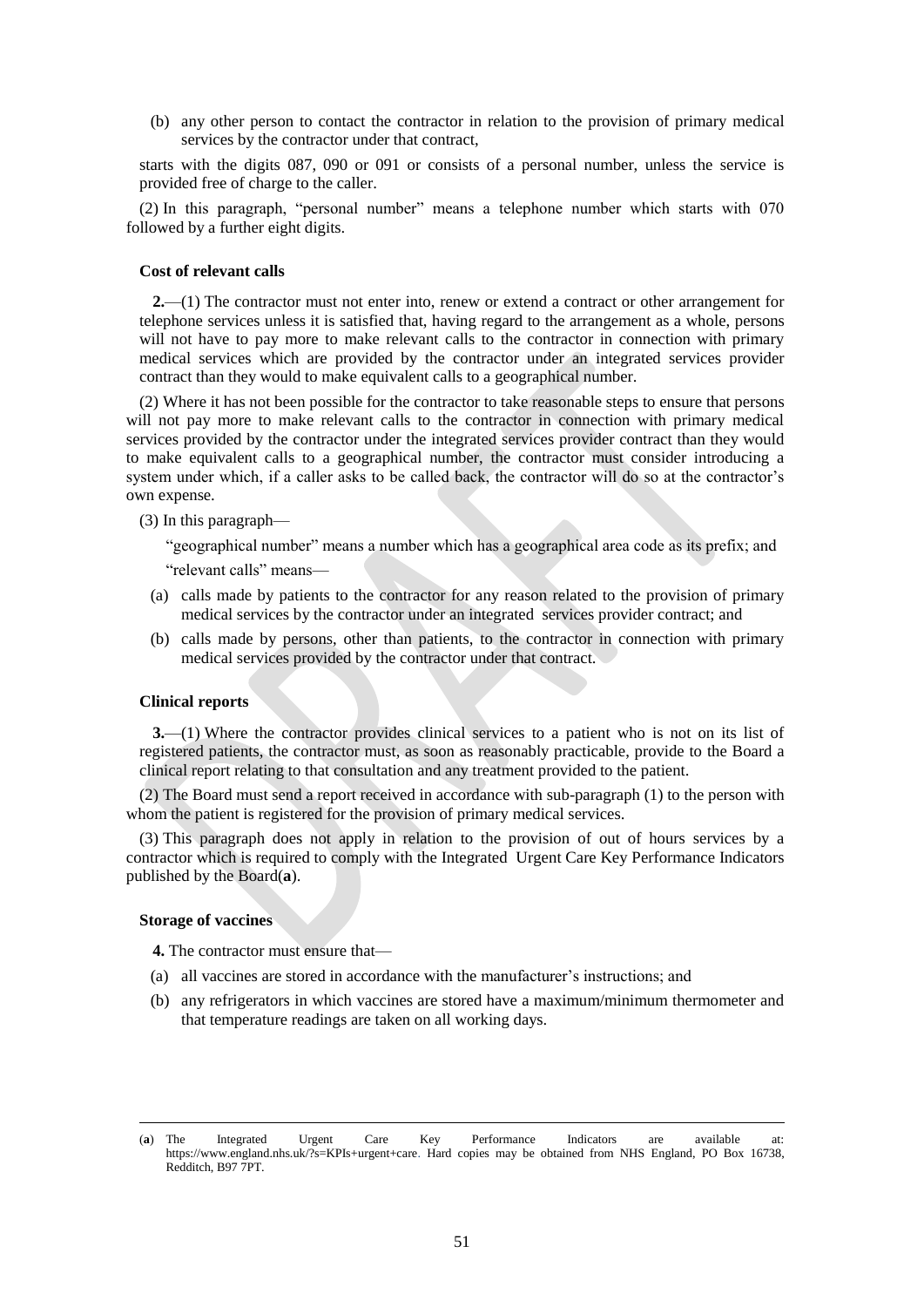#### **Infection control**

**5.** The contractor must ensure that it has appropriate arrangements in place for infection control and decontamination.

#### **Duty of co-operation**

**6.**—(1) Where a contractor does not provide out of hours services to its registered patients or to persons whom it has accepted as temporary residents, the contractor must comply with the requirements specified in sub-paragraph (2).

(2) The requirements specified in this sub-paragraph are that the contractor must—

- (a) co-operate in so far as is reasonable with any person responsible for the provision of those services;
- (b) comply in core hours with any reasonable request for information from such a person or from the Board relating to the provision of those services; and
- (c) take reasonable steps to ensure that any patient who contacts the contractor's premises during the out of hours period is provided with information about how to obtain primary medical services during that period;
- (d) ensure that the clinical details of all out of hours consultations received from the out of hours provider are reviewed by a clinician on the same working day as those details are received by the contractor or, exceptionally, on the next working day;
- (e) ensure that any information requests received from the out of hours provider in respect of any out of hours consultations are responded to by a clinician on the same day as those requests are received by the contractor, or on the next working day;
- (f) take all reasonable steps to comply with any systems which the out of hours provider has in place to ensure the rapid, secure and effective transmission of patient data in respect of out of hours consultations; and
- (g) agree with the out of hours provider a system for the rapid, secure and effective transmission of information about registered patients who, due to chronic disease or terminal illness, are predicted as more likely to present themselves for treatment during the out of hours period.

(3) Nothing in this paragraph requires a contractor whose integrated services provider contract does not include the provision of out of hours services to make itself available during the out of hours period.

#### **Lists of patients**

**7.**—(1) The contractor must prepare and keep up to date a list of the persons to whom it is required to provide essential services under an integrated services provider contract.

(2) The contractor must, at the request of the Board, make available to the Board the list referred to in sub-paragraph (1).

## **Registering out of area patients**

**8.**—(1) The contractor may accept onto its list of registered patients a person who resides outside the area in respect of which the contractor is required to provide primary medical services under an Integrated services provider contract (an "out of area patient").

(2) Subject to sub-paragraphs (3) and (4), where the contractor accepts an out of area patient onto its list of registered patients, the contractor must provide that patient with primary medical services under the integrated services provider contract as if that person resided within the area in respect of which the contractor is required to provide such services.

(3) The contractor is not required to attend on an out of area patient outside of any premises at which the contractor provides primary medical services under the contract.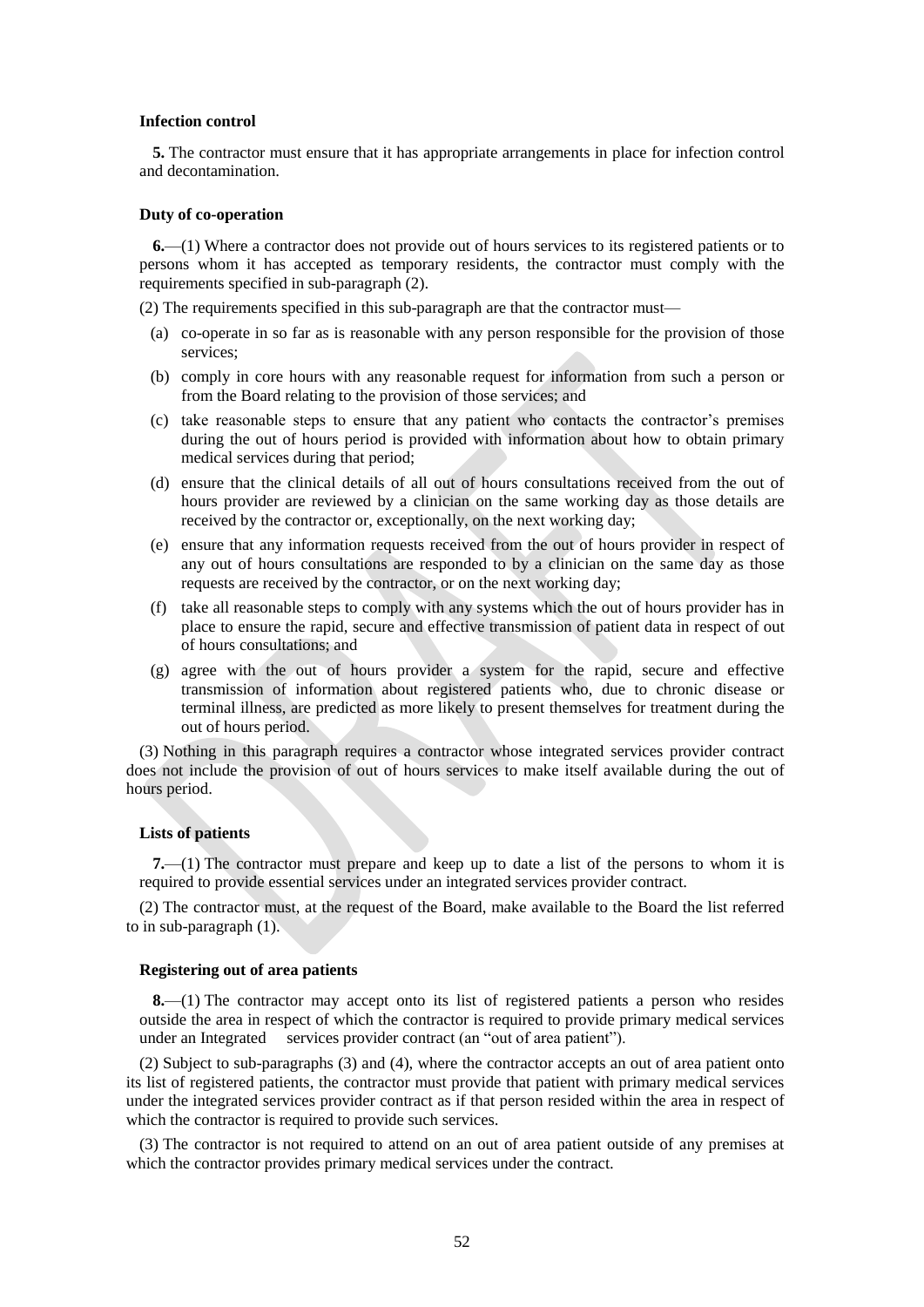(4) Where the contractor accepts an out of area patient onto its list of registered patients and the contractor subsequently considers that it is not clinically appropriate or practical to continue to provide that patient with primary medical services on the terms specified in this paragraph, or to comply with those terms, the contractor may request the Board to remove the patient from the list of the contractor's registered patients held by the Board.

(5) The contractor must notify a person in writing, where the contractor is minded to accept that person onto its list of registered patients in accordance with arrangements under sub-paragraph (1), that the contractor is under no obligation to provide—

- (a) primary medical services in core hours, if, at the time the treatment is required, it is not clinically appropriate or practical to provide primary medical services given the particular circumstances of the patient; or
- (b) out of hours services if, at the time the treatment is required, it is not clinically appropriate or practical to provide such services given the particular circumstances of the patient.

#### **Newly registered patients – alcohol dependency screening**

**9.**—(1) The contractor must take action to identify any new registered patient over the age of 16 to whom it must provide primary medical services under an integrated services provider contract who is drinking alcohol at increasing or higher risk levels with a view to seeking to reduce the alcohol related health risks to that patient.

(2) The contractor must comply with the requirement in sub-paragraph (1) by screening the patient using either one of the two shortened versions of the World Health Organisation Alcohol Use Disorders Identification ("AUDIT") questionnaires(**a**) which are known as—

- (a) FAST (which has four questions); or
- (b) AUDIT-C (which has three questions).

(3) Where, under sub-paragraph (2), the contractor identifies a patient as positive using either of the shortened versions of the AUDIT questionnaire specified in sub-paragraph (2), the contractor must use the remaining questions of the full ten question AUDIT questionnaire to determine increasing risk, higher risk or likely dependent drinking.

(4) Where a patient is identified as drinking at increasing or higher risk levels, the contractor must—

- (a) offer the patient appropriate advice and lifestyle counselling;
- (b) respond to any other need identified in the patient which relates to the patient's levels of drinking, including by providing any additional support or treatment required for people with mental health issues; and
- (c) in any case where the patient is identified as a dependent drinker, offer the patient a referral to such specialist services as are considered clinically appropriate to meet the needs of the patient.

(5) Where a patient is identified as drinking at increasing or higher risk levels or as a dependent drinker, the contractor must ensure that the patient is—

(a) assessed for anxiety and depression;

- (b) offered screening for anxiety or depression; and
- (c) where anxiety or depression is diagnosed, provided with any treatment and support which may be required under the agreement, including a referral for specialist mental health treatment.

<sup>(</sup>**a**) The World Health Organisation Alcohol Use Disorders Identification Test (AUDIT) questionnaire can be accessed at [http://www.who.int/substance\\_abuse/activities/sbi/en/.](http://www.who.int/substance_abuse/activities/sbi/en/) Further information about the Test, and the questionnaires themselves, is available in hard copy form from NHS England, PO Box 16738, Redditch, BP97 7PT.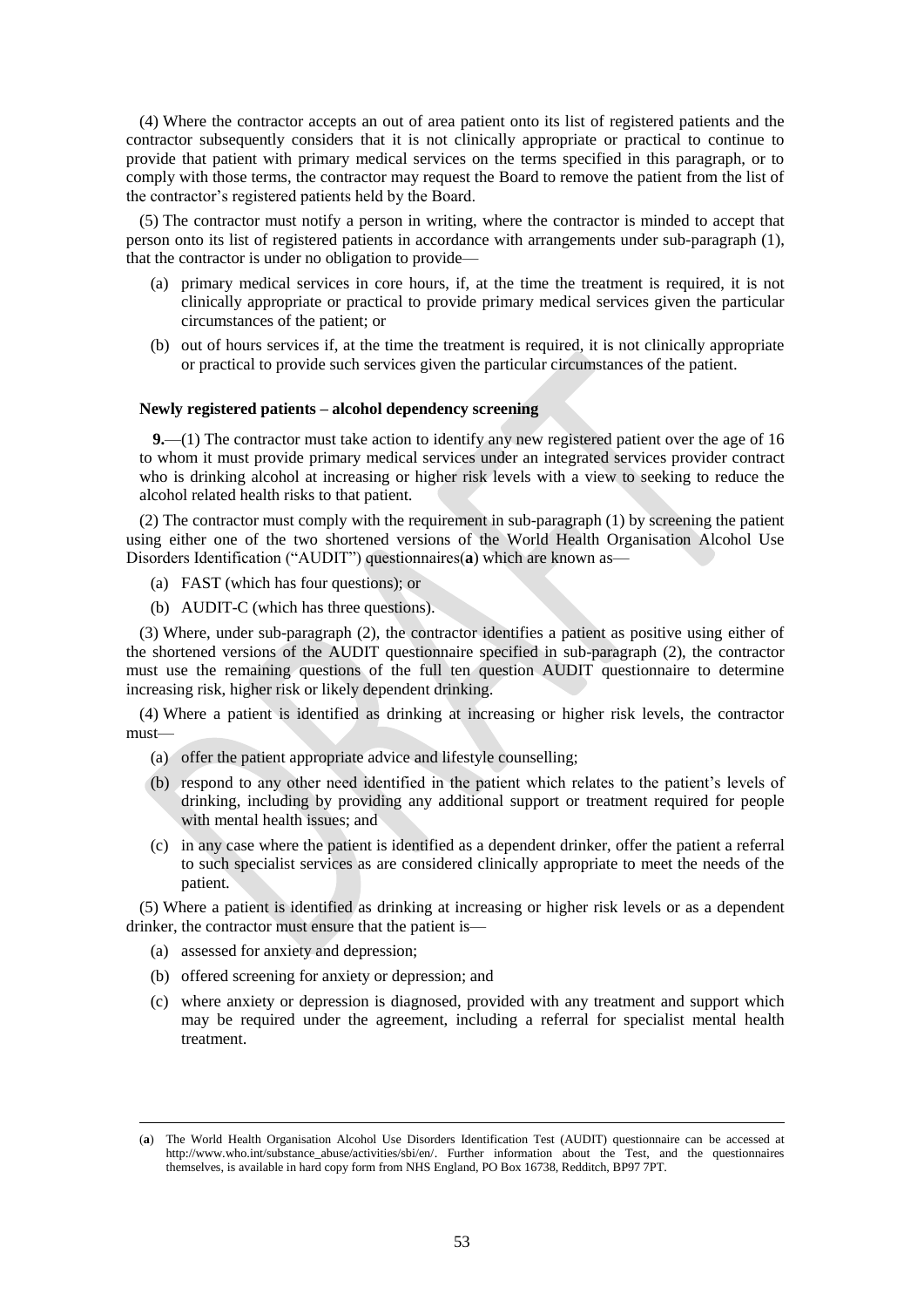(6) The contractor must make relevant entries, including the results of the completed questionnaire referred to in sub-paragraph (2), in the patient's record that the contractor is required to keep under direction 36.

#### **Patients living with frailty**

**10.**—(1) A contractor must take steps to identify any patient aged 65 years or over who is living with moderate to severe frailty.

(2) The contractor must comply with the requirement in sub-paragraph (1) by using the Electronic Frailty Index(**a**) or any other appropriate assessment tool.

(3) Where the contractor identifies patient aged 65 years or over who is living with severe frailty, the contractor must—

- (a) undertake a clinical review in respect of the patient which includes—
	- (i) an annual review of the patient's medication, and
	- (ii) where appropriate, a discussion with the patient about whether the patient has fallen in the last 12 months;
- (b) provide the patient with any other appropriate clinical interventions; and
- (c) where the patient does not have an enriched Summary Care Record(**b**), advise the patient about the benefits of having an enriched Summary Care Record and activate that record at the patient's request.

(4) A contractor must, using codes agreed by the Board for this purpose, record in the patient's Summary Care Record any appropriate information relating to clinical interventions provided to a patient under this paragraph.

#### **Accountable GP**

**11.**—(1) A contractor must ensure that in respect of each patient to whom it is required to provide primary medical services under an integrated services provider contract (including those patients under the age of 16) there is assigned an accountable general medical practitioner ("accountable GP").

(2) The accountable GP must take lead responsibility for ensuring that the primary medical services which the contractor is required to provide under the integrated services provider contract are, to the extent that the provision of those services is considered necessary to meet the needs of the patient, coordinated and delivered to the patient.

(3) The contractor must—

- (a) inform the patient, as soon as is reasonably practicable and in such manner as the contractor considers appropriate, of the assignment to the patient of an accountable GP and must state the name and contact details of the accountable GP and the role and responsibilities of the accountable GP in respect of the patient;
- (b) inform the patient as soon as any circumstances arise in which the accountable GP is not able, for any significant period, to carry out the duties of an accountable GP in respect of the patient; and
- (c) where the contractor considers it to be necessary, assign a replacement accountable GP to the patient and inform the patient accordingly.

<sup>(</sup>**a**) Information about the Electronic Frailty Index is available in guidance published by the Board (known as "NHS England") entitled "Supporting Routine Frailty Identification through the GP Contract 2017/2018" which is available at: <http://www.england.nhs.uk/publication/supporting-routine-frailty-through-the-gp-contract-20172018/> . Hard copies may be requested from NHS England, PO Box 16738, Redditch, B97 7PT.

<sup>(</sup>**b**) Guidance for GPs about enriching a patient's Summary Care Record with additional information is published by the Health and Social Care Information Centre (known as "NHS Divital") is available at: and Social Care Information Centre (known as "NHS Digital") is available at: <http://webarchive.nationalarchives.gov.uk/20160921135209/http:/systems.digital.nhs.scr/additional/patientconsent.pdf> Hard copies may be requested from NHS Digital, 4 Trevelyan Square, Boar Lane, Leeds, LS1 6AA.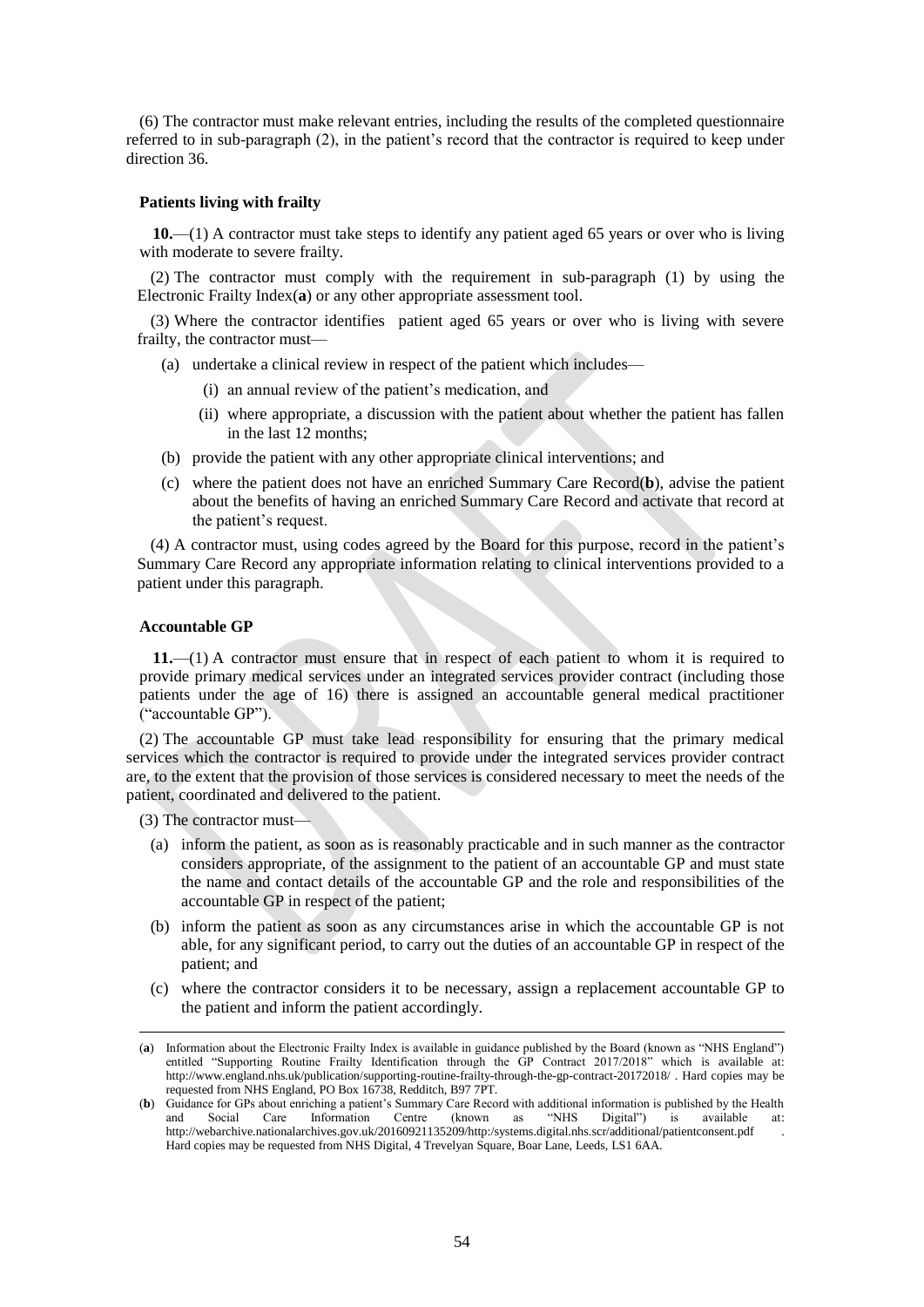(4) The contractor must comply with the requirement in sub-paragraph  $(3)(a)$  in the case of any person who is accepted by the contractor as a registered patient on or after the date on which these Directions come into force, within 21 days from the date on which that person was so accepted.

(5) The requirement in this paragraph does not apply to—

- (a) any patient of the contractor who is aged 75 or over, or who attains the age of 75, on or after the date on which these Directions come into force; or
- (b) any other patient of the contractor if the contractor has been informed that the patient does not wish to have an accountable GP.

(6) Where, under sub-paragraph  $(3)(a)$ , the contractor informs a patient of the assignment to them of an accountable GP, the patient may express a preference as to which general medical practitioner providing primary medical services for the contractor under an integrated services provider contract the patient would like to have as the patient's accountable GP and, where such a preference has been expressed, the contractor must make reasonable efforts to accommodate the request.

(7) Where, under sub-paragraph (5)(b), the contractor has been informed by or in relation to a patient that the patient does not wish to have an accountable GP, the contractor must record that fact in the patient's record that the contractor is required to keep under direction 36.

(8) The contractor must, by no later than the end of the period of three months beginning with the date on which the integrated services provider contract was entered into, include information about the requirement to assign an accountable GP to each of its new and existing registered patients on the contractor's website (if it has one).

(9) Where the contractor does not have a website, the contractor must include the information referred to in sub-paragraph (8) on its profile page on NHS Choices(**a**).

## **Patients aged 75 years and over: accountable GP**

**12.**—(1) A contractor must ensure that for each of its registered patients aged 75 and over there is assigned an accountable general medical practitioner ("accountable GP").

 $(2)$  The accountable GP must-

- (a) take lead responsibility for ensuring that any primary medical services which the contractor is required to provide under an integrated services provider contract are, to the extent that their provision is considered necessary to meet the needs of the patient, delivered to the patient;
- (b) take all reasonable steps to recognise and appropriately respond to the physical and psychological needs of the patient in a timely manner;
- (c) ensure that the patient receives a health check if, and within a reasonable period after, one has been requested; and
- (d) work co-operatively with other health and social care professionals who may become involved in the care and treatment of the patient to ensure the delivery of a multidisciplinary care package designed to meet the needs of the patient.

(3) The contractor must—

- (a) inform the patient, in such manner as the contractor considers appropriate, of the assignment to the patient of an accountable GP;
- (b) provide the patient with the name and contact details of the accountable GP and information regarding the role and responsibilities of the accountable GP in respect of the patient;
- (c) inform the patient as soon as any circumstances arise in which the accountable GP is not able, for any significant period, to carry out the duties of an accountable GP in respect of the patient; and

<sup>(</sup>**a**) NHS Choices is the website available at [http://www.nhs.uk](http://www.nhs.uk/) which provides information from the National Health Service on conditions, treatments and local services including GP services.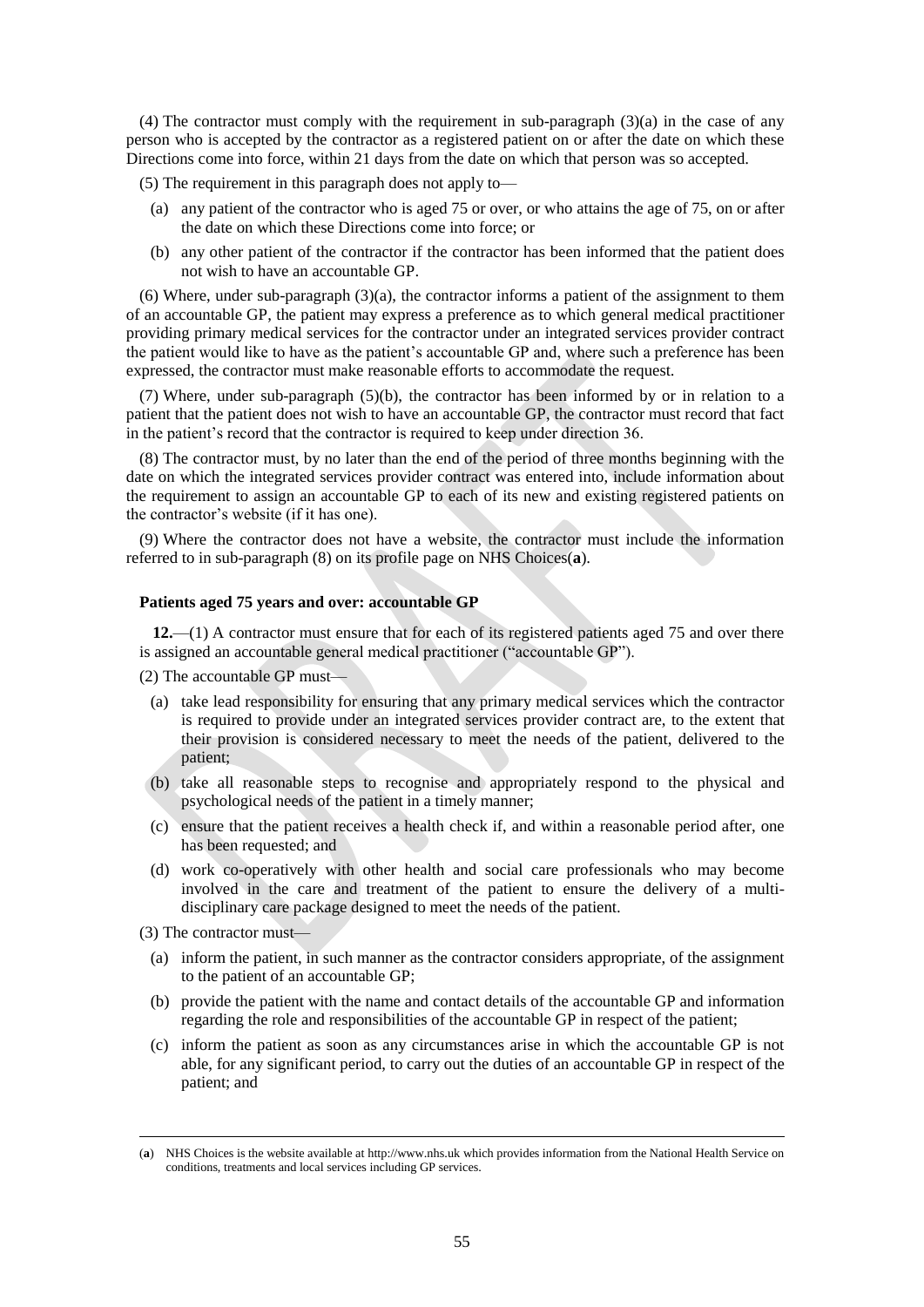(d) where the contractor considers it to be necessary, assign a replacement accountable GP to the patient and inform the patient accordingly.

(4) The contractor must comply with the requirement in sub-paragraph  $(3)(a)$ —

- (a) in the case of any person aged 75 or over who is accepted by the contractor as a patient to whom the contractor is to provide primary medical services under an integrated services provider contract on or after the date on which these Directions come into force, before the end of the period of 21 days beginning with the date on which that person is so accepted; or
- (b) in the case of a person who is included in the contractor's list of patients immediately before the date on which these Directions come into force and who attains the age of 75 or over on or after that date, before the end of the period of 21 days after the date on which that person attained that age.

(5) In this paragraph, "health check" means a consultation undertaken by the contractor in the course of which the contractor must make such inquiries and undertake such examinations of the patient as appear to it to be appropriate in all the circumstances.

## **Inclusion in list of patients: armed forces personnel**

**13.**—(1) The contractor may provide a person to whom sub-paragraph (2) applies with primary medical services under an integrated services provider contract for a period of up to two years.

(2) This sub-paragraph applies to a person who is—

- (a) a serving member of the armed forces of the Crown who has received written authorisation from Defence Medical Services(**a**) to receive primary medical services from the contractor; and
- (b) living or working in the area in which the contractor must provide primary medical services under the contract during the period for which that written authorisation is given.

(3) Where the contractor has agreed to provide primary medical services to a person to whom subparagraph (2) applies, the contractor must-

- (a) obtain a copy of the patient's medical record or a summary of that record from Defence Medical Services; and
- (b) provide regular updates to Defence Medical Services at such intervals as are agreed with Defence Medical Services about any care and treatment which the contractor has provided to the patient.

(4) At the end of the period of two years, or on such earlier date as the contractor's responsibility for the patient ends, the contractor must—

- (a) notify Defence Medical Services in writing that its responsibility for that person has come to an end; and
- (b) update the patient's medical record, or summary of that record, and return it to Defence Medical Services.
- (5) For the purposes of this paragraph —

 $\overline{a}$ 

"armed forces GP" means a medical practitioner, who is employed on a contract of service by the Ministry of Defence, whether or not as a member of the armed forces of the Crown; and

"armed forces of the Crown" means the forces that are "regular forces" or "reserve forces" within the meaning given in section 374 of the Armed Forces Act 2006(**b**).

<sup>(</sup>**a**) Defence Medical Services is an umbrella organisation within the Ministry of Defence which is responsible for the provision of medical, dental and nursing services in the United Kingdom to members of the armed forces of the Crown.

<sup>(</sup>**b**) 2006 c.52; a relevant amendment to section 374 was made by section 44(3) and (4) of the Defence Reform Act 2014 (c.20).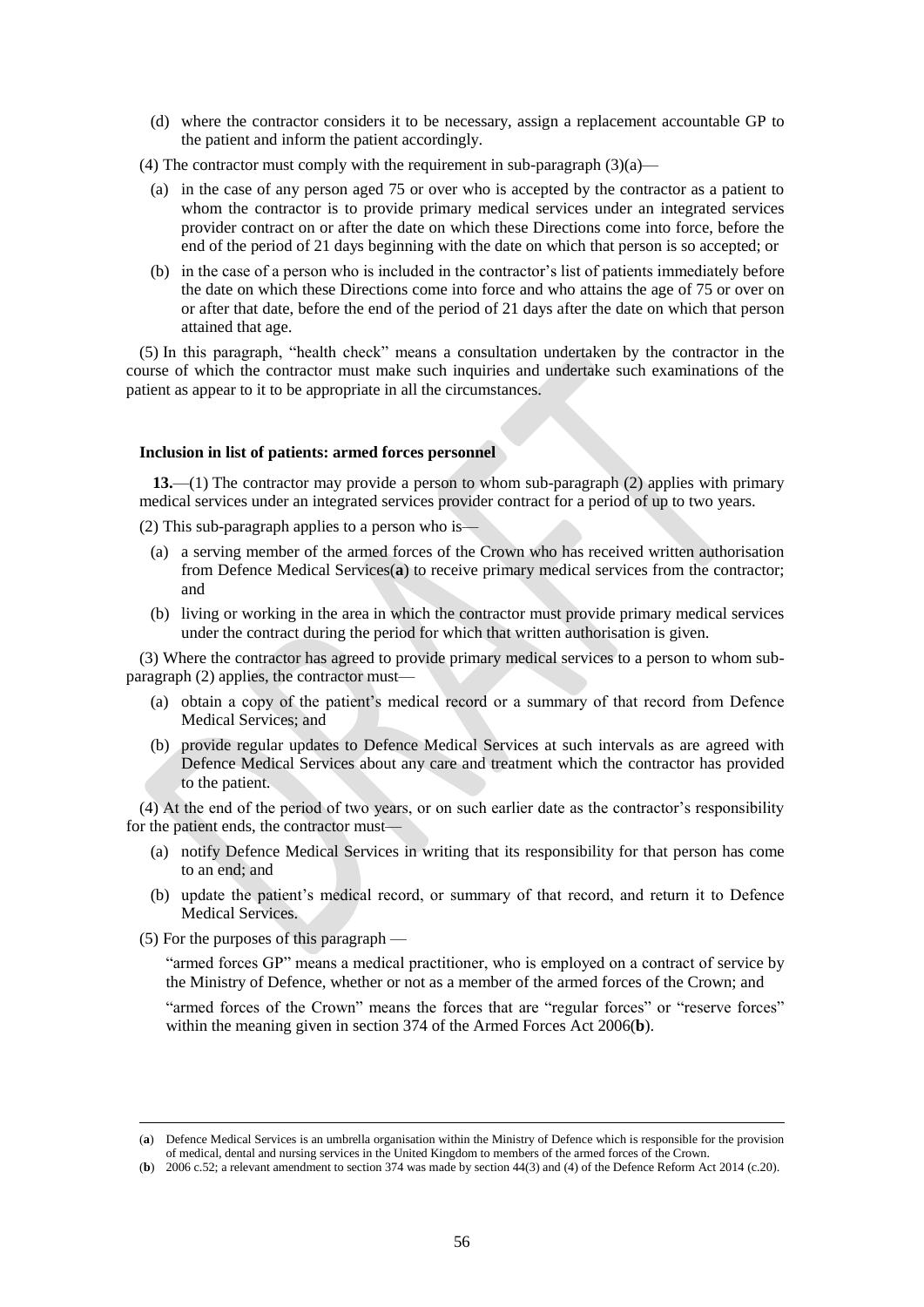#### **Inclusion in list of patients: detained persons**

**14.**—(1) A contractor must include a person to whom sub-paragraph (2) applies (a "detained person") in the contractor's list of patients and the contractor must not remove a detained person from that list by reason of the fact that the detained person is serving a term of imprisonment of more than two years or more than one term of imprisonment totalling, in the aggregate, more than two years.

(2) This sub-paragraph applies to a person who—

- (a) is serving a term of imprisonment of more than two years, or more than one term of imprisonment totalling, in the aggregate, more than two years;
- (b) is not registered as a patient with a provider of primary medical services; and
- (c) makes an application under this paragraph in accordance with sub-paragraph (3) to be included in the contractor's list of patients by virtue of sub-paragraph (1) or (6) before the scheduled release date.

 $(3)$  An application under sub-paragraph  $(2)(c)$  may be made during the period commencing one month prior to the scheduled release date and ending 24 hours prior to that date.

(4) Subject to sub-paragraphs (5) and (6), a contractor may only refuse an application under subparagraph (2)(c) if the contractor has reasonable grounds for doing so which do not relate to the applicant's age, appearance, disability or medical condition, gender or gender reassignment, marriage or civil partnership, pregnancy or maternity, race, religion or belief, sexual orientation or social class.

(5) The reasonable grounds referred to in sub-paragraph (4) may include the ground that the applicant will not, on or after the scheduled release date, live in the contractor's practice area or does not intend to live in that area.

(6) Where a contractor's list of patients is closed, the contractor may, by virtue of this subparagraph, accept an application under sub-paragraph (2)(c) if the applicant is an immediate family member of a registered patient.

(7) Where a contractor accepts an application from a person under sub-paragraph (2)(c) for inclusion in the contractor's list of patients, the contractor—

- (a) must give notice in writing to the provider of the detained estate healthcare service or to the Board of that acceptance as soon as possible; and
- (b) is not required to provide primary medical services to that person until after the scheduled release date.

(8) The Board must, on receipt of a notice given under sub-paragraph  $(7)(a)$ —

- (a) include the applicant in the contractor's list of patients from the date notified to the Board by the provider of the detained estate healthcare service; and
- (b) give notice in writing to the provider of the detained estate healthcare service of that acceptance.

(9) Where a contractor refuses an application made under sub-paragraph  $(2)(c)$ , the contractor must give notice in writing of that refusal, and the reasons for it, to the Board before the end of the period of 14 days beginning with the date of its decision to refuse.

(10) The contractor must—

- (a) keep a written record of—
	- (i) the refusal of an application under sub-paragraph  $(2)(c)$ , and
	- (ii) the reasons for that refusal; and
- (b) make such records available to the Board on request.
- (11) In this paragraph—
	- (a) "the detained estate healthcare service" means the healthcare service commissioned by the Board in respect of persons who are detained in prison or in other secure accommodation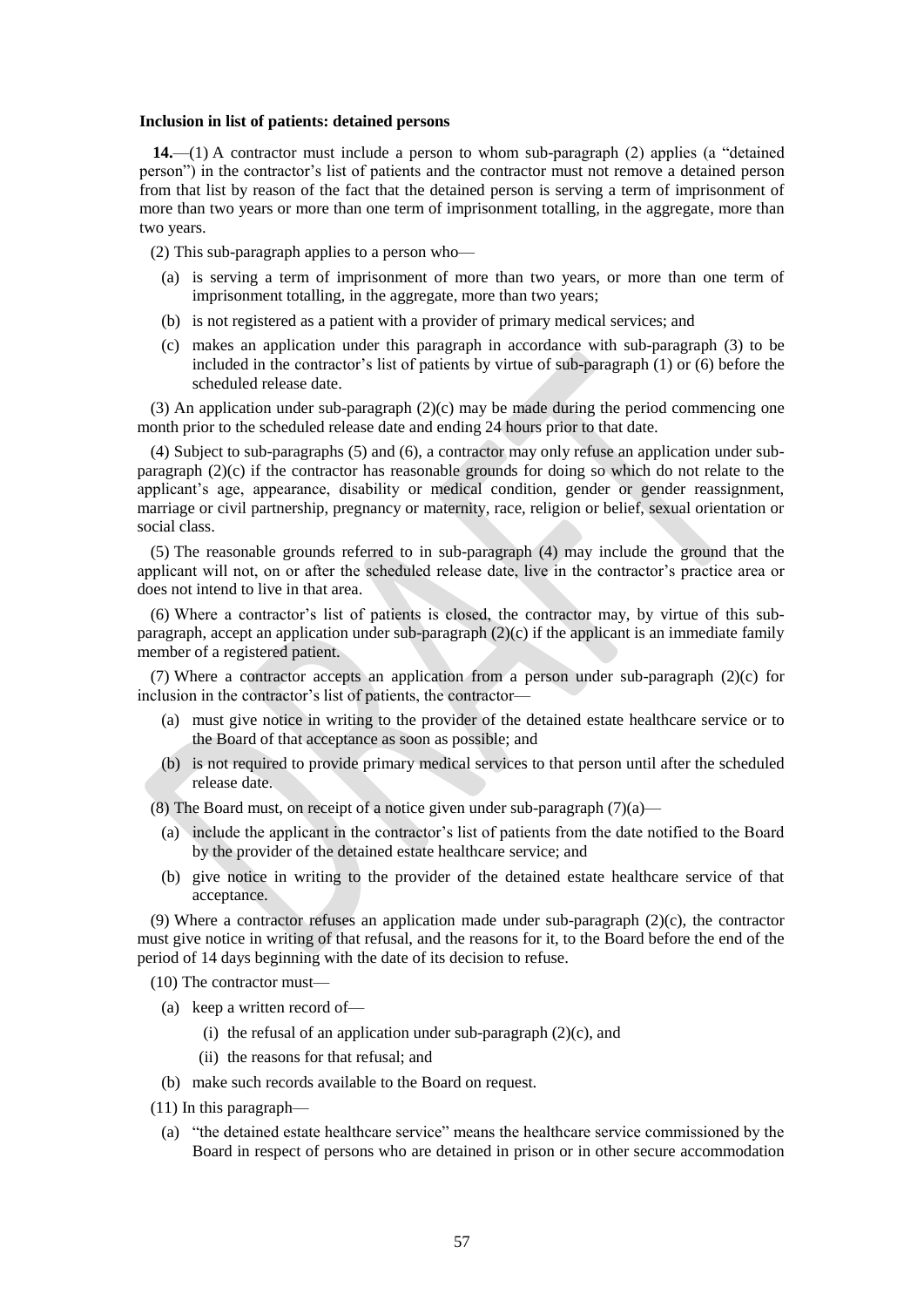by virtue of regulations made under section  $3B(1)(c)$  of the Act (Secretary of State's power to require Board to commission services)(**a**); and

(b) the scheduled release date" means the date on which the person making an application under sub-paragraph  $(2)(c)$  is due to be released from detention in prison.

## **Temporary residents**

**15.**—(1) The contractor may accept a person as a temporary resident for the purposes of providing primary medical services to that person under an integrated services provider contract if the contractor is satisfied that the person is—

- (a) temporarily resident away from the person's normal place of residence and is not being provided with primary medical services under any other arrangement in the locality where that person is temporarily residing; or
- (b) moving from place to place and not for the time being resident in any place.

(2) For the purposes of sub-paragraph (1), a person is to be regarded as temporarily resident in a place if, when that person arrives in that place, they intend to stay there for more than 24 hours but not for more than three months.

(3) Where a contractor wants to terminate its responsibility for a person accepted by it as a temporary resident before the end of —

- (a) the period of three months; or
- (b) such shorter period for which the contractor agreed to accept that person as a temporary resident,

the contractor must give notice of that fact to the person either orally or in writing and the contractor's responsibility for providing primary medical services to that person under the contract is to cease seven days after the date on which such notice is given.

(4) Where the contractor's responsibility for providing primary medical services under the contract to a person as a temporary resident comes to an end, the contractor must give notice in writing to the Board of its acceptance of that person as a temporary resident—

- (a) at the end of the period of three months beginning with the date on which the contractor accepted that person as a temporary resident; or
- (b) if the contractor's responsibility for that person as a temporary resident came to an end earlier than the end of the three month period referred to in paragraph (a), at the end of that period.

#### **Patient preference for a particular practitioner**

**16.**—(1) The contractor must—

 $\overline{a}$ 

- (a) give notice in writing to a person to whom it is providing primary medical services (or, in the case of a child or an adult who lacks capacity, to any person acting on that person's behalf) of the person's right to express a preference to receive services from a particular performer or class of performer of essential services during core hours either generally or in relation to any particular condition; and
- (b) record in writing any such preference expressed by or on behalf of that person.

(2) The contractor must endeavour to comply with any reasonable preference expressed under sub-paragraph (1) but need not do so if the preferred performer—

<sup>(</sup>**a**) The regulations made by the Secretary of State under section 3B(1)(c) of the Act in relation to prisoners and other detainees are contained in regulation 10 of the National Health Service Commissioning Board and Clinical Commissioning Groups (Responsibilities and Standing Rules) Regulations 2012 (S.I. 2012/2996). Regulation 10 was amended by S.I. 2013/261 and S.I. 2014/452.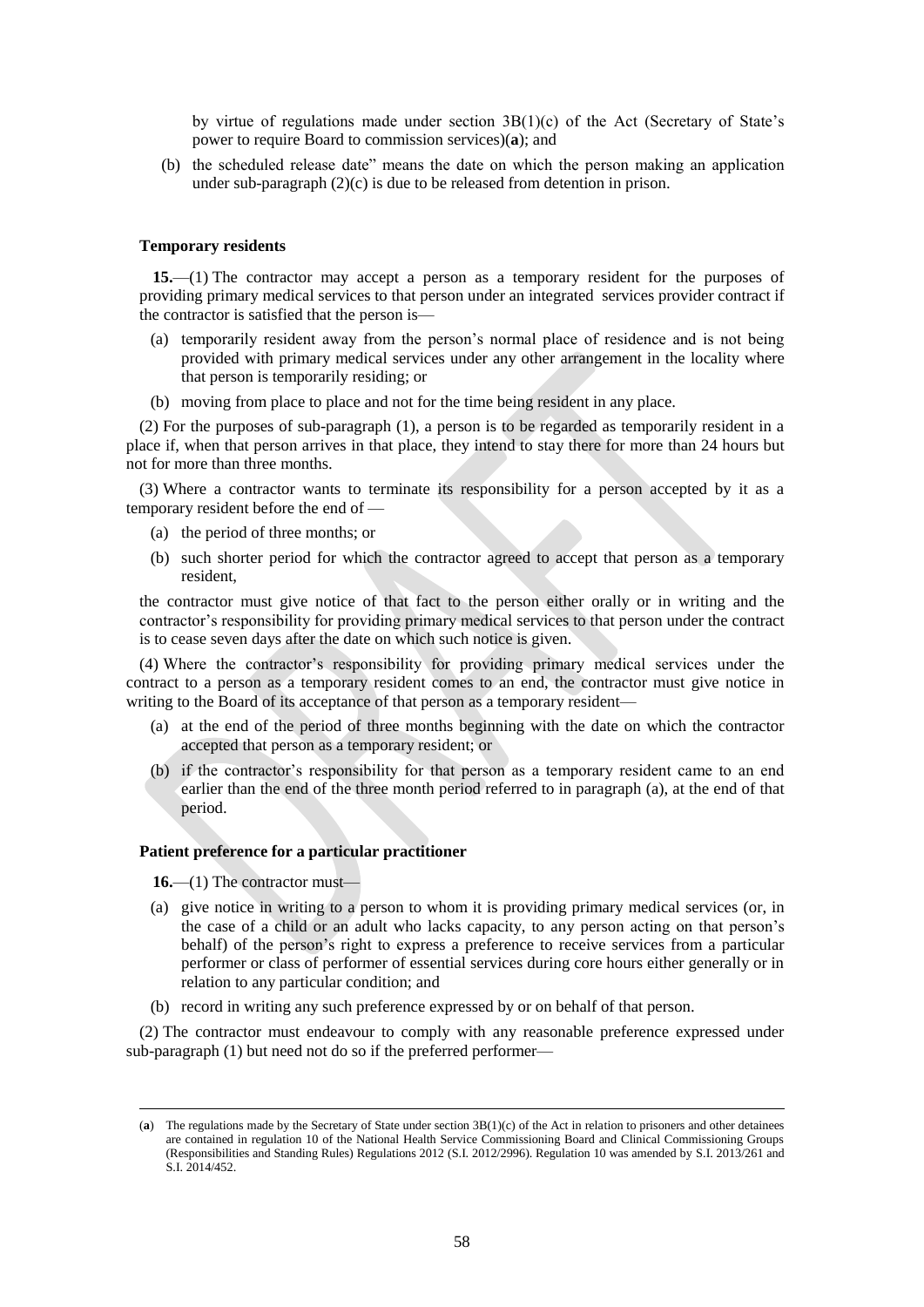- (a) has reasonable grounds for refusing to provide services to the person who expressed the preference; or
- (b) does not routinely perform the service in question.

## Notice requirements

#### **Notice of deaths**

**17.**—(1) The contractor must give notice in writing to the Board of the death of a patient at any contractor's premises at which primary medical services are provided under an integrated services provider contract no later than the end of the first working day after the date on which that death occurred.

(2) The notice given under sub-paragraph (1) must include—

- (a) the patient's full name;
- (b) the patient's National Health Service number (where known);
- (c) the date and place of the patient's death;
- (d) a brief description of the circumstances (as known) surrounding the patient's death;
- (e) the name of any medical practitioner or other person treating the patient while the patient was on the contractor's premises; and
- (f) the name (where known) of any other person who was present at the time of the patient's death.

## **Notice requirements in respect of relevant prescribers**

18.—(1) For the purposes of this regulation, "a relevant prescriber" is—

- (a) a chiropodist or podiatrist independent prescriber;
- (b) an independent nurse prescriber;
- (c) a pharmacist independent prescriber;
- (d) a physiotherapist independent prescriber; or
- (e) a supplementary prescriber.

(2) The contractor must give notice to the Board where—

- (a) a relevant prescriber is employed or engaged by a contractor to perform functions relating to the provision of primary medical services under an integrated services provider contract which include prescribing; or
- (b) the functions of a relevant prescriber whom the contractor already employs or has already engaged to perform primary medical services under the contract are extended to include prescribing.

(3) The notice under sub-paragraph (2) must be given in writing to the Board before the expiry of the period of seven days beginning with the date on which—

- (a) the relevant prescriber was employed or engaged by the contractor**;** or
- (b) the functions of the relevant prescriber were extended to include prescribing.

(4) The contractor must give notice to the Board where—

(a) the contractor ceases to employ or engage a relevant prescriber to perform functions relating to the provision of primary medical services under an integrated services provider contract which include prescribing;